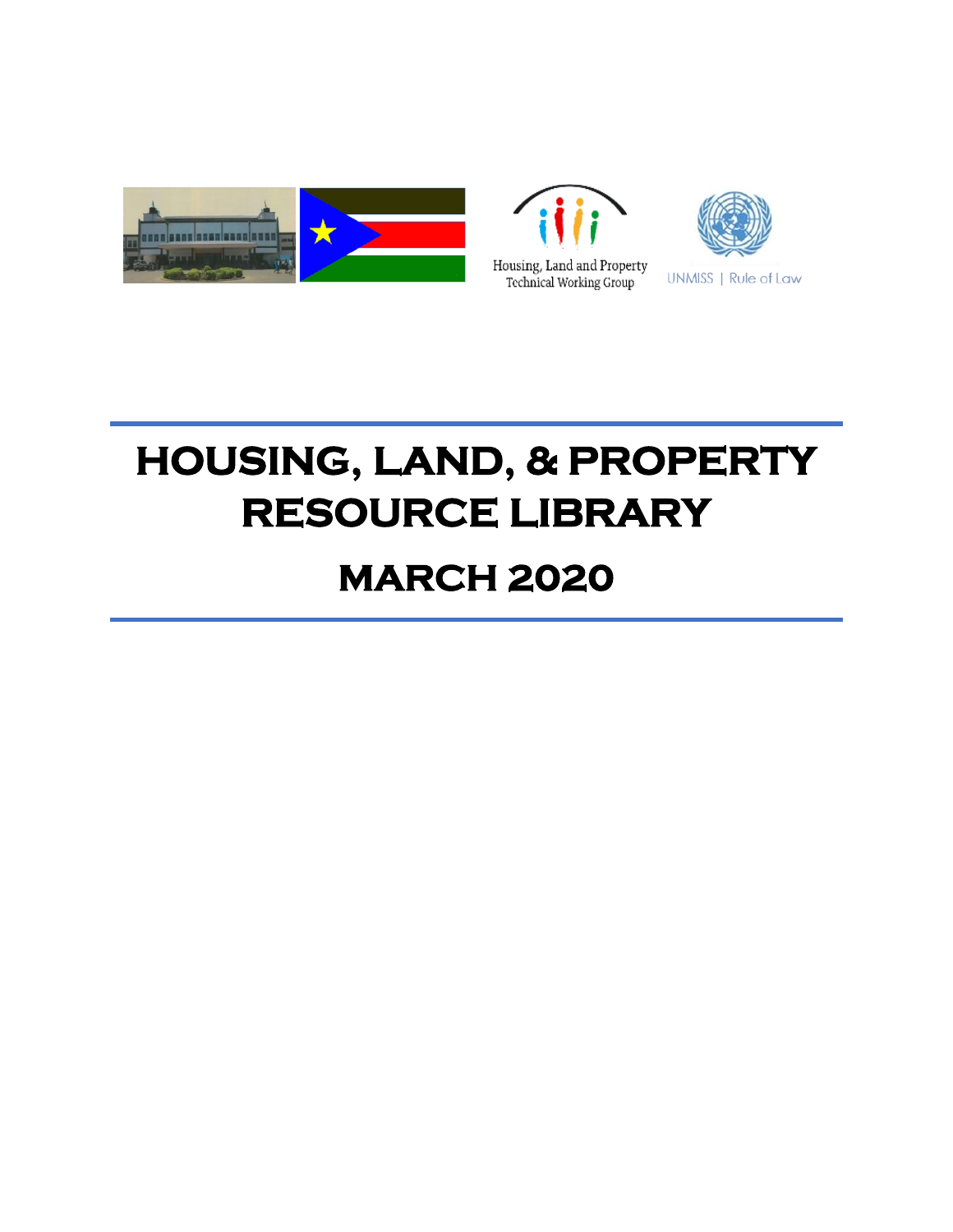#### **TABLE OF CONTENTS**

#### **1. Introduction**

#### **2. Cross-Cutting Themes**

- A. General HLP Issues
- B. Women's Rights
- C. Conflict Sensitivity
- D. Community Involvement and National Ownership
- E. Strengthening Legal and Policy Frameworks

#### **3. Gathering HLP Data**

- A. HLP Surveys
- B. Mapping HLP Data
- C. Go-and-See Visits
- D. HLP Site Visits
- E. Secondary Occupation

#### **4. Advocacy and Awareness Raising**

- A. Displaced Population and Land Authorities
- B. Digital Platforms

# **5. Dispute Resolution**

- A. Mediation
- B. Specialized Temporary Institutions
- C. Evidence
- D. Restitution and Compensation
- E. Collective Development Projects

#### **6. Reconstruction and Tenure Security**

- A. Reconstruction
- B. Tenure Security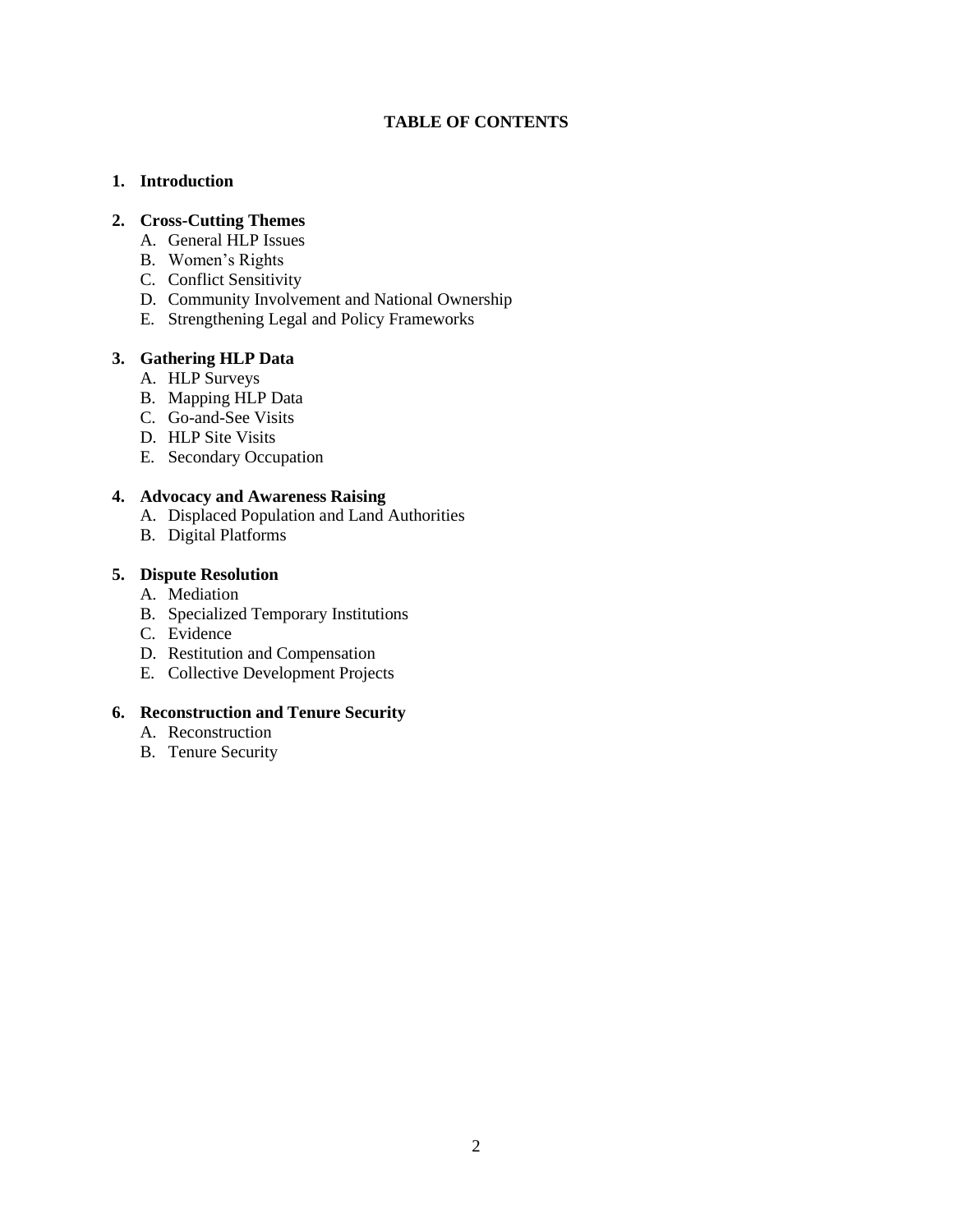# **1. INTRODUCTION**

Lessons learned from post-conflict contexts show that leaving housing, land, and property (HLP) interventions until the recovery or development phases will not build sustainable peace. On the contrary, HLP issues will become more problematic, costly, and contentious and risk causing blockages to safe and voluntary returns.

In South Sudan, the anticipated return of millions of internally displaced persons (IDPs) and refugees, when political and security conditions allow, requires carefully planned HLP responses. Following the signing of the Revitalized Agreement on the Resolution of the Conflict in South Sudan 2018 and a gradual improvement in security, a growing number of displaced persons may be willing to leave protection of civilians sites or informal settlements and return to their HLP or resettle elsewhere. However, large-scale destruction of property across South Sudan and high levels of secondary occupation mean that many families may return to find their HLP illegally occupied, grabbed, damaged, or destroyed. Without mechanisms and programming to support returnees to peacefully resolve HLP disputes, reconstruct destroyed property, or obtain new land, there is a risk that HLP issues could become a barrier to safe and voluntary returns, spark further conflict, and undermine peacebuilding initiatives.

In collaboration with the Parliamentary Standing Specialized Committee on Land and Physical Infrastructure and the Housing, Land, and Property Technical Working Group (HLP TWG), UNMISS Rule of Law Advisory Section compiled this HLP Resource Library. The purpose of the HLP Resource Library is to assist the Government, civil society, NGOs, and UN organisations to develop and operationalise HLP solutions that will assist displaced persons to achieve durable housing and livelihood solutions. The HLP Resource Library includes different strategies, approaches, best practices, methodologies, guidelines, checklists, programmes, projects, models, precedents, and lessons learned from HLP interventions in countries emerging from conflict as well as in South Sudan. The resources are structured according to cross-cutting themes (including women's rights, conflict sensitive approaches, national ownership, and legal frameworks), data gathering, advocacy and awareness raising, dispute resolution, reconstruction, and tenure security.

This HLP Resource Library is an organic document that can be continuously updated and expanded by members of the HLP TWG to reflect current HLP programming, solutions, and innovations. Ultimately, this HLP Resource Library provides an information platform to support national and international actors to identify and operationalise practical HLP solutions to assist the people of South Sudan to safely and voluntarily return or resettle, achieve durable housing and livelihood solutions, and build durable peace. $<sup>1</sup>$ </sup>

<sup>&</sup>lt;sup>1</sup> Disclaimer: The HLP Resource Library's reference to the documents and publications cited below does not mean that the contents of such documents and publications has been endorsed by South Sudan's Housing, Land, and Property Technical Working Group. The documents and publications cited in this Resource Library are solely for the purpose of information and research in order to assist HLP actors to develop and identify HLP solutions and interventions.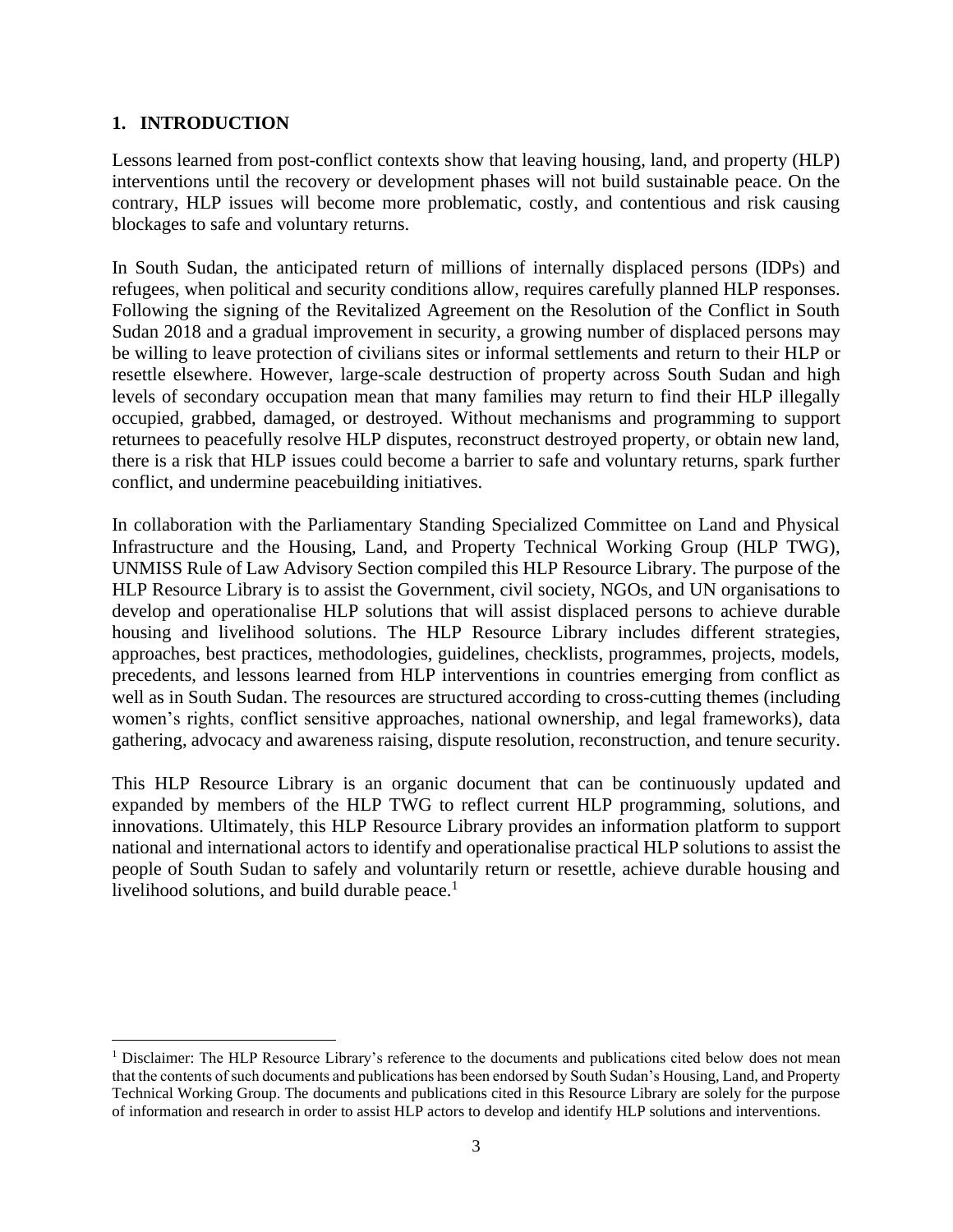# **2. CROSS-CUTTING THEMES**

# **A. GENERAL HLP ISSUES**

# **International HLP Resources**

**[Publication: United Nations High Commissioner for Refugees \(UNHCR\)/Scott Leckie –](https://gltn.net/2016/10/11/designing-and-evaluating-land-tools-with-a-gender-perspective-2011/) Housing, Land and Property Rights in Post-[Conflict Societies: Proposals for a New United Nations Institutional and Policy Framework \(March 2005\)](https://gltn.net/2016/10/11/designing-and-evaluating-land-tools-with-a-gender-perspective-2011/)**

The UNCHR/Scott Leckie Handbook sets out key HLP issues, explains how the international community has addressed violations of HLP rights in post-conflict societies, and provides recommendations on how to more effectively uphold HLP rights by institutionalizing operational responses within the United Nations (UN). The institutional and policy framework is premised on a series of lessons learned, since 1990, which focus on HLP issues within peace operations. It is divided into four phases common to peace operations: planning phase; emergency phase; transition phase; and development phase. It begins with an outline of proposed actions for the UN to undertake before the initial stages of a peace operation and then identifies institutional and policy interventions that could be taken by and/or supported by the UN to more consistently address the full spectrum of HLP rights.

# **Publication: United Nations – [Guidance Note of the Secretary General: The United Nations and Land and Conflict \(March 2019\)](https://gltn.net/2019/03/15/guidance-note-of-the-secretary-general-the-united-nations-and-land-and-conflict-march-2019/)**

This Guidance Note was developed to assist the UN system to effectively address and integrate land and conflict issues into operational mandates. The principles and framework for UN engagement are designed to achieve a sustained and strategic common approach across the peace and security, human rights, and development pillars, and are tailored to inform programming and advocacy interventions. The Framework for Action helps to identify entry points to integrate land issues in conflict analyses, planning and assessment processes, and leadership engagement.

Section (A) presents the following guiding principles for UN engagement related to land and conflict:

- 1. Assistance is based on international norms and standards related to land and conflict
- 2. Ensure coherence across the three pillars for land interventions
- 3. Interventions should be strategic, incremental, and timely
- 4. Prioritize national ownership and recognize that land is a sovereign issue
- 5. Support human rights-based and gender-sensitive approaches
- 6. Support effective coordination and partnerships between the UN, non-UN Organizations, and national actors

Section (B) presents the following framework for action by the UN across the three pillars:

- 1. Ensure land is an integral part of conflict analysis
- 2. Ensure consistent engagement of Senior UN Leadership on land and conflict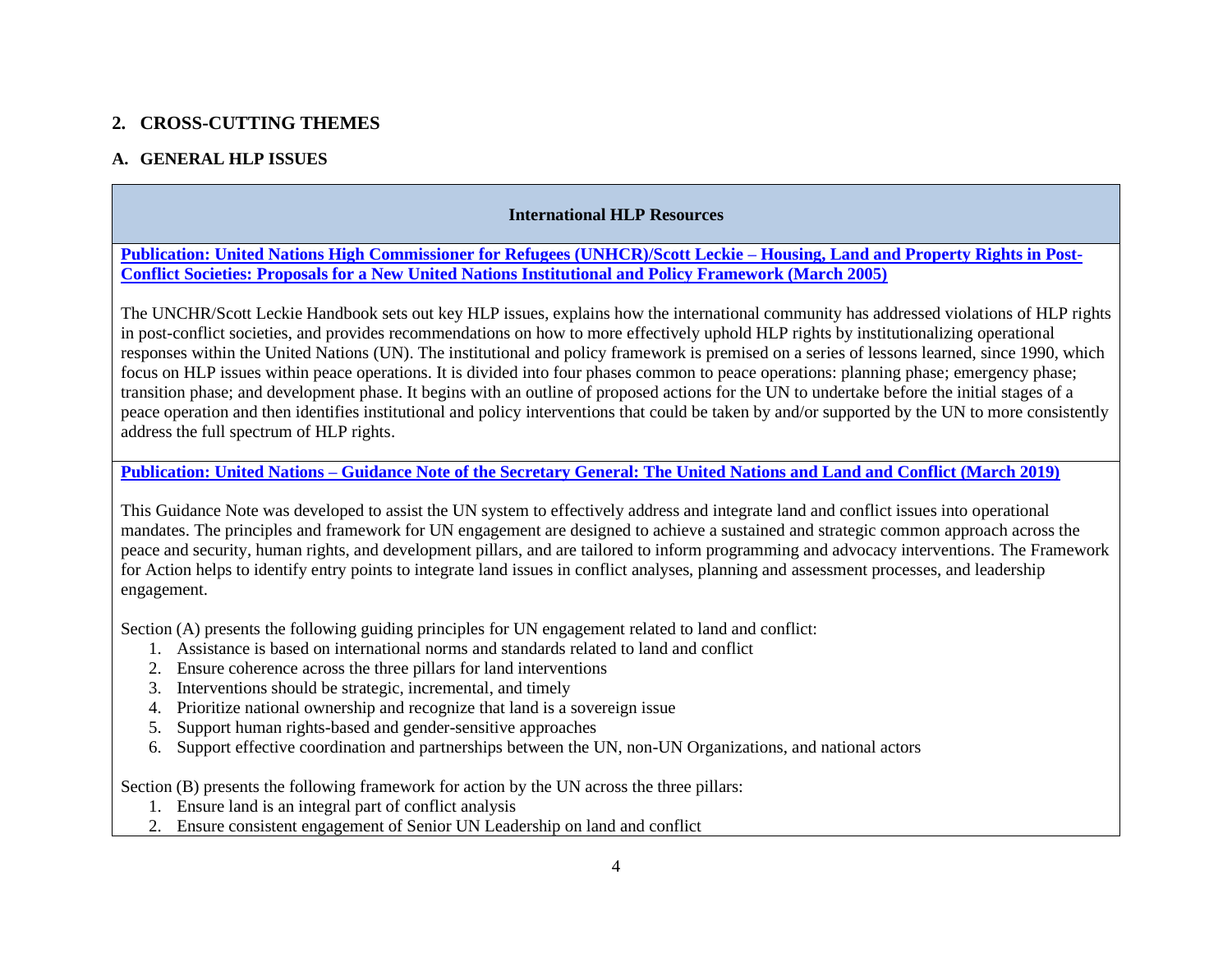- 3. Incorporate land into the UN's key assessment and planning processes
- 4. Integrate land within relevant UN institutional mechanisms, joint programmes, and financing instruments
- 5. Integrate land and conflict related issues in country level interventions
- 6. Enhance system-wide capacity to address the land-conflict nexus
- 7. Expand partnerships with non-UN entities and actors
- 8. Develop and use practical tools that address the land-conflict nexus

**[Publication: UN International Organisation for Migration \(IOM\)](https://publications.iom.int/books/guidance-note-integrating-housing-land-and-property-issues-key-humanitarian-transitional-and) – Guidance Note: Integrating HLP Issues into Key Humanitarian, Transitional, [and Development Planning Processes \(July 2018\)](https://publications.iom.int/books/guidance-note-integrating-housing-land-and-property-issues-key-humanitarian-transitional-and)**

This Guidance Note identifies entry points for integrating HLP issues into key planning processes across the humanitarian, transitional, and development phases in order to mainstream consideration of HLP issues into all levels of response. The Guidance Note focuses on five HLP themes:

- 1. HLP rights in emergency contexts
- 2. HLP in peace processes, peacekeeping, and peacebuilding
- 3. HLP rights in rule of law and development programming and durable solutions
- 4. Access to HLP rights for vulnerable groups
- 5. HLP in disaster risk reduction and climate change

Each theme presents a brief overview of relevant planning processes, possible entry points for HLP engagement, and suggested activities, including stand-alone HLP activities or HLP components of larger programmes.

**Publication: Norwegian Refugee Council (NRC) – [Home Sweet Home: Housing Practices that Support Durable Solutions for Urban](http://www.internal-displacement.org/sites/default/files/inline-files/20150325-global-home-sweet-home-en-full-report.pdf)  [IDPs \(March 2015\)](http://www.internal-displacement.org/sites/default/files/inline-files/20150325-global-home-sweet-home-en-full-report.pdf)**

This report sets out analytical tools and practices to address the specific challenges to achieving durable solutions for urban IDPs, including their specific HLP needs and rights. The tools identified address the complexity of infrastructure, institutional, legal, political, and policy frameworks relevant to urban areas. The report guides and supports policymakers and practitioners to design, fund, and implement housing policies and programmes that facilitate durable solutions for urban IDPs. The report addresses the following key topics:

- 1. Incremental housing
- 2. Incremental tenure
- 3. Profiling of urban IDP situations
- 4. Eviction impact assessments
- 5. Legal aid
- 6. Community participation approaches
- 7. Social Tenure Domain Model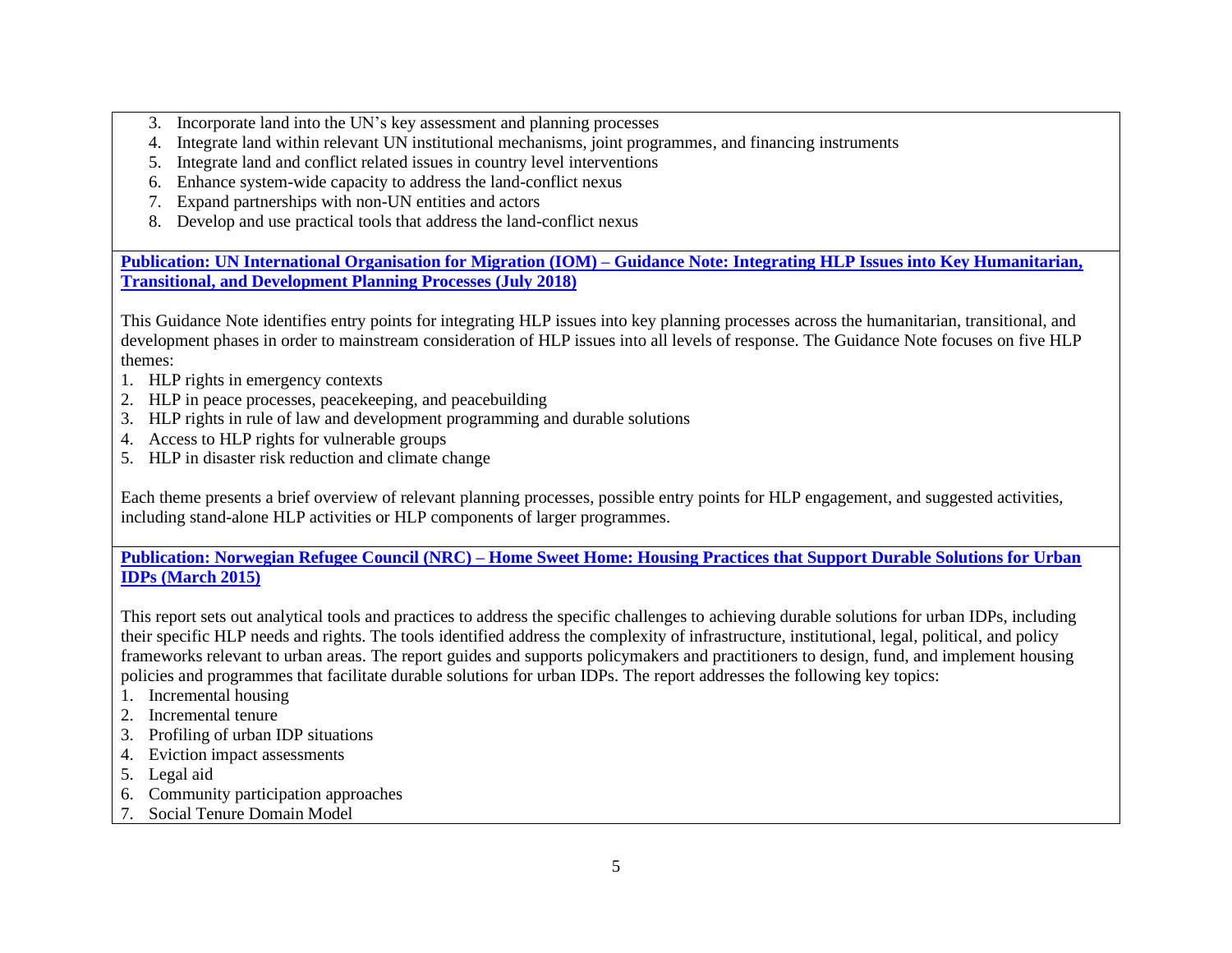**[Publication: Humanitarian Policy Group \(HPG\) and Overseas Development Institute \(ODI\) –](https://www.odi.org/sites/odi.org.uk/files/odi-assets/publications-opinion-files/4176.pdf) Returnee Land Access: Lessons from [Rwanda \(June 2007\)](https://www.odi.org/sites/odi.org.uk/files/odi-assets/publications-opinion-files/4176.pdf)**

The report addresses the challenges for Rwandan returnees to access land, the impact of land access policies in the post-conflict period, and the roles played by international humanitarian agencies and NGOs. The report includes key lessons learned relevant to the South Sudanese context, including land access for returnees, re-establishing security of tenure, do-no-harm humanitarian principles, and the political imperatives of peace-making versus the international principles of return and restitution.

#### **HLP Resources in South Sudan**

**Publication: Bonn International Centre for Conversion - [Back to turmoil: Refugee and IDP return to and within South Sudan \(October](https://www.bicc.de/uploads/tx_bicctools/WP_7_16_final.pdf)  [2016\)](https://www.bicc.de/uploads/tx_bicctools/WP_7_16_final.pdf)**

This publication addresses the challenges faced by South Sudanese returnees and displaced persons and provides information and guidance on:

- 1. Patterns of return in South Sudan
- 2. Access to land and property as a challenge to sustainable return and a conflict driver
- 3. Building meaningful relationships between returnees and host communities
- 4. Required resources and livelihood and development support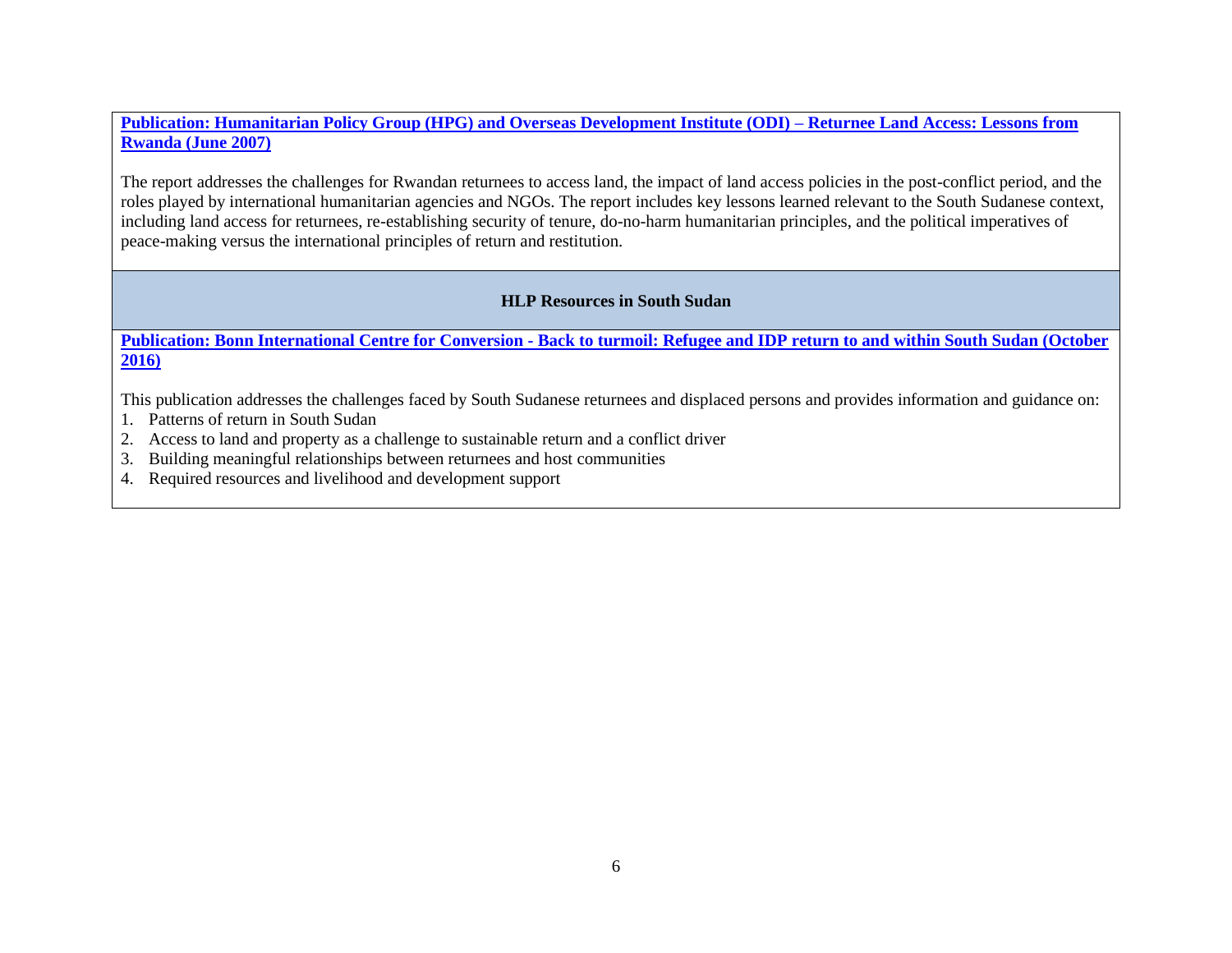# **B. WOMEN'S HLP RIGHTS**

Women's rights to access, own, use, and inherit land in South Sudan are protected by South Sudan's 2011 Transitional Constitution, the 2009 Land Act, the 2009 Local Government Act, and the anticipated 2020 National Land Policy. Despite these protections, gaps in recognition and implementation persist, and women face daily challenges to assert their land rights. Programmers should, therefore, ensure that all HLP engagement includes gender-sensitive ways to raise awareness of and operationalise women's land rights.

#### **International HLP Resources**

**[Publication: Global Land Tool Network \(GLTN\) and United Nations Human Settlements Programme \(UN-HABITAT\)](http://www.globalprotectioncluster.org/_assets/files/tools_and_guidance/housing_land_property/By%20Themes/HLP%20and%20Gender/Gendering_Land_Tools_2008_EN.pdf) - Gendering [Land Tools: Achieving Secure Tenure for Women and Men \(2008\)](http://www.globalprotectioncluster.org/_assets/files/tools_and_guidance/housing_land_property/By%20Themes/HLP%20and%20Gender/Gendering_Land_Tools_2008_EN.pdf)**

After wide-ranging stakeholder consultations, the strategies and outline for the GLTN gender mechanism were adopted at a round table on gendering land tools at the World Urban Forum in June 2006. The GLTN gender mechanism provides a framework of methodologies to systematically develop gender responsive land tools that promote equal tenure security for women and men. The approaches advocated by this mechanism include: adopting a multi-stakeholder approach; employing a systemic multi-stage methodology to develop gender responsive land tools; using scalable tools; and recognizing the important contributions that men can make to integrate gender concerns.

The mechanism is based on the idea that gender responsive land management systems must respond at scale to country contexts and needs and cannot be delivered through piecemeal and short-term goals. The components for building gender-sensitive tools include:

- 1. Fostering a gender-responsive environment
- 2. Reviewing gendered land issues
- 3. Determining objectives through gendered land analysis
- 4. Developing a framework of principles, values, and priorities
- 5. Making an inventory of gender responsive tools
- 6. Piloting and scaling up gender responsive tools
- 7. Evaluation of gender responsive tools
- 8. Improving land governance

**Assessment Tool: GLTN and UN-HABITAT - [Gender Evaluation Criteria for Large-Scale Land Tools \(November 2016\)](https://gltn.net/download/gender-evaluation-criteria-for-large-scale-land-tools/)**

The Gender Evaluation Criteria was developed as a practical tool to systematically measure the impact of land tools and interventions on women and men to gather concrete evidence on gender dimensions. The gender evaluation criteria framework explores how to determine whether a large-scale land tool is sufficiently gender-responsive and identify entry-points to ensure a tool is equally beneficial to women and men. The Gender Evaluation Criteria assist to identify:

1. Best practices of gender responsive land tools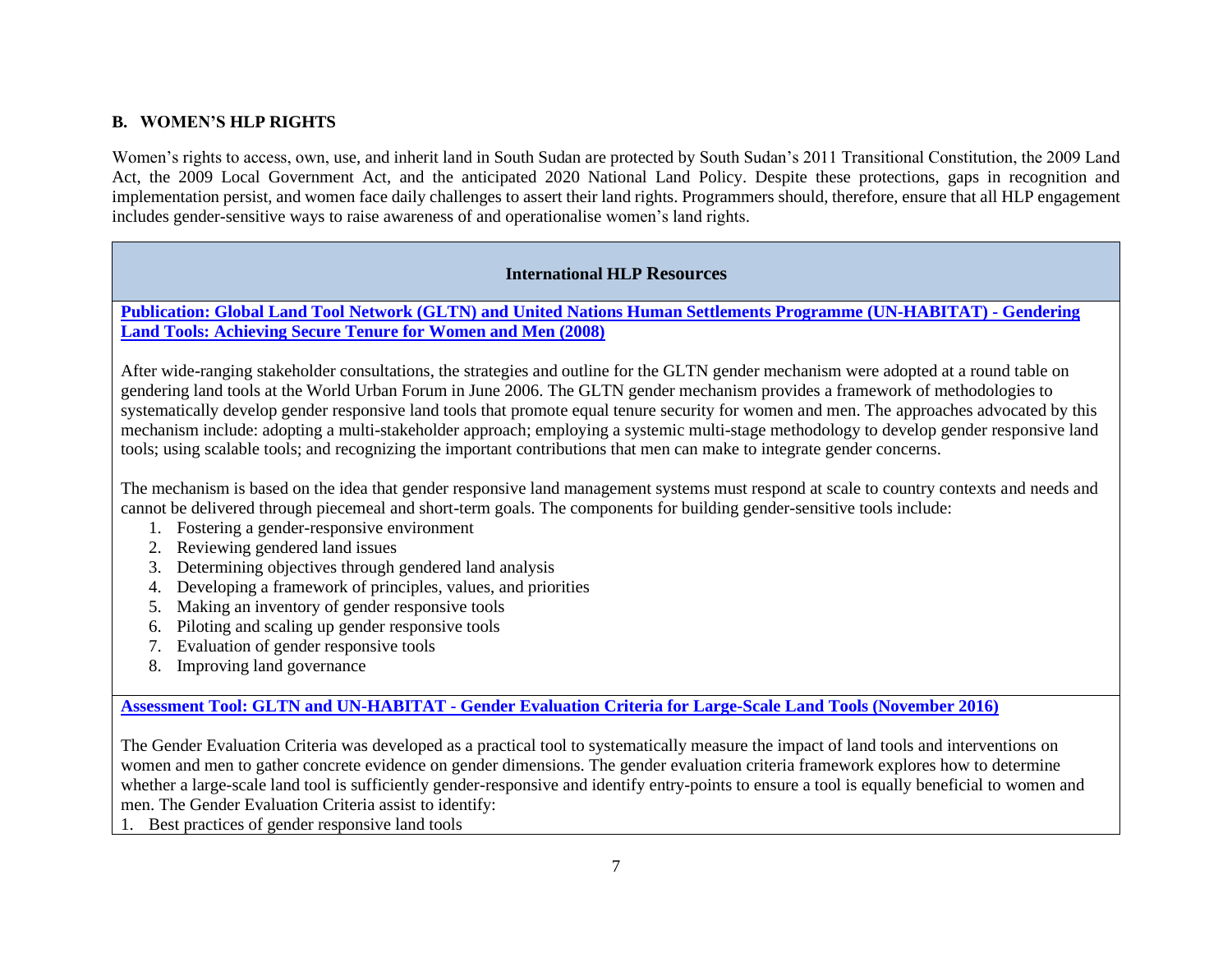- 2. Entry-points to ensure existing and anticipated large-scale land tools are more gender-responsive
- 3. Areas requiring redress due to severe inequality
- 4. Gendered tools that qualify for upscaling

**Training Package: GLTN and UN-HABITAT - [Designing and Evaluating Land Tools with a Gender Perspective: A Training Package](https://gltn.net/download/designing-and-evaluating-land-tools-with-a-gender-perspective-2011/)  [for Land Professionals \(2011\)](https://gltn.net/download/designing-and-evaluating-land-tools-with-a-gender-perspective-2011/)**

This training course on "Designing and evaluating land tools with a gender perspective" complements the Gender Evaluation Criteria (see assessment tool above) by building capacity to apply and operationalise the criteria. The training course was designed to enable land professionals to independently integrate the criteria into their work. The course covers the principles of the GLTN/HABITAT Gender Evaluation Criteria and demonstrates how land professionals can use them to evaluate the gender equality of specific land tools and integrate gender considerations in the initial design phase.

**Training Package: GLTN and UN-HABITAT- [Improving Gender Equality and Grassroots Participation Through Good Land](https://unhabitat.org/books/improving-gender-equality-and-grassroots-participation-through-good-land-governance-a-training-package/)  [Governance: Volume 1: Trainees handbook -](https://unhabitat.org/books/improving-gender-equality-and-grassroots-participation-through-good-land-governance-a-training-package/) readings and references (2010)**

This training package focusses on how to improve land governance to enhance gender equality and grassroots participation in land-related issues. The training package is designed for professionals engaged in land issues, land governance, grassroots participation, and gender mainstreaming in public institutions or civil society organizations. The training identifies some of the competencies needed to address the complex yet day-to-day issues of land management and administration in order to improve women's land and property rights and promote the participation of grassroots communities in land processes.

**[Publication: Food and Agriculture Organisation of the United Nations \(FAO\) –](http://www.fao.org/3/a-i3114e.pdf) Governing Land for Women and Men: A Technical [Guide to Support the Achievement of Responsible Gender-Equitable Governance Land Tenure \(January 2013\)](http://www.fao.org/3/a-i3114e.pdf)**

This technical guide is designed to assist implementation of the 2012 FAO Voluntary Guidelines on the Responsible Governance of Tenure of Land, Fisheries and Forests (VGGT Guidelines)' principle of gender equality by achieving responsible gender-equitable governance of land tenure. The guide focuses on equity and on how land tenure can be governed in ways that address the different needs and priorities of women and men. It moves away from long-standing debates about gender equality and land access and, instead, focuses on mainstreaming gender issues to achieve more gender-equitable participation in the processes and institutions that govern decision-making about land.

The guide provides advice on mechanisms, strategies, and actions that can be adopted to improve gender equality in the processes, institutions, and activities of land tenure governance and provides useful recommendations as basic guidance. The guide consists of five modules:

- 1. Policymaking: Building gender-equitable participation into land policymaking processes
- 2. Legal issues: Legal pluralism, legal drafting, access to justice, land dispute resolution, legal support
- 3. Institutions: Gender-equitable participation and representation in the institutions of land tenure governance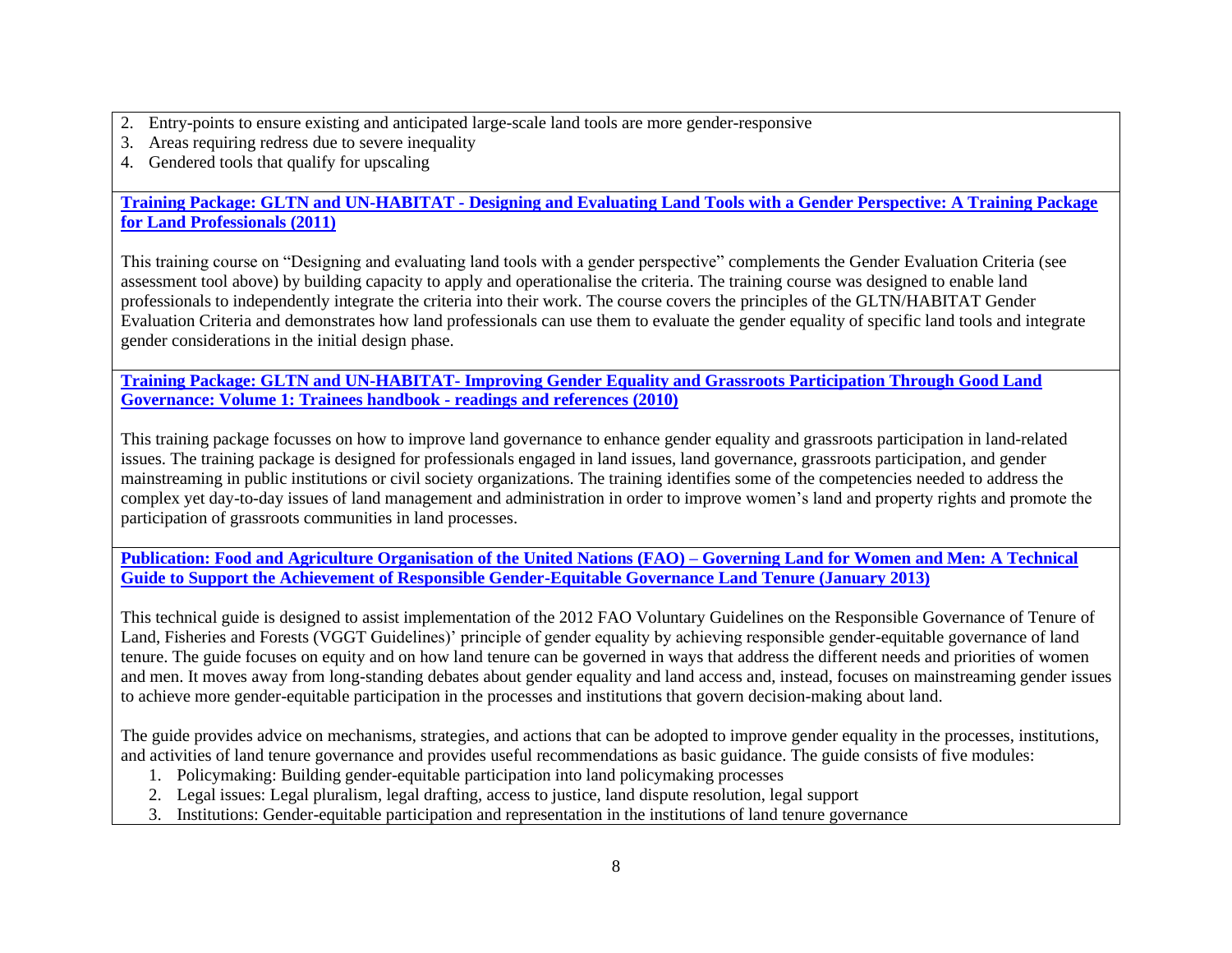- 4. Technical issues: Gender equality in land administration activities, technologies, and systems, and women's participation in land administration
- 5. Getting the message across: Communication strategies and methods to support responsible gender-equitable land tenure governance

**Publication: FAO – [Practical Guide for Improving Gender Equality in Territorial Issues](http://www.fao.org/3/I8769EN/i8769en.pdf) (IGETI) (2018)** 

This Guide targets a broad spectrum of stakeholders, including governmental officials, CSOs engaged in gender, land, and rural development issues, development practitioners, humanitarian agents, and land professionals. FAO developed the Guide to promote the adoption of a peoplecentred gender approach to increase and improve the provision of goods and services from agriculture, forestry, and fisheries in a sustainable manner while reducing rural poverty. The Guide sets out five phases for gender-responsive planning processes and presents participatory tools to support each phase:

- 1. Gender-sensitive territorial and landscape analysis
	- Tool: Village/community resource map
	- Tool: Seasonal calendar
	- Tool: Documenting changes in farming practices
	- Tool: Analysing climate-related risk management practices
- 2. Dialogue and gender-responsive proposal planning
	- Tool: Problem tree and problem analysis chart
- 3. Negotiation and consensus building
	- Tool: The pairwise ranking matrix
	- Tool: The Venn diagram of stakeholders
	- Tool: Stakeholders' Conflict and Partnership Matrix
- 4. Implementing the agreement
- 5. Gender-responsive monitoring and evaluation

**Assessment Tool: FAO – [Developing Gender-Equitable Legal Frameworks for Land Tenure: A Legal Assessment Tool \(2016\)](http://www.fao.org/3/a-i5441e.pdf)**

This paper introduces a Legal Assessment Tool (LAT) for gender-equitable land tenure that was developed by the Gender and Land Rights Database (GLRD) of FAO to provide prompt, targeted, and effective policy and regulatory advice to countries working towards genderequitable land tenure. The LAT contributes to the global efforts to achieve responsible governance of land tenure by focusing on the legal issues surrounding land policy and reform processes. It addresses challenges such as contradictions between statutory and customary law, tenure security in consensual unions, women's legal capacity, equality of rights with respect to nationality, property, and inheritance, and women's representation in formal and customary land institutions.

The paper is structured in three parts: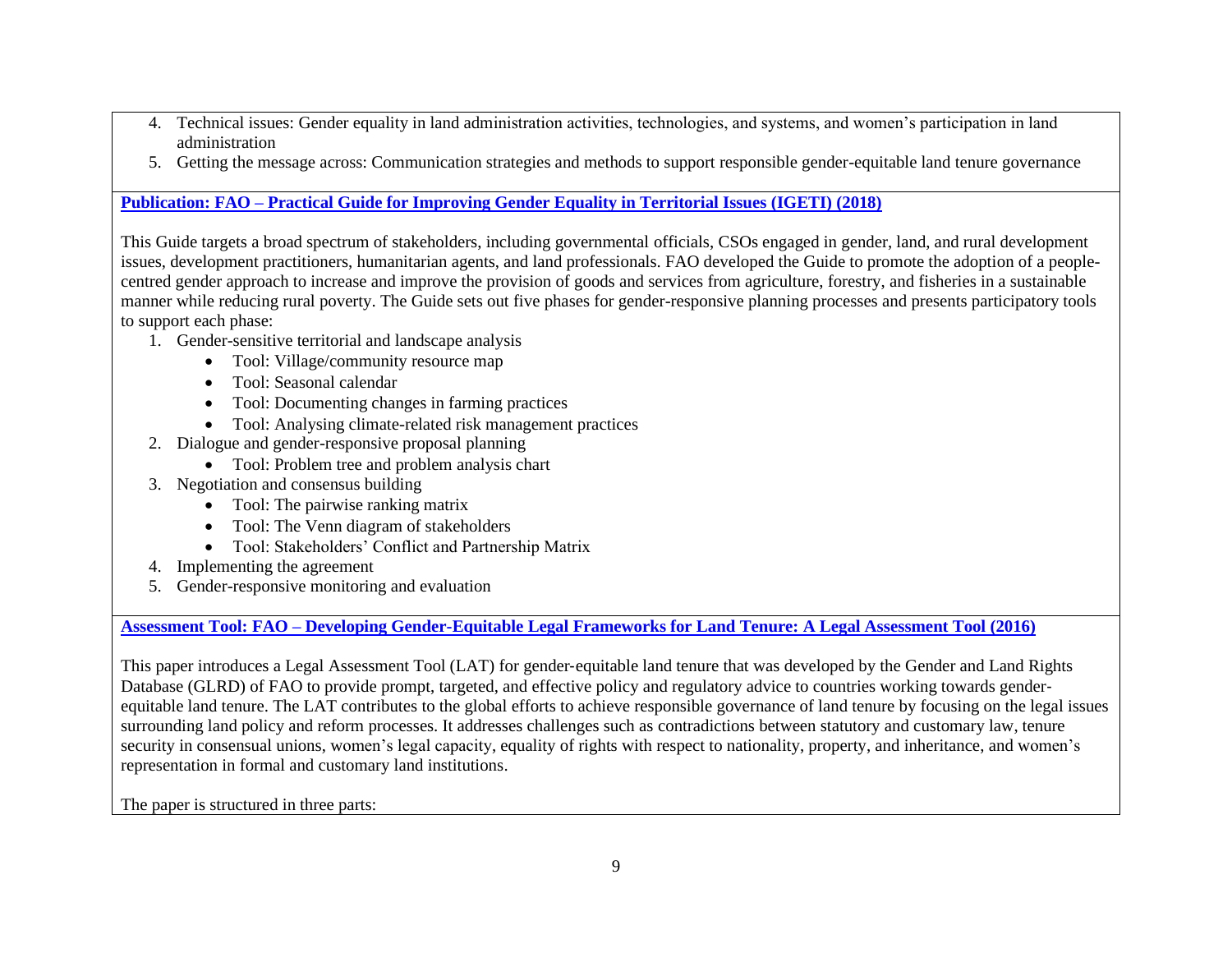- Part 1 explores the range of legally and non-legally binding international standards developed in multilateral processes and highlights good practices from international organizations and development agencies to promote gender‐equitable land tenure
- Part 2 describes the LAT's evaluation process, the scope of the assessment, and methodology
- Part 3 provides the results from the LAT's application in three African countries Sierra Leone, Madagascar, and Morocco

**Assessment Tool: ActionAid – [Assessment Tool kit: Assessing Gender-Sensitive Implementation and Country-Level Monitoring of the](https://actionaid.org/sites/default/files/aa_vggt_toolkit_single_pages.pdf)  [Tenure Governance and Africa Land Policy Guidelines \(November](https://actionaid.org/sites/default/files/aa_vggt_toolkit_single_pages.pdf) 2017)**

This gender-sensitive tool kit enables CSOs, women, and communities to assess each country's legal framework and tenure governance arrangements in line with the provisions of the VGGT Guidelines. The tool kit aims to:

- 1. Monitor country implementation of the VGGT Guidelines with a focus on women and small-scale food producers and rural, agricultural communities
- 2. Incorporate community empowerment and capacity-building to enhance communities' understanding of the VGGT Guidelines (and related land frameworks) and build capacity to implement the Guidelines
- 3. Enable concise presentation of the results of implementing the VGGT Guidelines as a basis for cross-country comparison and to track changes over time

**Publication: USAID – [Intimate Partner Violence and Land Toolkit](https://land-links.org/wp-content/uploads/2018/04/USAID_Land_Tenure_IPV_Toolkit.pdf)**

This Toolkit addresses activities and projects to strengthen and secure land tenure, property rights, and land governance in rural, peri-urban, and urban areas. It is an easily accessible resource, designed to increase awareness of concerns related to intimate partner violence (IPV) in landrelated policies and programming (more detailed analysis of this issue can be found in: Intimate Partner Violence and Land Tenure, 2018). The Toolkit provides guidance to address the possibility of IPV and recommends tools to ensure:

- 1. Project design based on clear understanding of local context
- 2. Gender-sensitive land programming

**Publication: USAID – Intimate Partner Violence and Land Tenure - [What Do We Know and What Can We Do? \(February 2018\)](https://land-links.org/wp-content/uploads/2018/02/USAID_Land_Tenure_IPV_Final_Report.pdf)**

This publication identifies the relationship between land and property ownership and incidences of IPV, outlines the benefits of secure land tenure for women, and proposes a theory of change about how land tenure and property rights can protect against and increase the risk of IPV.

# **HLP Resources in South Sudan**

**Publication: NRC – [Nowhere to Go: Displaced and Returnee Women Seeking HLP Rights in South Sudan \(February 2014\)](https://reliefweb.int/report/south-sudan/nowhere-go-displaced-and-returnee-women-seeking-housing-land-and-property-rights)**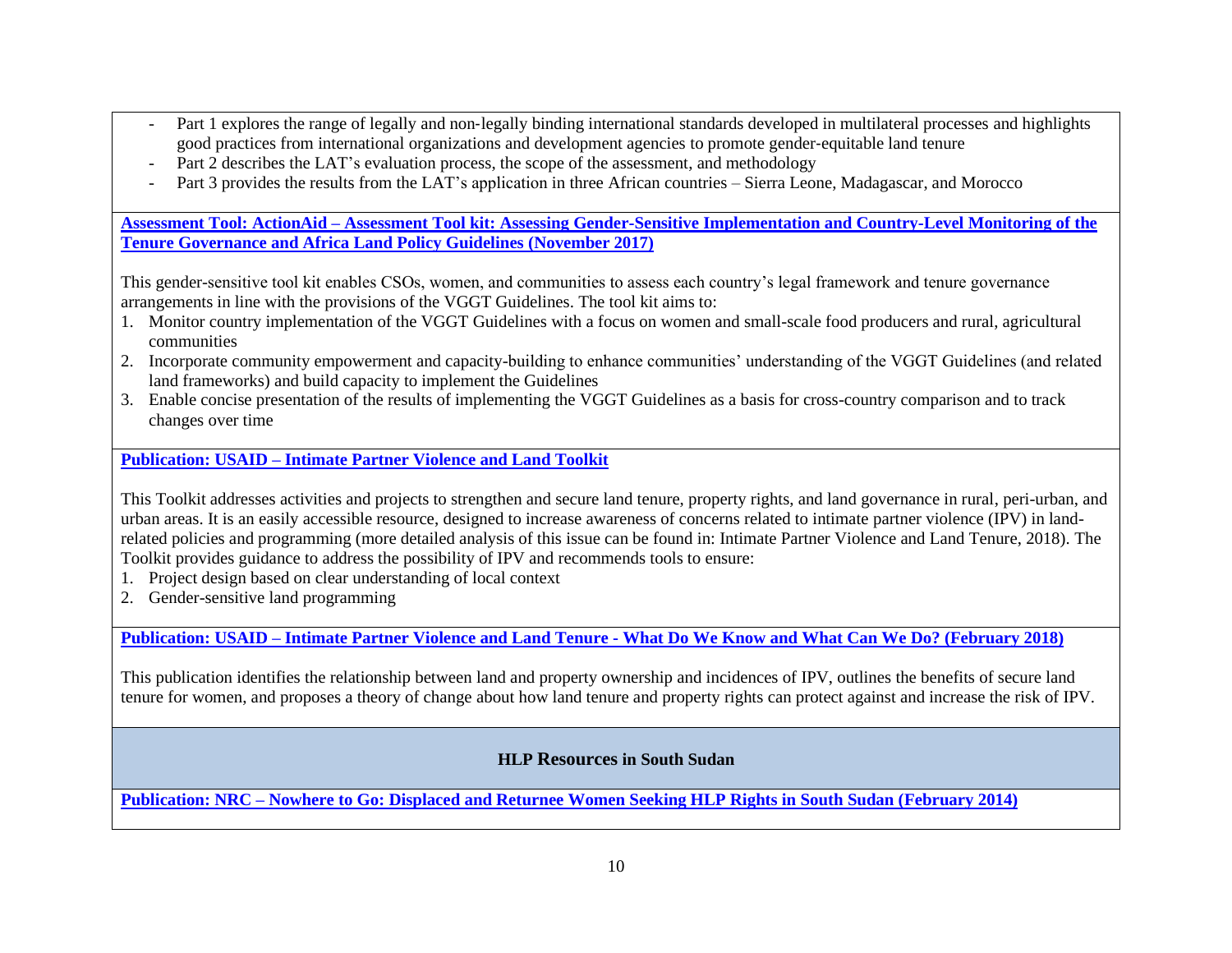This report addresses the challenges affecting displaced and returnee women seeking to protect and assert their HLP rights in South Sudan. It sets out:

- 1. International protection of women's HLP rights
- 2. South Sudan's legal framework and institutions relevant to HLP
- 3. Statutory and customary law and institutions relevant to women's HLP rights
- 4. Mechanisms for resolving HLP disputes in South Sudan
- 5. Specific challenges women face to access their HLP rights in South Sudan

**[Publication: World Vision International And The South Sudan Secretariat of Legal and Constitutional Affairs –](https://www.southsudanpeaceportal.com/repository/study-customary-law-contemporary-southern-sudan/) A Study of Customary [Law in Contemporary Southern Sudan \(March 2004\)](https://www.southsudanpeaceportal.com/repository/study-customary-law-contemporary-southern-sudan/)**

This report is a review of customary law in contemporary southern Sudan. It examines the history of customary law and the principal customary legal systems in the region. It also explains how the customary law systems function and assess the strengths and weaknesses of customary law, and identifies areas where conflict, actual or potential, exists between the different systems, domestic statutory and international law.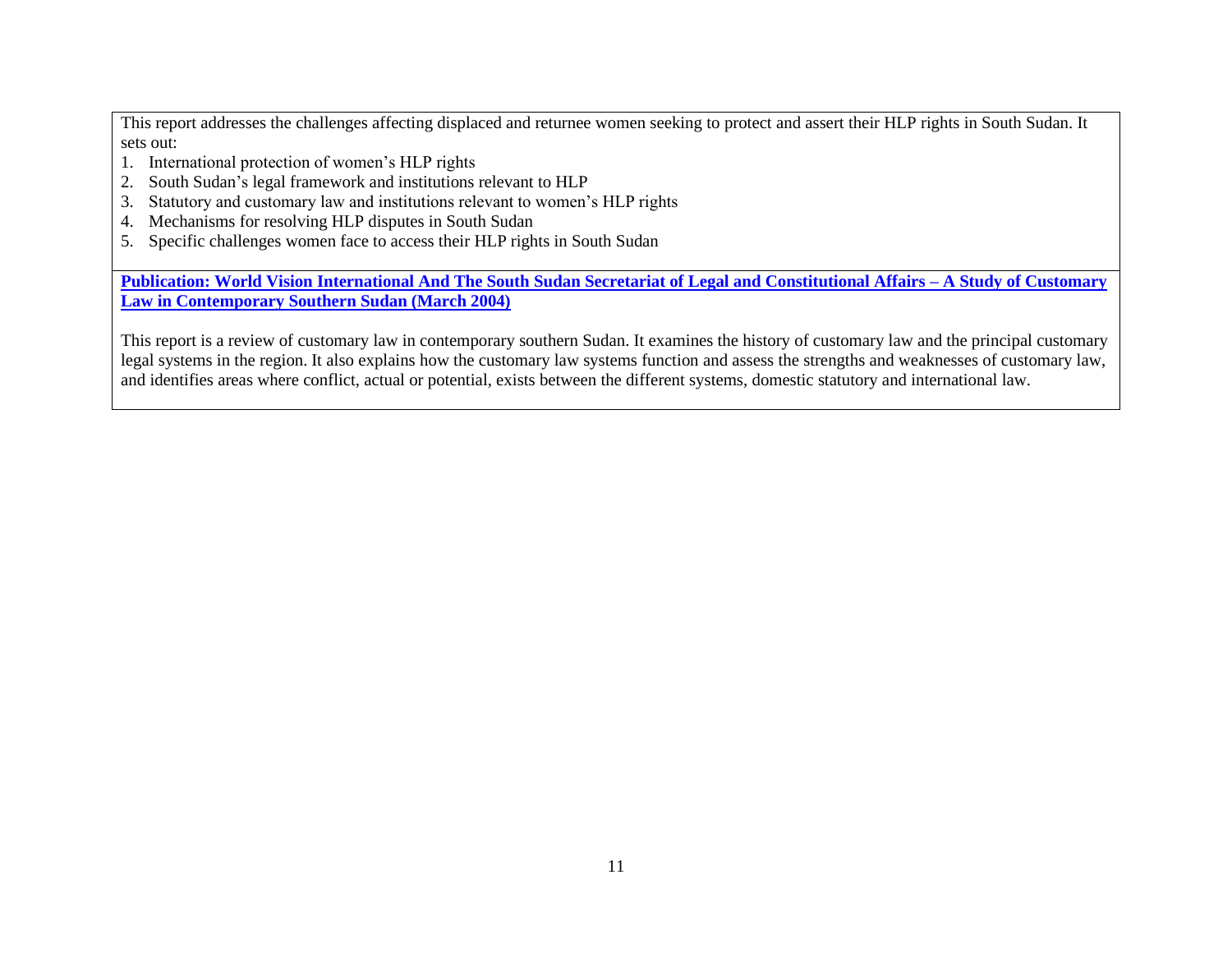# **C. CONFLICT SENSITIVITY**

It is important that aid and development partners consider and mainstream HLP issues in risk assessments and due-diligence planning, both preand post-delivery of aid and assistance. Failure to consider HLP angles increases the risk of solidifying secondary occupation, destroying legitimate HLP rights, and fueling conflict over land.

# **International HLP Resources**

**Publication: GLTN and UN-HABITAT – [Land and Conflict: Lessons from the Field on Conflict Sensitive Land Governance and](https://gltn.net/download/land-and-conflict-lessons-from-the-field-on-conflict-sensitive-land-governance-and-peacebuilding/)  [Peacebuilding \(2018\)](https://gltn.net/download/land-and-conflict-lessons-from-the-field-on-conflict-sensitive-land-governance-and-peacebuilding/)**

This publication demonstrates how addressing land issues can mitigate conflict, facilitate returns post-conflict, and contribute to overall peace. It includes case studies from nine countries in Arab States, Africa, and Latin America with a range of conflict parties. The cases and analysis provide examples of how land-related approaches have been used throughout the conflict cycle and how practical tools and methods can be adapted to suit specific post-conflict situations. The tools include:

- 1. Peru: Addressing conflict over natural resources at national, regional, and local levels
- 2. Honduras: Creating land records of abandoned housing and land
- 3. Colombia: Victim's law that addresses land restitution, the reconstruction of housing, human rights abuses, and gender considerations
- 4. Somalia and Iraq: The development of credible land records to address displacement, dispute resolution, and conflict prevention, even during conflict
- 5. Peru and South Sudan: The importance of territorial agreements for peacebuilding
- 6. Honduras: The protection of land and property rights of forcibly abandoned properties by the state's land registration system

**Publication: International Organisation for Migration (IOM) – [Guidance Note: Integrating HLP Issues into Key Humanitarian,](https://publications.iom.int/system/files/pdf/guidance_note.pdf)  [Transitional and Development Planning Processes \(July 2018\)](https://publications.iom.int/system/files/pdf/guidance_note.pdf)**

The Guidance Note focuses on how to integrate HLP issues into assessments and analysis preceding or during any response. The Note addresses five HLP themes: HLP rights in emergency contexts; HLP rights in peace processes, peacekeeping, and peacebuilding; HLP rights and rule of law and development programming and durable solutions; access to HLP rights for vulnerable groups; and HLP in disaster risk reduction and climate change. Each theme presents a brief overview of the relevant planning processes and possible HLP entry points. The Note suggests the following HLP activities that could be undertaken:

- 1. Including HLP-related questions in general assessments
- 2. Designing and conducting dedicated HLP assessments
- 3. Determining relevant planning processes and entry points for HLP programming
- 4. Setting up coordinating structures
- 5. Developing sector-level strategies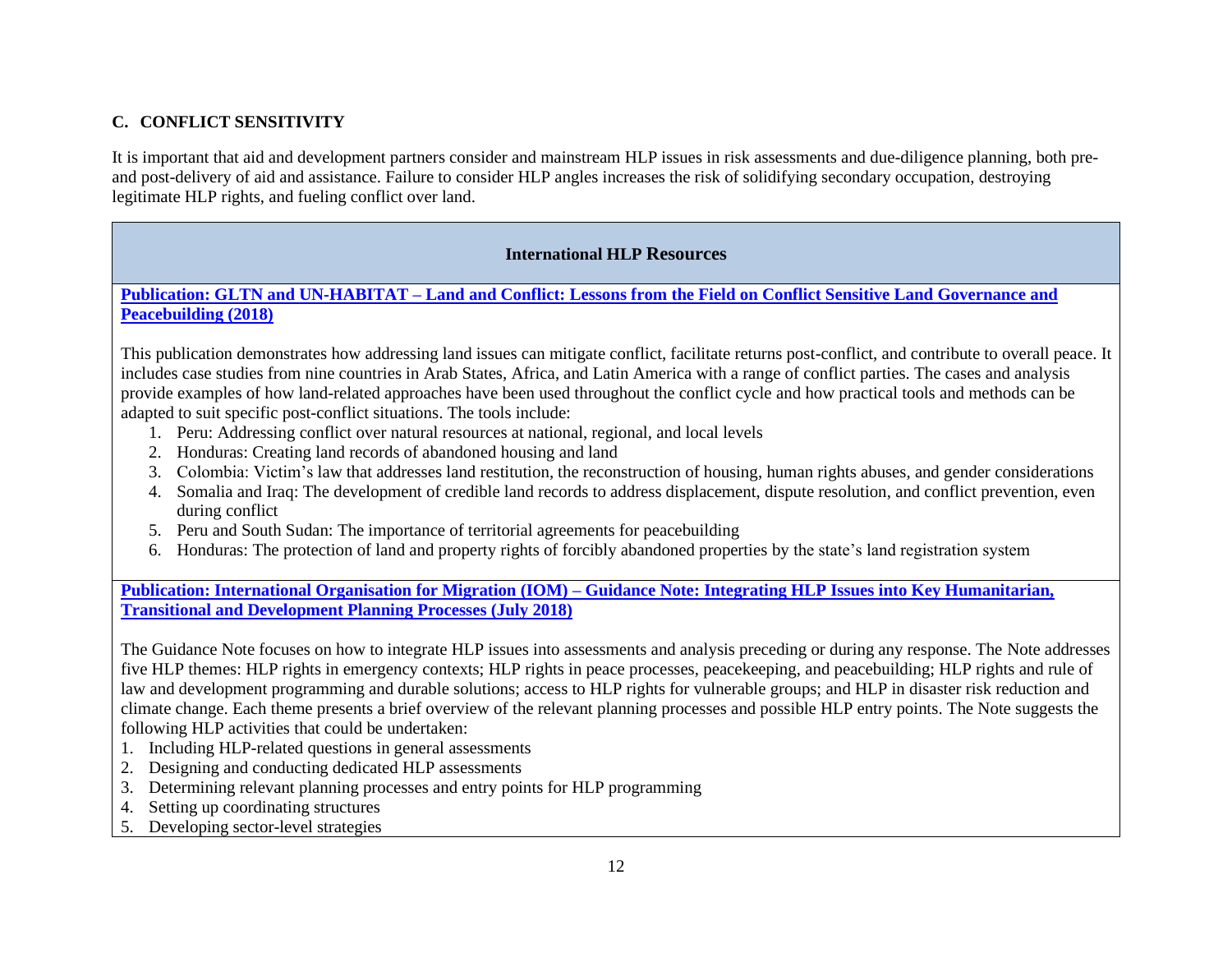**Publication: GLTN and UN-HABITAT – [Land and Conflict: A Handbook for Humanitarians \(September 2009\)](http://land.igad.int/index.php/documents-1/improving-land-governance/capacity-development-tools/1531-land-and-conflict-a-handbook-for-humanitarians/filehttp:/land.igad.int/index.php/documents-1/improving-land-governance/capacity-development-tools/1531-land-and-conflict-a-handbook-for-humanitarians/file)**

The 2005 Humanitarian Response Review identified land as a critical gap in the international response capacity. This Handbook was prepared by UN-HABITAT to provide guidance to address land issues in a post-conflict environment, including:

- 1. "Do no harm" and conflict sensitive approaches to land
- 2. Key issues, including land disputes, land records, livelihoods, HLP in displacement and return, vulnerable groups, rural land use, urban settlements, camps, donors and coordination, advocacy, and high value natural resources
- 3. Assessments and rapid appraisal guides and mapping

**Publication: USAID – Land and [Conflict: A Toolkit for Intervention \(2004\)](http://land.igad.int/index.php/documents-1/improving-land-governance/capacity-development-tools/1532-land-and-conflict-a-toolkit-for-intervention/filehttp:/land.igad.int/index.php/documents-1/improving-land-governance/capacity-development-tools/1532-land-and-conflict-a-toolkit-for-intervention/file)**

This toolkit provides a practical introduction to the relationship between land and violent conflict. It covers key issues, discusses lessons learned, suggests relevant program interventions, and provides a rapid appraisal guide to determine which land issues are most relevant to a specific conflict.

# **HLP Resources in South Sudan**

**Publication: Conflict Sensitivity Resource Facility (CSRF) – [Contextualised Conflict Sensitivity Guidance for South Sudan \(2017\)](https://www.southsudanpeaceportal.com/wp-content/uploads/2017/11/CSRF-Conflict-Sensitivity-Toolkit.pdf)**

This publication provides context-specific guidance on conflict sensitivity for agencies operating in South Sudan. It also provides guidance on how to integrate conflict sensitivity in practice and develop conflict sensitive policies and institutional commitment, strategies, programmes, and projects.

**Publication: CSRF – [Housing, Land and Property, Aid and Conflict in South Sudan: A Conflict Sensitivity Analysis of Emerging HLP](https://fscluster.org/sites/default/files/documents/csrf-briefing-note-housing-land-and-property-aid-and-conflict-in-south-sudan.pdf)  [Issues and Trends \(September](https://fscluster.org/sites/default/files/documents/csrf-briefing-note-housing-land-and-property-aid-and-conflict-in-south-sudan.pdf) 2018)**

This publication provides recommendations to help aid agencies make contextually informed and conflict sensitive decisions about when, where, and how to approach aid interventions involving HLP in South Sudan. The note provides guidance on:

1. Determining HLP ownership and access rights

2. Determining local capacities to manage HLP risks

3. Recommendations on how to adopt conflict-sensitive approach to HLP issues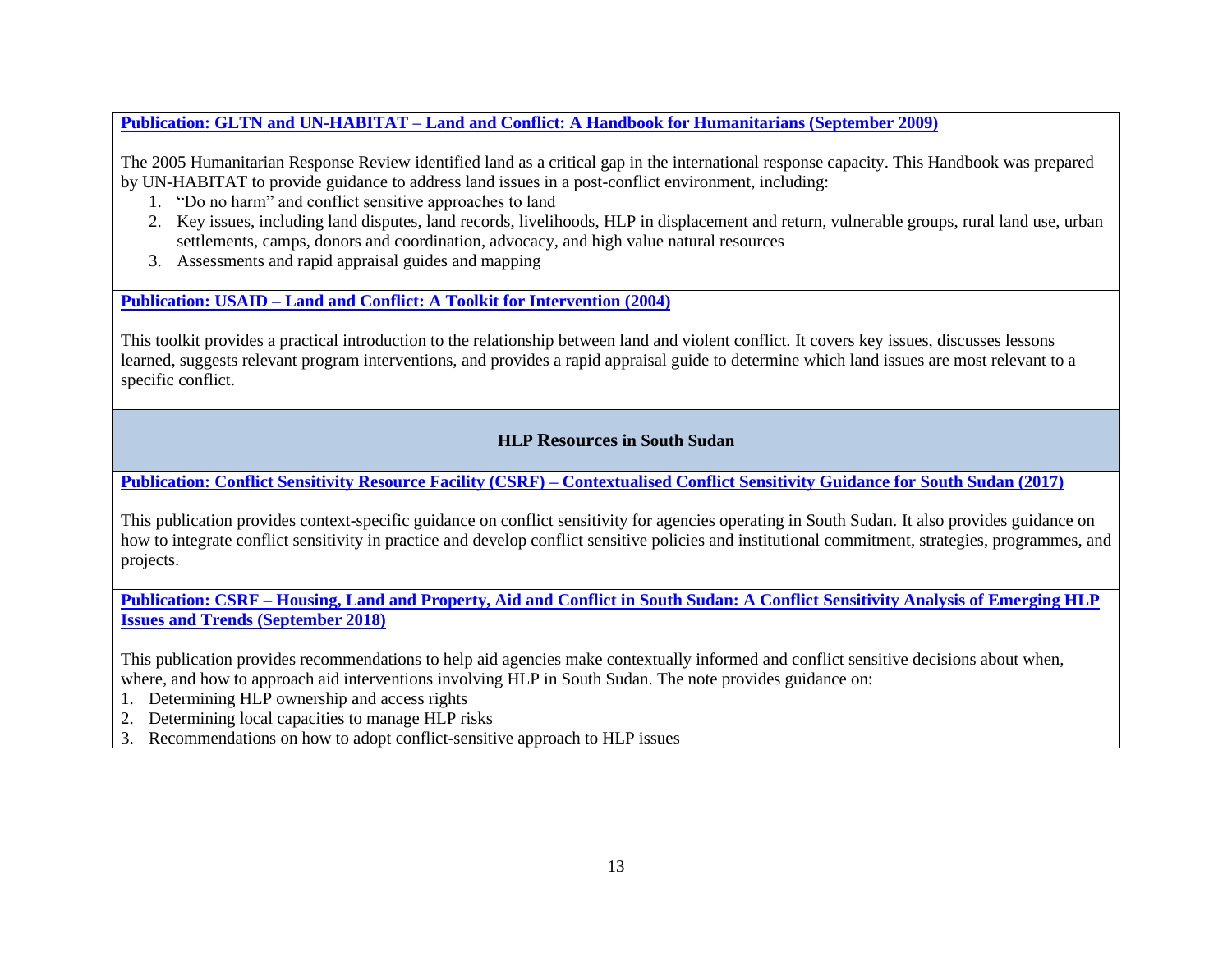#### **D. COMMUNITY INVOLVEMENT AND NATIONAL OWNERSHIP**

Community involvement and national ownership is a key consideration for all HLP-related activities. HLP resources must be developed and implemented in partnership with local actors to ensure sustainability, community involvement, and national ownership.

# **International HLP Resources**

**Publication: IOM – [Guidance Note: Integrating HLP Issues into Key Humanitarian, Transitional and Development Planning Processes](https://publications.iom.int/system/files/pdf/guidance_note.pdf)  [\(July 2018\)](https://publications.iom.int/system/files/pdf/guidance_note.pdf)**

*See above* under **Conflict Sensitivity**. The Guidance Note underscores the importance of participatory community, or state-driven land governance processes.

**Publication: GLTN and UN-HABITAT – [Land and Conflict: Lessons from the Field on Conflict Sensitive Land Governance and](https://gltn.net/download/land-and-conflict-lessons-from-the-field-on-conflict-sensitive-land-governance-and-peacebuilding/)  [Peacebuilding \(2018\)](https://gltn.net/download/land-and-conflict-lessons-from-the-field-on-conflict-sensitive-land-governance-and-peacebuilding/)**

*See above* under **Conflict Sensitivity**.The publication addresses the importance of including host communities, local authorities, and traditional leaders in land-related programming.

# **E. STRENGTHENING LEGAL & POLICY FRAMEWORKS**

HLP resources can provide best practices, lessons learned, and precedents to assist national authorities to strengthen the legal and policy frameworks governing HLP rights in order to enhance communities', women's, and vulnerable groups' HLP rights, promote transparent and accountable land governance, peacefully resolve HLP-related disputes, and support the displaced population to protect and re-assert their HLP rights.

# **International HLP Resources**

**Legal Framework: FAO – [Voluntary Guidelines on the Responsible Governance of Tenure of Land, Fisheries, and Forests](http://www.fao.org/docrep/016/i2801e/i2801e.pdf) in the [Context of National Food Security](http://www.fao.org/docrep/016/i2801e/i2801e.pdf) (2012)**

On 11 May 2012, the Committee on World Food Security endorsed the FAO Voluntary Guidelines on the Responsible Governance of Tenure of Land, Fisheries, and Forests in the Context of National Food Security (VGGT Guidelines) to provide guidance to improve the governance of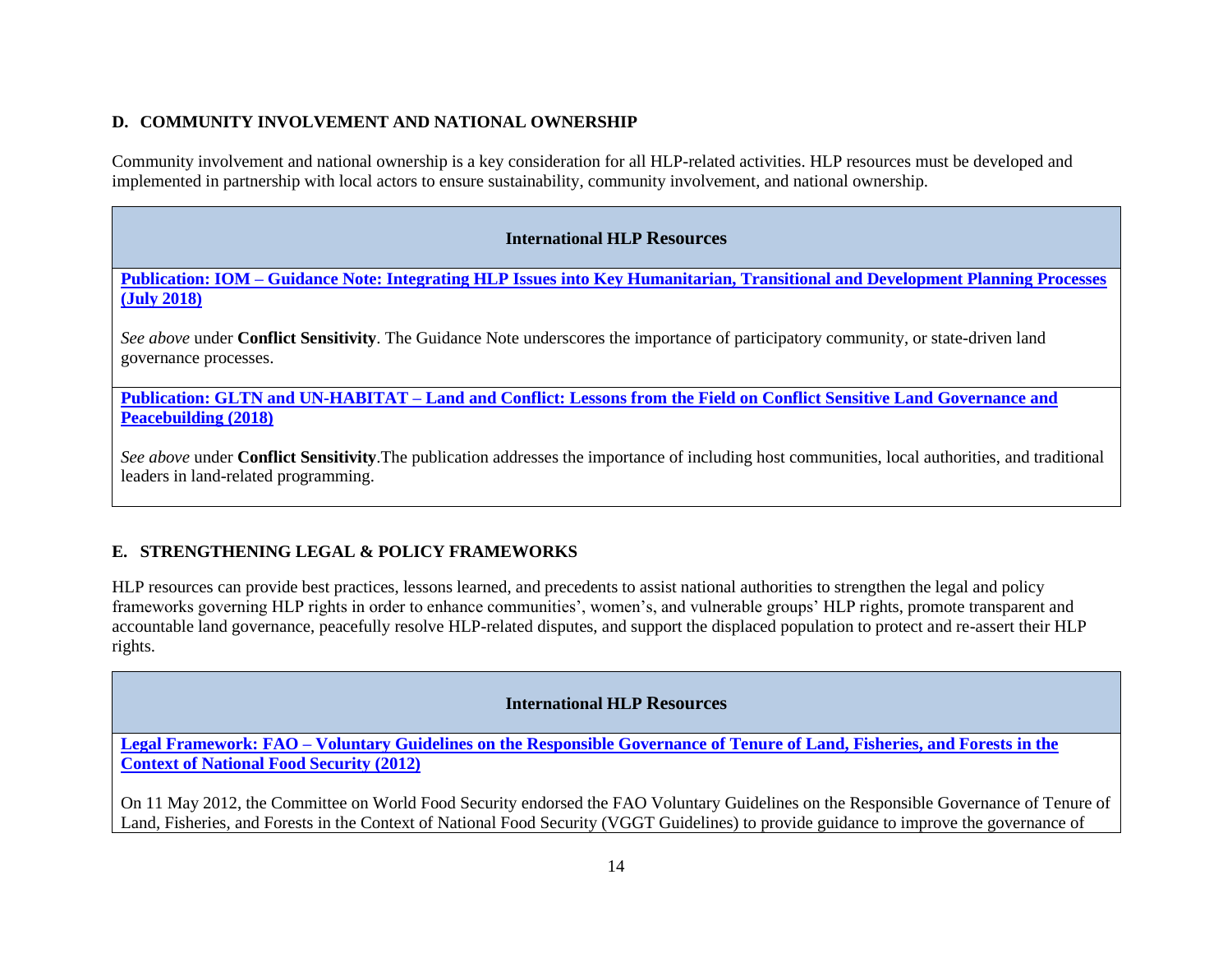land tenure with the overarching goal to support the progressive realization of the right to adequate food in the context of national food security. These Guidelines contribute to global and national efforts to eradicate hunger and poverty, based on the principles of sustainable development and the centrality of land to development, through the promotion of secure tenure rights and equitable access to land, fisheries, and forests. The Guidelines address the following topics:

- 1. Legal recognition and allocation of tenure rights and duties
- 2. Transfers and other changes to tenure rights and duties
- 3. Administration of tenure
- 4. Responses to climate change and emergencies
- 5. Promotion, implementation, and monitoring and evaluation

**Legal Framework: International Labor Organization (ILO) – ILO [Convention on Indigenous and Tribal Peoples, 1989, No. 169: A](http://pro169.org/res/materials/en/general_resources/Manual%20on%20ILO%20Convention%20No.%20169.pdf)  Manual [\(2003 revised edition\)](http://pro169.org/res/materials/en/general_resources/Manual%20on%20ILO%20Convention%20No.%20169.pdf)**

In general, indigenous and tribal peoples are not effectively protected by existing laws and policies. Indigenous and tribal peoples are often among the most impoverished and disadvantaged groups in any country and national laws often do not address their specific situations, characteristics, and needs. These concerns led to the development and adoption of ILO Convention No. 169 to protect indigenous and tribal peoples and their rights. Convention No.169 is the only dedicated international legal instrument which deals specifically with indigenous and tribal peoples' rights. Articles 13 to 19 deal specifically with indigenous and tribal peoples' land rights and tenure security.

**[Legal Framework: FAO, NRC, United Nations Office for the Coordination of Humanitarian Affairs \(OCHA\), UN-HABITAT, UNHCR,](https://www.ohchr.org/Documents/Publications/pinheiro_principles.pdf)  [and Office of the United Nations High Commissioner for Human Rights \(OHCHR\) –](https://www.ohchr.org/Documents/Publications/pinheiro_principles.pdf) Handbook on Housing and Property Restitution for Refugees and Displaced Persons: [Implementing the Pinheiro Principles \(March 2007\)](https://www.ohchr.org/Documents/Publications/pinheiro_principles.pdf)**

The approval of the Principles on Housing and Property Restitution for Refugees and Displaced Persons ("Pinheiro Principles") by the UN Sub-Commission on the Protection and Promotion of Human Rights in August 2005 was an important step towards providing guidance on international standards governing the effective implementation of HLP restitution programmes and mechanisms. Building on the Pinheiro Principles, this Handbook provides practical guidance on the restitution of housing and property and ways to achieve durable solutions for IDPs and refugees, including the right to return to their original HLP.

The Pinheiro Principles specifically address:

- 1. Human rights applicable to refugees, displaced persons, and returnees
- 2. The right to voluntary return in safety and dignity
- 3. Legal, policy, procedural, and institutional implementation mechanisms, including legislative reform, HLP records and documentation, secondary occupation, and enforcement of restitution and compensation decisions
- 4. The role of the international community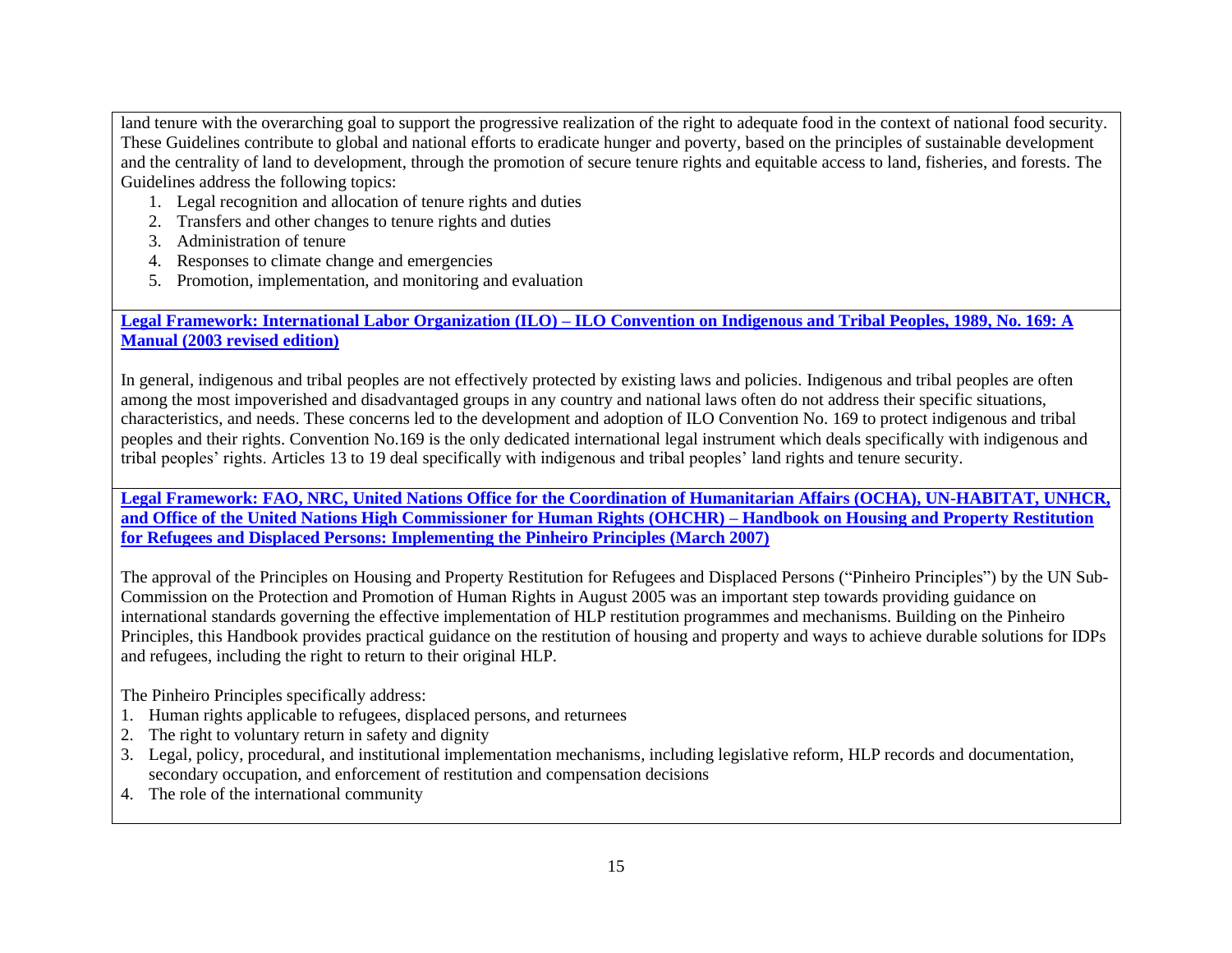**[Legal Framework: International Conference on the Great Lakes Region –](https://www.refworld.org/pdfid/595c92644.pdf) Protocol on the Property Rights of Returning Persons (2006)** 

The International Conference on the Great Lakes Region (ICGLR) is an inter-governmental organization of the countries in the African Great Lakes Region. In December 2006, Member States adopted the Pact on Security, Stability, and Development in the Great Lakes Region. The Pact comprises ten protocols, including the Protocol on the Property Rights of Returning Persons, which are legally binding for all signatories. South Sudan joined the ICGLR in 2012.

**Legal Framework: Housing and Land Rights Network – [Handbook on United Nations Basic Principles and Guidelines on Development-](http://hlrn.org.in/documents/Handbook_UN_Guidelines.pdf)[Based Evictions and Displacement \(2008\)](http://hlrn.org.in/documents/Handbook_UN_Guidelines.pdf)**

The UN Basic Principles and Guidelines on Development-based Evictions and Displacement is an operational tool to minimise forced evictions and ensure the human right to adequate housing for all people and communities threatened with evictions. This Handbook introduces the UN Guidelines, explains how they provide a framework to prevent forced evictions, and, where evictions occur, ensure due process and adequate rehabilitation and resettlement based on human rights standards. The Handbook provides the full text of the UN Guidelines as well as a summary of their key elements.

**[SDG Goal 1.4.2: Proportion of total adult population with secure tenure rights to land, with legally recognized documentation and who](https://landportal.org/book/sdgs/142/sdgs-indicator-142)  [perceive their rights to land as secure, by sex and by type of tenure](https://landportal.org/book/sdgs/142/sdgs-indicator-142)** 

Sustainable Development Goal indicator 1.4.2. of the 2030 Agenda encourages countries to monitor the proportion of the total adult population with secure land tenure rights. This indicator focuses on two components of tenure security that advance the concept of the continuum of tenure rights:

- 1. The proportion of the adult population with documented tenure rights that are legally recognized by governments
- 2. The proportion of the adult population who perceive their tenure rights as legally secure, regardless of whether these rights are documented

The Land Portal provides country-by-country assessments on indicator measurements, monitoring, relevant meetings, and targets.

# **HLP Resources in South Sudan**

**HLP Programme: Danish Refugee Council (DRC) – Housing, Land, and Property and Rule of Law Assessments in Rubkona and Koch Counties (2019-2020)**

The project includes the following components:

1. Extensive analysis of the existing legal structures and processes relating to HLP issues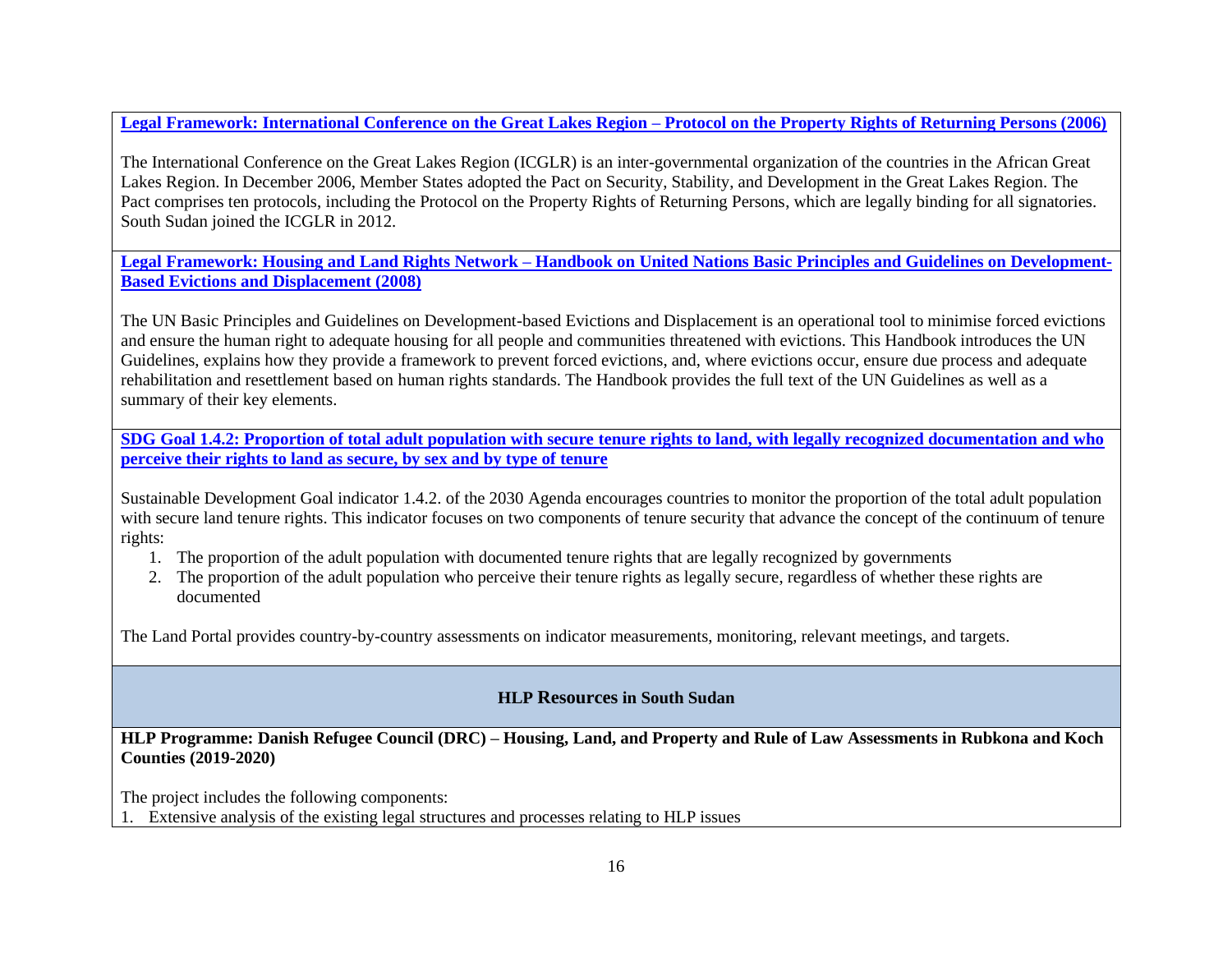- 2. Identification of key actors and stakeholders, current legal practices, and perceptions of legitimate HLP rights
- 3. Identification of the main HLP issues and challenges faced by the community
- 4. Identification of the main opportunities and constraints for HLP programming and assistance
- 5. Development of a roadmap or recommendations for appropriate HLP programming

(for access to the assessments, please contact [babette.schots@drc.ngo\)](mailto:babette.schots@drc.ngo)

**Publication: South Sudan Law Society (SSLS) – [South Sudan Synthesis Report: Findings of the Land Governance Assessment](http://siteresources.worldbank.org/INTLGA/Resources/South_Sudan_Synthesis_Report.pdf)  [Framework \(LGAF\) \(January 2014\)](http://siteresources.worldbank.org/INTLGA/Resources/South_Sudan_Synthesis_Report.pdf)**

In 2013, SSLS conducted a comprehensive assessment of land governance in South Sudan. The research was structured around the Land Governance Assessment Framework (LGAF), a tool developed by the World Bank to evaluate the legal framework, policies, and practices relating to land governance in a given country. The assessment focused on the following thematic areas in South Sudan:

- 1. Legal and institutional framework
- 2. Land use planning, land management, and taxation
- 3. Management of public land
- 4. Public provision of land information
- 5. Dispute resolution and conflict management
- 6. Large-scale acquisition of land rights
- 7. Forestry

**Publication: USAID – [Country Profile: Property Rights and Resource Governance:](https://www.land-links.org/wp-content/uploads/2016/09/USAID_Land_Tenure_South_Sudan_Profile-1.pdf) South Sudan**

This Country Profile provides an overview of land and property rights and resource governance in South Sudan. The report includes information on:

- 1. Key issues and intervention constraints
- 2. Land tenure and security of land rights
- 3. Land use, distribution, administration. and governance
- 4. Land disputes and conflict
- 5. Overview of the legal framework relating to land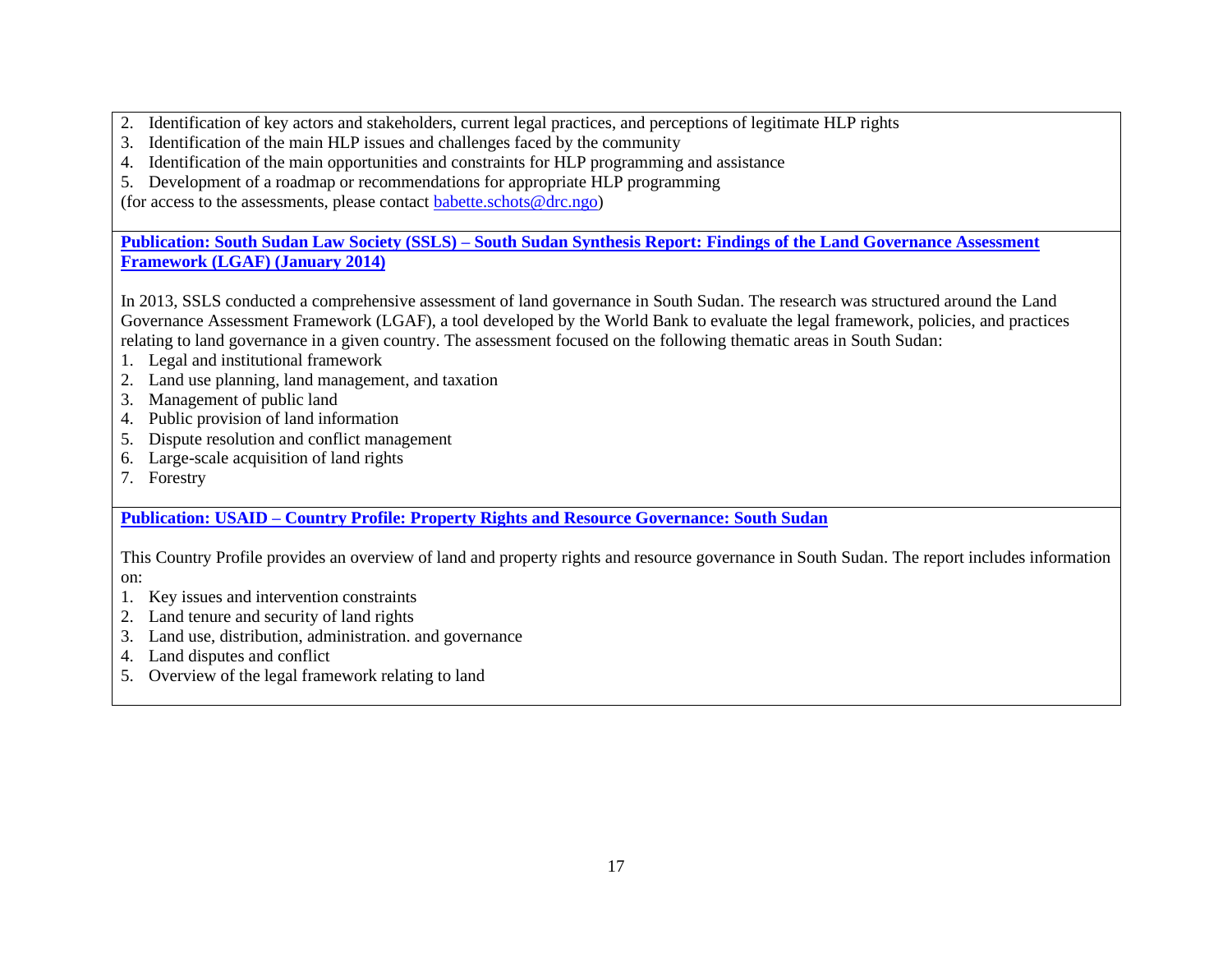# **3. GATHERING HLP DATA**

# **A. HLP SURVEYS**

To develop fit-for-purpose HLP solutions, it is first necessary to identify specific HLP challenges and conduct surveys to gather data to determine whether displaced persons have HLP that they would like to return or relocate to, are landless and require support to obtain land and resettle, or have HLP that they would like to reclaim. Preliminary HLP surveys will help programmers to determine the type, location, and description of displaced persons' HLP rights, any evidence (both formal and informal) of these rights, whether their HLP is vacant, occupied, confiscated, misappropriated, looted, or destroyed, and whether they are able and willing to return to their HLP. The information collated by such surveys can be mapped using software, such as KoBo Toolbox, to assess information about displaced persons' HLP rights and highlight the general types of challenges they may face to return or resettle.

# **International HLP Resources**

**Publication: GLTN and UN-HABITAT – [Monitoring Tenure Security, Data Collection Questionnaire Modules and Manual:](https://unhabitat.org/monitoring-tenure-security-data-collection-questionnaire-modules-and-manual-cameroon-nigeria-and-kenya/)  [Cameroon, Nigeria, and Kenya \(2017\)](https://unhabitat.org/monitoring-tenure-security-data-collection-questionnaire-modules-and-manual-cameroon-nigeria-and-kenya/)**

This publication provides an overview of pilot testing by GLTN and UN-Habitat on a land tenure data collection module conducted in Cameroon, Nigeria, and Kenya. The pilots' objective was to test the application of a comprehensive land tenure data collection module consisting of three questionnaires to collect data on the tenure security of land and dwellings at individual, household, and community levels in rural and urban areas. The publication documents the household survey processes used to collect data and test comparability and provides key lessons learnt from the data collection.

The land tenure modules and questionnaires can be used for individual, household, and communal assessments and can be adapted for use in different context and countries.

**Publication: GLTN and UN-HABITAT – [Land and Conflict: A Handbook for Humanitarians \(September 2009\)](http://land.igad.int/index.php/documents-1/improving-land-governance/capacity-development-tools/1531-land-and-conflict-a-handbook-for-humanitarians/filehttp:/land.igad.int/index.php/documents-1/improving-land-governance/capacity-development-tools/1531-land-and-conflict-a-handbook-for-humanitarians/file)**

*See above* under **Conflict Sensitivity**. The publication provides guidance on conducting assessments and rapid appraisals, including a summary checklist to include in key land assessments and questions that address issues at different phases of conflict (e.g. relief, recovery, reconstruction)

**Publication: USAID – [Land and Conflict: A Toolkit for Intervention \(2004\)](http://land.igad.int/index.php/documents-1/improving-land-governance/capacity-development-tools/1532-land-and-conflict-a-toolkit-for-intervention/filehttp:/land.igad.int/index.php/documents-1/improving-land-governance/capacity-development-tools/1532-land-and-conflict-a-toolkit-for-intervention/file)**

*See above* under **Conflict Sensitivity**. The publication provides guidance on conducting assessments and rapid appraisals, including sample questions and key topics.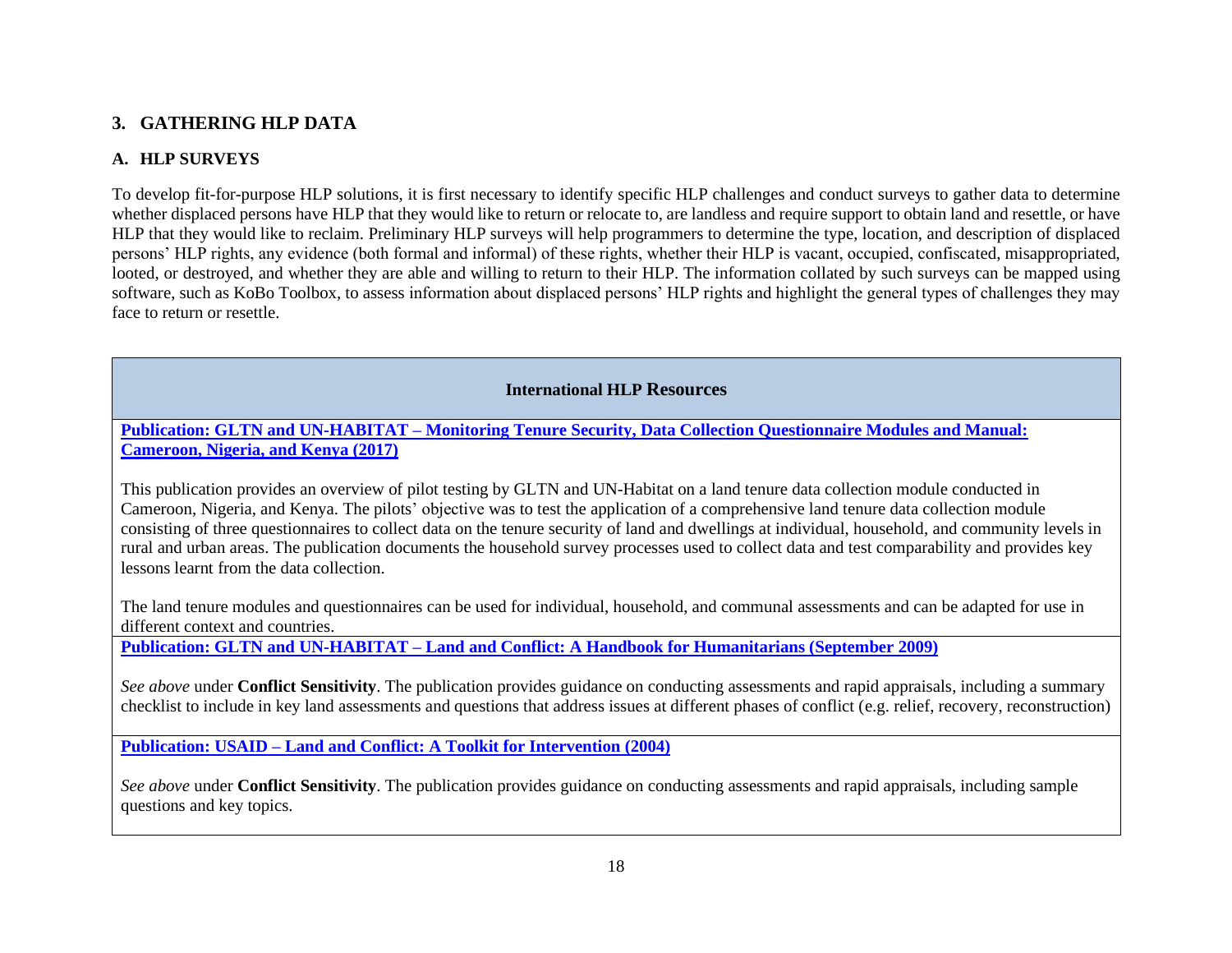# **HLP Resources in South Sudan**

# **Tool: Compendium of Questions to Include in HLP Surveys (2019) (circulated to members of the HLP TWG)**

This compendium of HLP questions was compiled to assist organisations to identify fit-for-purpose HLP solutions to support the safe, informed, voluntary, and dignified return, reintegration, or relocation of South Sudan's displaced population. The compendium was compiled by UNMISS Rule of Law Advisory Section at the request of the HLP TWG based on questions and recommendations provided by its members and other HLP experts. The compendium will assist HLP programmers in South Sudan to develop focused surveys to capture the data necessary to identify and develop informed programmatic responses. Topics included in the Compendium are:

- 1. Displaced persons' HLP rights
- 2. Secondary occupation
- 3. Dispute resolution
- 4. Destruction of property
- 5. IDPs who are landless or unable or unwilling to return
- 6. Land allocation
- 7. Land administration and governance
- 8. Women's land rights
- 9. Community land
- 10. General HLP perceptions

**Surveys: UNHCR and Humanitarian Development Consortium (HDC) - IDP Protection Profiling: Improving Protection Response and Solutions Programming, Focus on HLP (2018-2019)**

UNHCR and HDC conducted protection profiling on HLP issues experienced by the IDP population in PoC sites, Temporary Protected Area (TPA), urban settings, collective sites and spontaneous sites. The powerpoint presentation on the profiling sets out the preferred locations of return and provides information about the number of IDPs that intend to return and the reasons why IDPs wanted to either return, remain, or relocate.

**Programme: Danish Refugee Council (DRC) – Housing, Land, and Property and Rule of Law Assessments in Bentiu and Koch (2019- 2020)**

*See above* under **Cross-Cutting Themes – Strengthening Legal Frameworks**

**Programme: Shelter/NFI Cluster and DRC – NFI and Emergency Shelter Assessments and Verification Report Maiwut (2018)**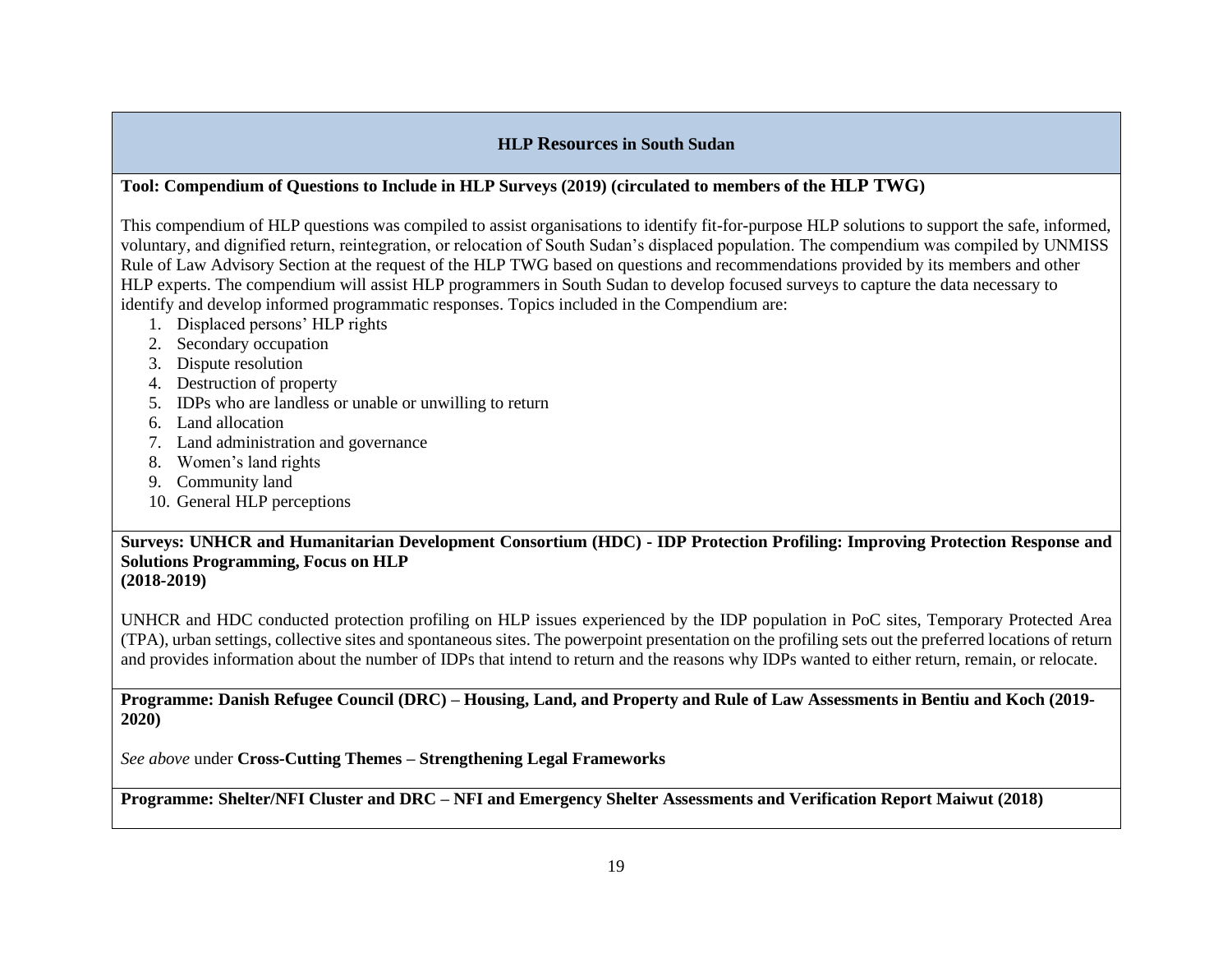Assessments include HLP-related questions (see: Coping Strategies and Housing, Land, and Property).

#### **Assessment: Shelter/NFI Cluster – Household Assessment Questionnaire and Analysis Report Template (December 2018)**

A tool used by Shelter/NFI Cluster partners when assessing a new area for potential engagement. Part V of the assessments deal specifically with HLP.

**Survey: SSLS – [Housing, Land, and Property Disputes in South Sudan: A Pilot Survey in Nimule, Torit, Wau, and Yei \(March 2019\)](https://www.southsudanpeaceportal.com/repository/housing-land-and-property-disputes-in-south-sudan-findings-from-a-survey-nimule-torit-wau-and-yei/)**

In March 2019, SSLS conducted HLP surveys conducted in 677 households in the towns of Nimule, Torit, Wau, and Yei. The households were asked a series of questions about their perceptions of and experiences with HLP disputes.

**Surveys: IOM Displacement Tracking Matrix (DTM) DTM South Suda[n Page](http://www.globaldtm.info/south-sudan/)**

**[Wau PoC Adjacent Area Intention and Perception Survey \(January 2019\)](https://displacement.iom.int/reports/south-sudan-%E2%80%94-intentions-and-perception-survey-%E2%80%93-wau-poc-aa-dec-2018)**

In December 2018, IOM conducted an intention-perception survey in the Wau PoCAA to establish how many residents intend to leave the Wau PoCAA site, the tentative time frame of return, and return destinations.

**[Wau Town \(Western Bahr el Ghazal\) Multi-Sectoral Survey \(October 2018\)](https://displacement.iom.int/system/tdf/reports/20181018%20IOM%20DTM%20Wau%20Multi-Sector%20summary.pdf?file=1&type=node&id=4402)**

IOM conducted a multisectoral survey in Wau Town in August 2018. Sections 3 (Livelihood) and 6 (Shelter/NFI) include HLP-related questions about ownership of housing, land, and property, destruction of property, documentation to prove ownership, land disputes, and dispute resolution mechanisms.

**[Wau Intentions Survey and Multi-Sectoral Needs Assessments \(December 2017\)](https://www.globaldtm.info/dtm-south-sudan-wau-intentions-survey-and-multi-sectorial-assessment-report-december-2017/)**

In November 2017, IOM conducted intention surveys in Wau's seven displacements sites. The surveys included HLP-related questions about the ownership of housing, land, and property, particulars of displacement, and intentions to return, resettle, or integrate locally.

**[Malakal Combined Assessment \(February 2018\)](https://www.iom.int/south-sudan-malakal-combined-assessment-february-2018)**

In February 2018, IOM conducted a combined assessment in Malakal Town, which included a PoC Site Survey. The survey included HLPrelated questions about ownership of housing, land, and property, particulars of displacement, and intentions to return, resettle, or integrate locally.

**Survey: Norwegian People's Aid - [The New Frontier: A baseline survey of large-scale land-based investment in Southern Sudan](https://reliefweb.int/sites/reliefweb.int/files/resources/6F0B144DA275260B8525785C0069DB6A-Full_Report.pdf) (2011)**

This report is part of a baseline survey on large-scale land-based investment in Southern Sudan commissioned by the Land and Natural Resource Rights program at Norwegian People's Aid (NPA). It presents data on 28 foreign and domestic investments that were planned or underway across 10 States of South Sudan. The report found that in just four years, between the start of 2007 and the end of 2010, foreign interests sought or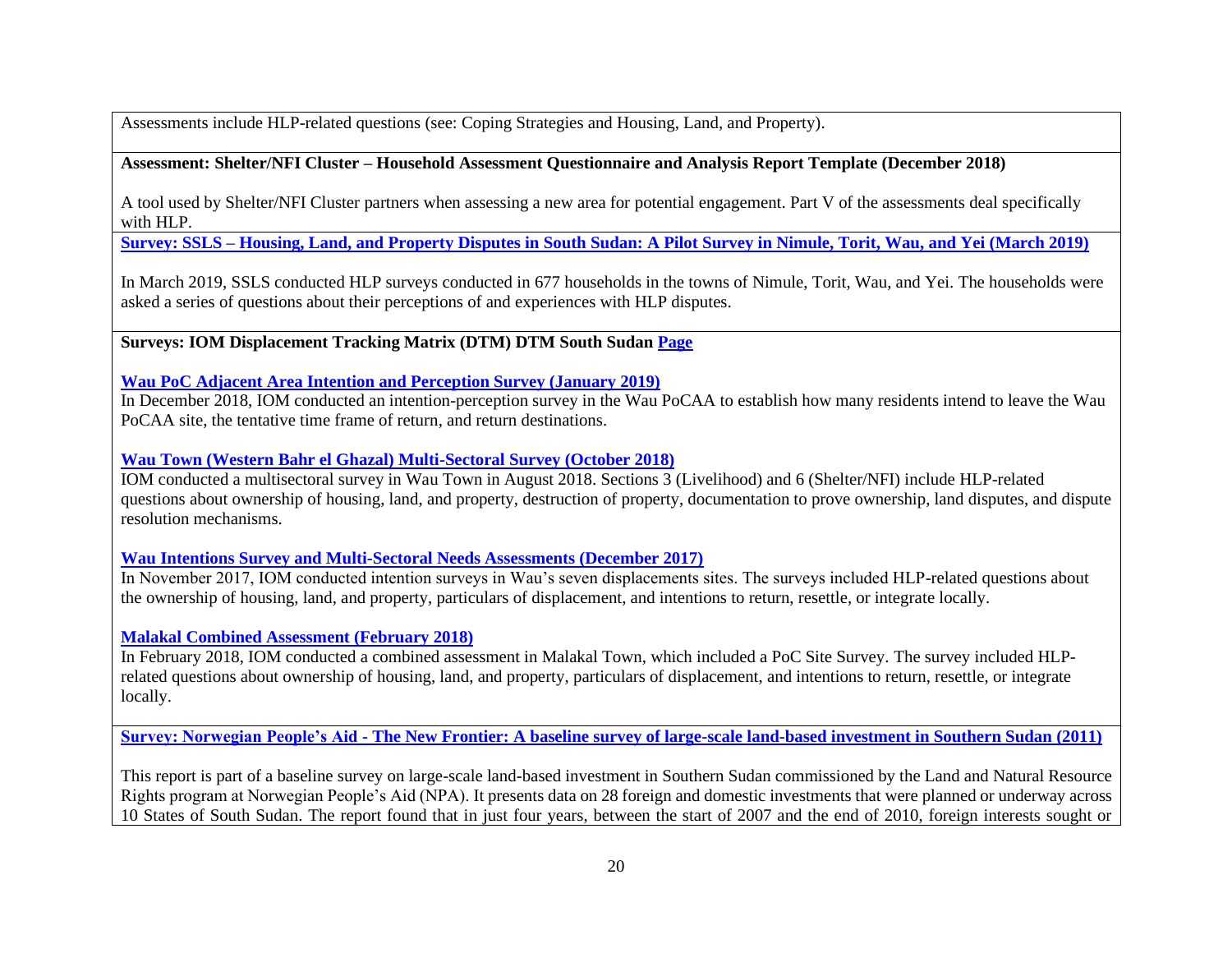acquired a total of 2.64 million hectares of land (26,400 km2) in the agriculture, forestry and biofuel sectors alone. The report goes on to propose a series of recommendations that may help the Government, its international partners, civil society, companies, investors, and rural communities in South Sudan to address risks and opportunities of largescale land investments moving forward.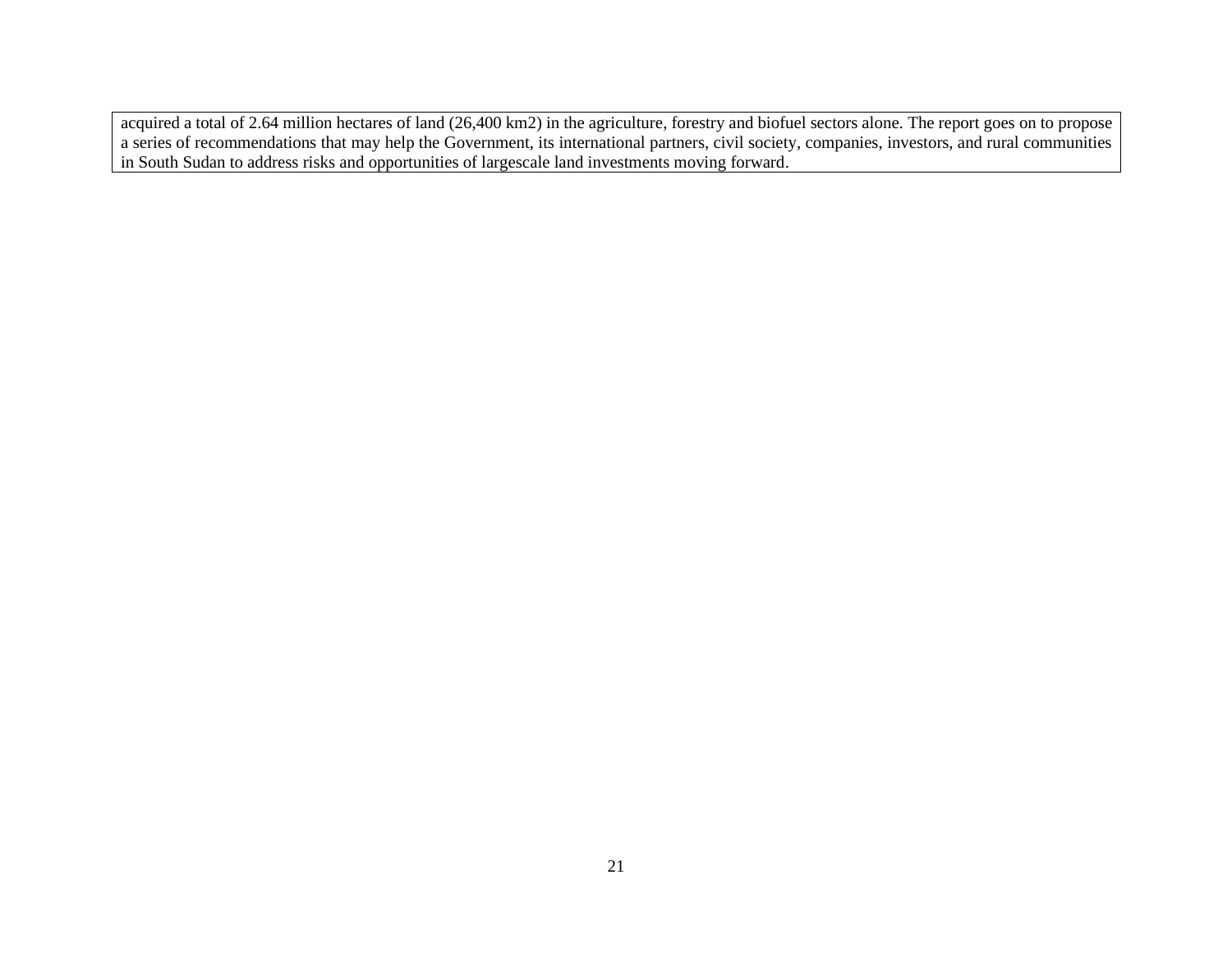# **B. MAPPING HLP DATA**

Data gathered from preliminary HLP assessments can be mapped through software such as Kobo Toolbox. Mapping this data will provide a comprehensive overview of the location of displaced persons' HLP and where they want to return or resettle, while simultaneously flagging areas of secondary occupation, destruction, pre-existing land disputes, and active areas of conflict. Such software can also be used as a tool to scan and preserve and documentary evidence of HLP rights.

# **International HLP Resources**

**[Tool: Kobo Toolbox: Free and open source toolbox for field data collection in challenging environments](https://www.kobotoolbox.org/)**

KoBo Toolbox is a suite of tools for field data collection and analysis for use in challenging environments. The software is free and open source and can be used for mobile data collection. Mobile devices, such as mobile phones or tablets, can be used to collect data. The toolbox includes the following features:

- 1. Form builders
- 2. Question library
- 3. Android or browser-based data collection
- 4. Data submission to secure server
- 5. Data management (allowing aggregation, editing, and annotation, as well as mapping of geo-referenced data and photo display)

# **[Tool: Land Tenure Domain Model \(STDM\)](https://stdm.gltn.net/)**

The Social Tenure Domain Model (STDM) is a complimentary approach to land administration which addresses difficulties in handling customary and informal tenure. It provides a standard for representing people-land relationships independent of the level of formality, legality, or technical accuracy. STDM allows users to easily create and customize data profiles and define different data attributes that fit well with questionnaire forms through a simple and intuitive step-by-step configuration interface. The toolbox includes the following features:

- 1. Definition of data profiles and data attributes
- 2. Ready to use data forms
- 3. Supporting documents (allows external documents to be attached to records)
- 4. Spatial unit manager
- 5. Creating and viewing social tenure relationships
- 6. Document designer

**[Tool: Mobile Applications to Secure Tenure \(MAST\) Learning Platform](https://land-links.org/tool-resource/mobile-applications-to-secure-tenure-mast/)**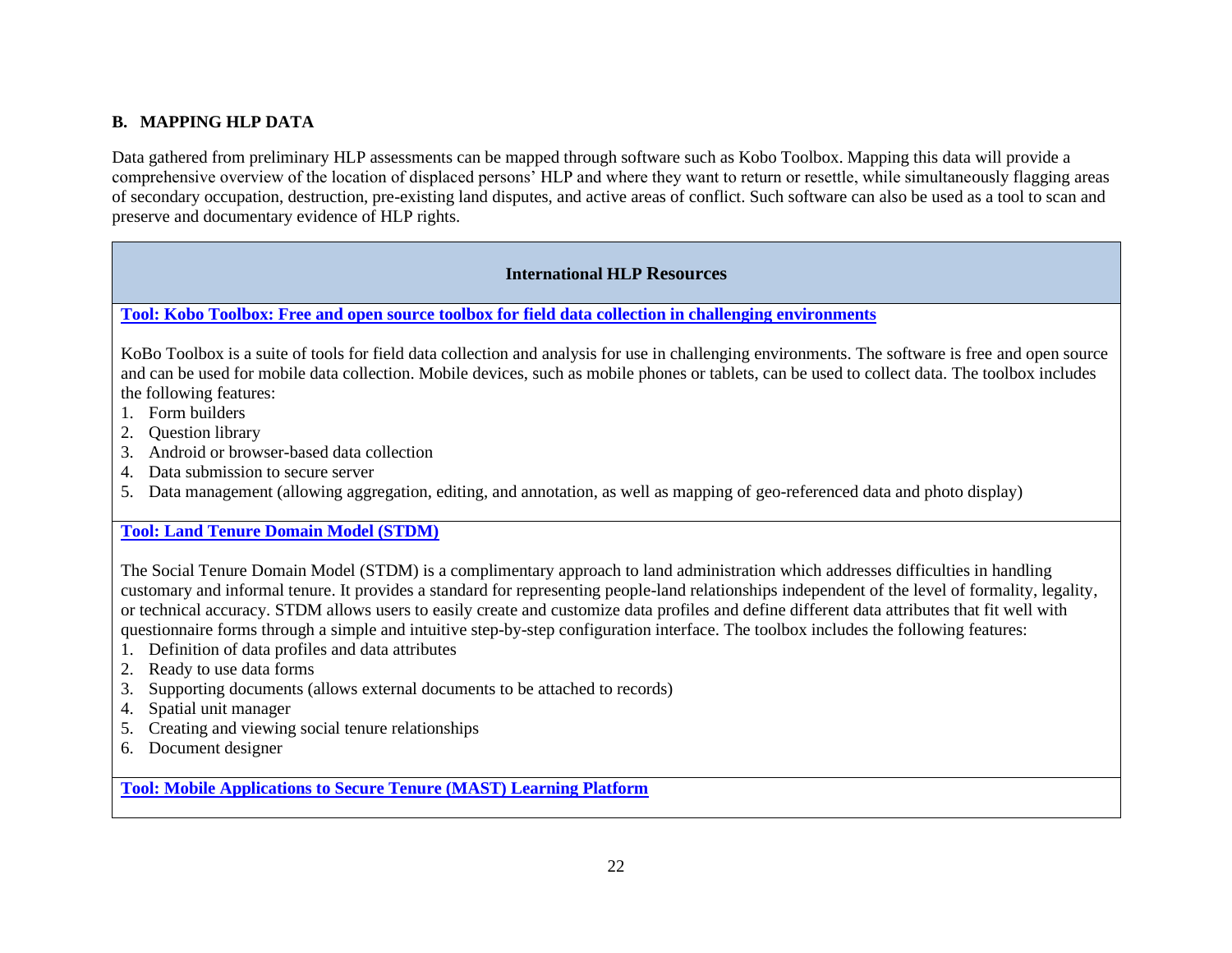The MAST platform helps communities define, map, record, and document their land and resources. It provides easy-to-use mobile phone applications that empower citizens in the process of understanding their rights and documenting their land and resources. The programme combines the applications with a simple data management platform to capture the information necessary for securing rights.

**Publication: GLTN and UN-HABITAT – [Land and Conflict: A Handbook for Humanitarians \(September](http://land.igad.int/index.php/documents-1/improving-land-governance/capacity-development-tools/1531-land-and-conflict-a-handbook-for-humanitarians/filehttp:/land.igad.int/index.php/documents-1/improving-land-governance/capacity-development-tools/1531-land-and-conflict-a-handbook-for-humanitarians/file) 2009)**

*See above* under **Conflict Sensitivity**. The publication provides guidance on conducting HLP mapping including:

- 1. Map availability, technical considerations, and technological sustainability
- 2. Mapping that can facilitate humanitarian action, including coordination, boundary identification, site selection, community and land-use planning, conflict mapping, documenting HLP claims, urban services, and taxation

**Tool: MapAction – [Field Guide to Humanitarian Mapping \(July 2011\)](https://mapaction.org/wp-content/uploads/2016/12/mapaction_field_guide_to_humanitarian_mapping_low_res.pdf)**

This field guide was produced by MapAction to help humanitarian organisations to use mapping methods using Geographic Information Systems (GIS) and related technologies. This guide explains some tried-and-tested methods suitable for humanitarian field work which use free or low-cost tools.

# **C. GO AND SEE VISITS**

Go and see visits where logistical and financial circumstances permit are a valuable tool to assist displaced persons to evaluate their HLP options and take an informed decision about whether to return or relocate.

# **International HLP Resources and Strategies**

**Publication: Internal Displacement Monitoring Centre (IMDC) and NRC – Burundi - [Secure Tenure and Land Access still Challenges](https://www.refworld.org/pdfid/4ed4bf122.pdf)  [for Long-Term IDPs: A profile of the Internal Displacement Situation](https://www.refworld.org/pdfid/4ed4bf122.pdf) (August 2011)**

Experiences in Burundi highlight the importance of site visits by local leadership and others intending to return, as well as visits by stayees and members of the host community to refugee and IDP camps. Visits both ways need to focus on the expectations and realities of return regarding land rights. The Burundi example demonstrates that it is important to address stayees' assumptions that those who left would not likely return and returnees' assumptions that they will be able to easily return, immediately reassert their HLP rights, and access community resources such as grazing, fuelwood, water, food security, markets, and other local institutions.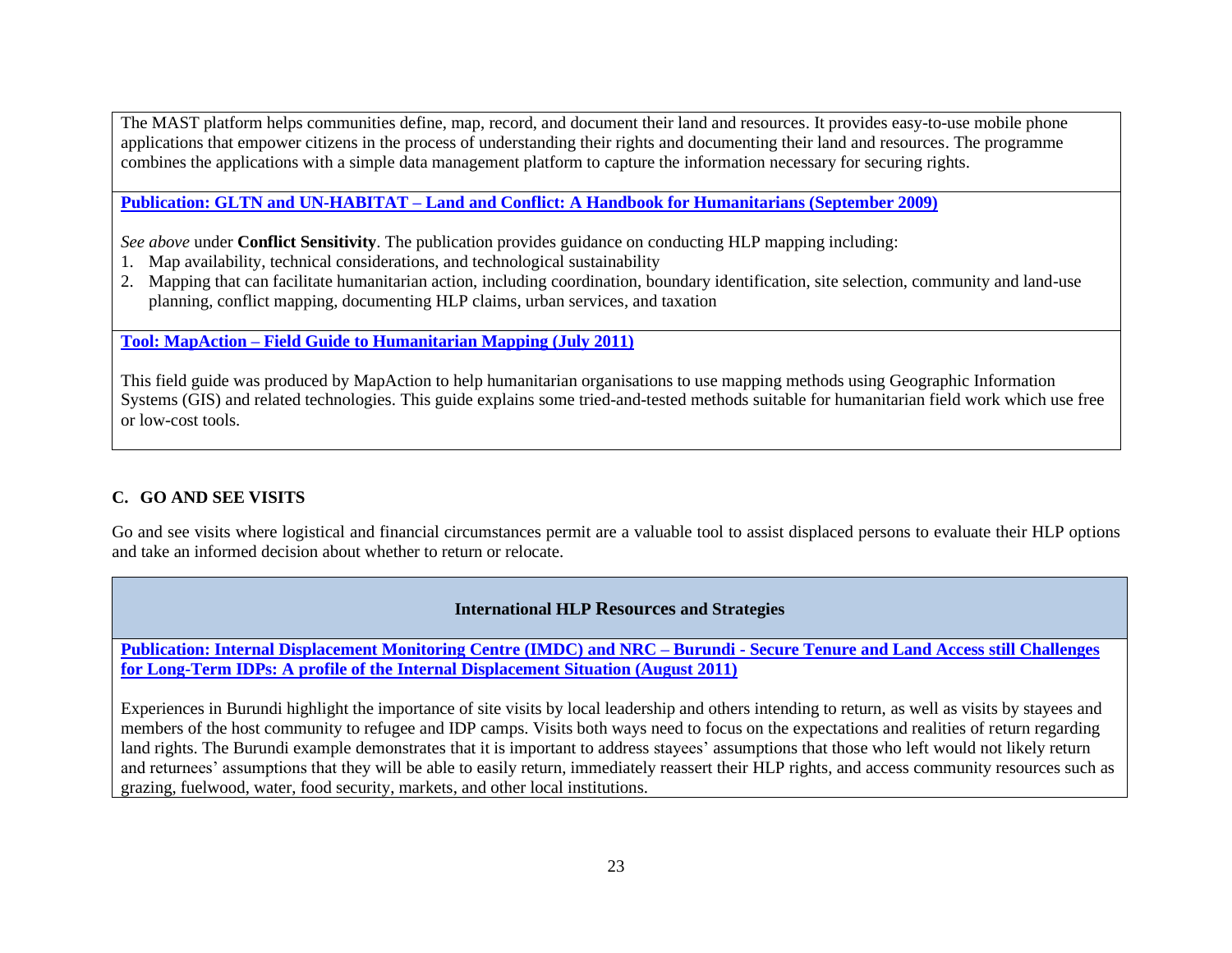#### **D. HLP SITE VISITS**

Where logistical and financial circumstances do not permit displaced persons to conduct a go and see visit to assess the status of their HLP, organisations and HLP actors on the ground in the area of return can conduct assessments and engage with host communities. This information can be reported to IDPs to assist them to make an informed decision about return.

#### **International HLP Resources**

**Publication: GLTN and UN-HABITAT – [Monitoring Tenure Security, Data Collection Questionnaire Modules and Manual:](https://unhabitat.org/monitoring-tenure-security-data-collection-questionnaire-modules-and-manual-cameroon-nigeria-and-kenya/)  [Cameroon, Nigeria, and Kenya \(2017\)](https://unhabitat.org/monitoring-tenure-security-data-collection-questionnaire-modules-and-manual-cameroon-nigeria-and-kenya/)**

*See above* under **Tools and Strategies – Data Gathering – HLP surveys.** This publication provides an overview of pilot testing by GLTN and UN Habitat on a land tenure data collection module conducted in Cameroon, Nigeria, and Kenya. The pilots tested the application of a comprehensive land tenure data collection module consisting of three questionnaires to collect data on the tenure security of land and dwellings at individual, household, and community levels in rural and urban areas. The publication documents the household survey processes used to collect data and test comparability and provides key lessons learnt.

#### **HLP Resources in South Sudan**

**Tool: Compendium of Questions to Include in HLP Surveys (2019) (circulated to members of the HLP TWG)**

*See above* under: **Tools and Strategies – Data Gathering - HLP Surveys**. The Compendium includes question sets that would assist HLP actors to conduct a comprehensive assessment of the status of displaced persons' HLP and the mechanisms and assistance available to support the reassertion of their HLP rights.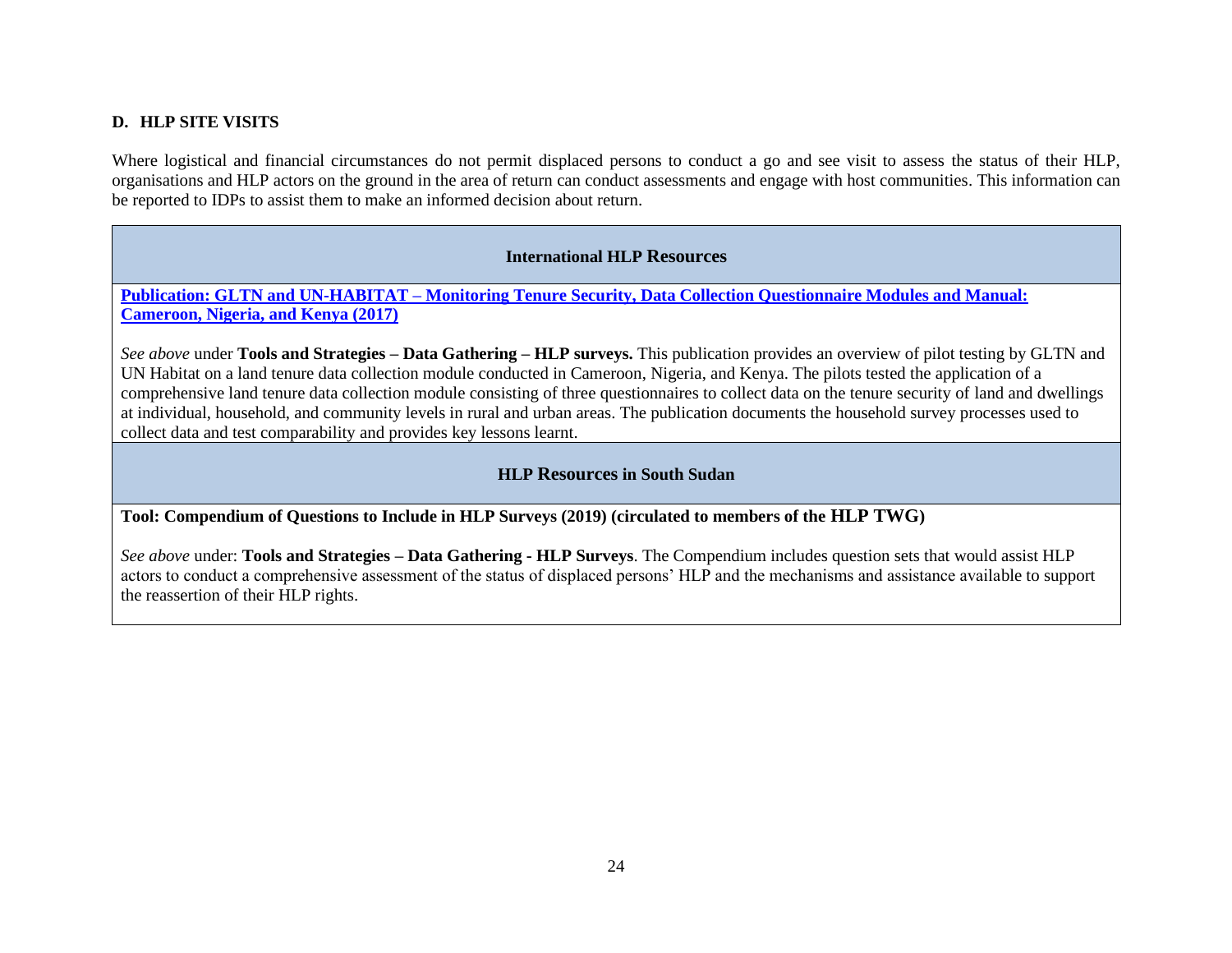# **E. SECONDARY OCCUPATION**

Secondary Occupation can be one of the biggest challenges to safe and voluntary returns. Experience in post-conflict contexts has shown how large number of returns compounded with high levels of secondary occupation can result in increased HLP-related disputes. Absent functioning mechanisms to peacefully resolve such disputes, there is a risk they could spark conflict and jeopardise peacebuilding initiatives. The following HLP Resources provide practical solutions to peacefully resolve HLP-related disputes originating from secondary occupation.

#### **International HLP Resources**

**Legal Framework: Housing and Land Rights Network – [Handbook on United Nations Basic Principles and Guidelines on Development-](http://hlrn.org.in/documents/Handbook_UN_Guidelines.pdf)[Based Evictions and Displacement \(2018\)](http://hlrn.org.in/documents/Handbook_UN_Guidelines.pdf)**

*See above* under: **Cross-Cutting Themes – Strengthening Legal Frameworks**. Resolving secondary occupation often requires current occupants – who are often themselves displaced – to be evicted or resettled. The UN Basic Principles and Guidelines on Development-based Evictions and Displacement is an operational tool to minimise forced evictions and ensure the human right to adequate housing for all people and communities threatened with evictions.

# **HLP Resources in South Sudan**

**Tool: Compendium of Questions to Include in HLP Surveys (2019) (circulated to members of the HLP TWG)**

*See above* under: **Tools and Strategies – Data Gathering - HLP Surveys**. The Compendium includes questions on secondary occupation for displaced persons, host communities, and local authorities.

**Survey: SSLS – [Housing, Land, and Property Disputes in South Sudan: A Pilot Survey in Nimule, Torit, Wau, and Yei \(March 2019\)](https://www.southsudanpeaceportal.com/repository/housing-land-and-property-disputes-in-south-sudan-findings-from-a-survey-nimule-torit-wau-and-yei/)**

*See above* under: **Gathering HLP Data – HLP Surveys – HLP Tools in South Sudan**. In 2019, SSLS conducted HLP surveys in Nimule, Torit, Wau, and Yei. Households were asked a series of questions about their perceptions of and experiences with HLP disputes, including those relating to secondary occupation.

**[Publication: Norwegian People's Aid \(NPA\), South Sudan Law Society and State Land Alliances -](http://www.mfpritchard.com/wp-content/uploads/2017/09/Pritchard-2017.pdf) Land Disputes in Urban and Peri-[Urban South Sudan \(2016\)](http://www.mfpritchard.com/wp-content/uploads/2017/09/Pritchard-2017.pdf)**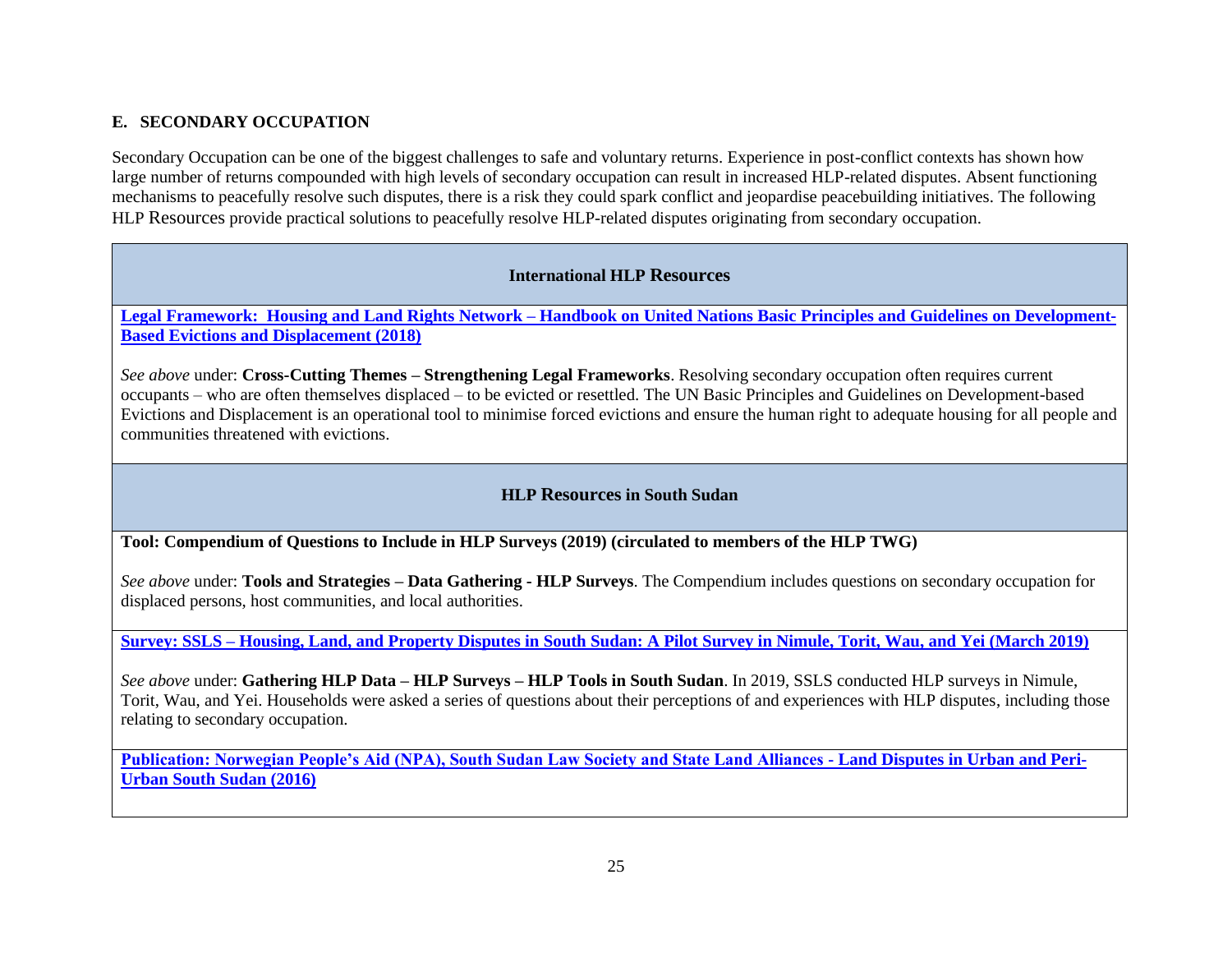This report contains the findings from a survey of land-related disputes in urban and peri-urban areas of South Sudan. 942 individuals were interviewed across 10 locations in South Sudan. The report found that land-related disputes in urban environments are widespread and difficult to resolve. Although the Land Act, the draft National Land Policy and the Peace Agreement provide a foundation for land governance, the lack of implementation of these frameworks has resulted in a legal vacuum which continues to undermine tenure security. To resolve these issues, the report recommends that customary and statutory mechanisms to resolve land disputes must be strengthened in South Sudan.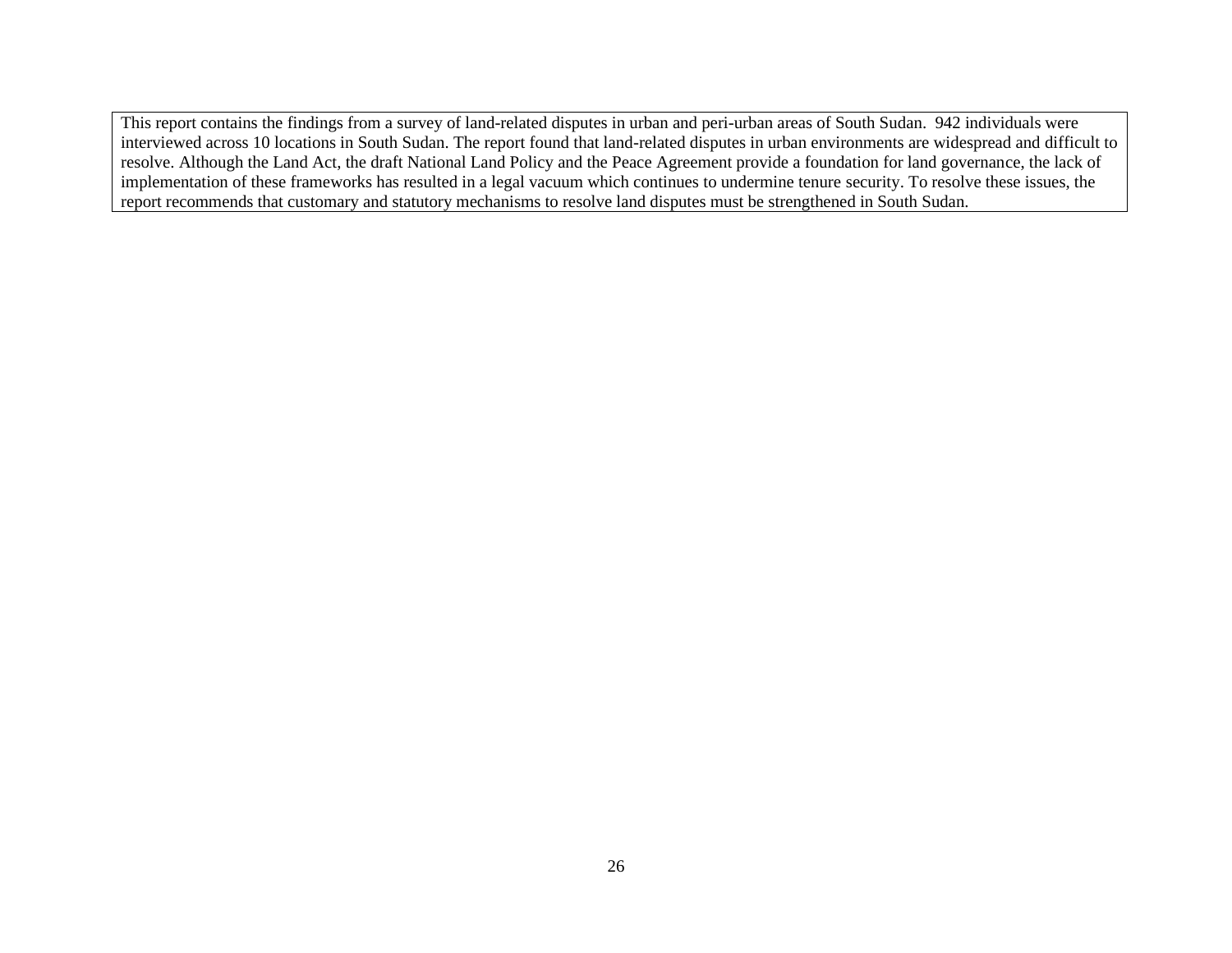# **4. ADVOCACY AND AWARENESS RAISING**

# **A. DISPLACED POPULATION & LAND AUTHORITIES**

To make a voluntary and informed decision about return, displaced persons need to understand their HLP rights and the available assistance that can help them to protect and reassert these rights. Advocacy and awareness raising about HLP rights among displaced populations and national institutions and authorities will enhance understanding and implementation of displaced persons' HLP rights and enable service providers to assist displaced persons to protect and reassert their rights.

# **International HLP Resources**

# **Publication: IOM – [Guidance Note: Integrating HLP Issues into Key Humanitarian, Transitional and Development Planning Processes](https://publications.iom.int/system/files/pdf/guidance_note.pdf)  [\(July 2018\)](https://publications.iom.int/system/files/pdf/guidance_note.pdf)**

*See above* under **Conflict Sensitivity:** The Guidance Note underscores the importance of raising awareness on HLP rights among crisis-affected populations, including the services available to support claiming such rights (e.g. legal assistance, dispute resolution, and shelter assistance) and local rules and regulations on HLP matters. The Note also underscores the importance of sensitizing authorities on their responsibility to protect abandoned HLP against destruction and unlawful occupation and provides guidance on:

- 1. Assessing national capacity to protect HLP rights that existed prior to the emergency and identifying capacity gaps
- 2. Raising awareness among local authorities on HLP rights and obligations and strengthening legal, facilitation, and mediation skills
- 3. Raising awareness among communities on their rights and obligations
- 4. Providing assistance to navigate procedures to access statutory and customary structures
- 5. Conducting awareness-raising and provision of information on HLP issues

# **Publication: GLTN and UN-HABITAT – [Land and Conflict: Lessons from the Field on Conflict Sensitive Land Governance and](https://gltn.net/download/land-and-conflict-lessons-from-the-field-on-conflict-sensitive-land-governance-and-peacebuilding/)  [Peacebuilding \(2018\)](https://gltn.net/download/land-and-conflict-lessons-from-the-field-on-conflict-sensitive-land-governance-and-peacebuilding/)**

*See above* under **Conflict Sensitivity**: The publication addresses the importance of advocacy and awareness raising. It provides guidance on:

- 1. Information, awareness raising, and the dissemination of information
- 2. Language, content, and means of communication to ensure that guidance is accessible to targeted groups
- 3. Advocacy and community mobilization to build consensus and change harmful practices
- 4. Referral to legal support and the design of legal aid and information programmes
- 5. Dissemination of information to displaced populations
- 6. Development of flexible media strategies

The note also provides examples of advocacy campaigns from various conflict settings, including Somalia, Liberia, Burundi, and Timor.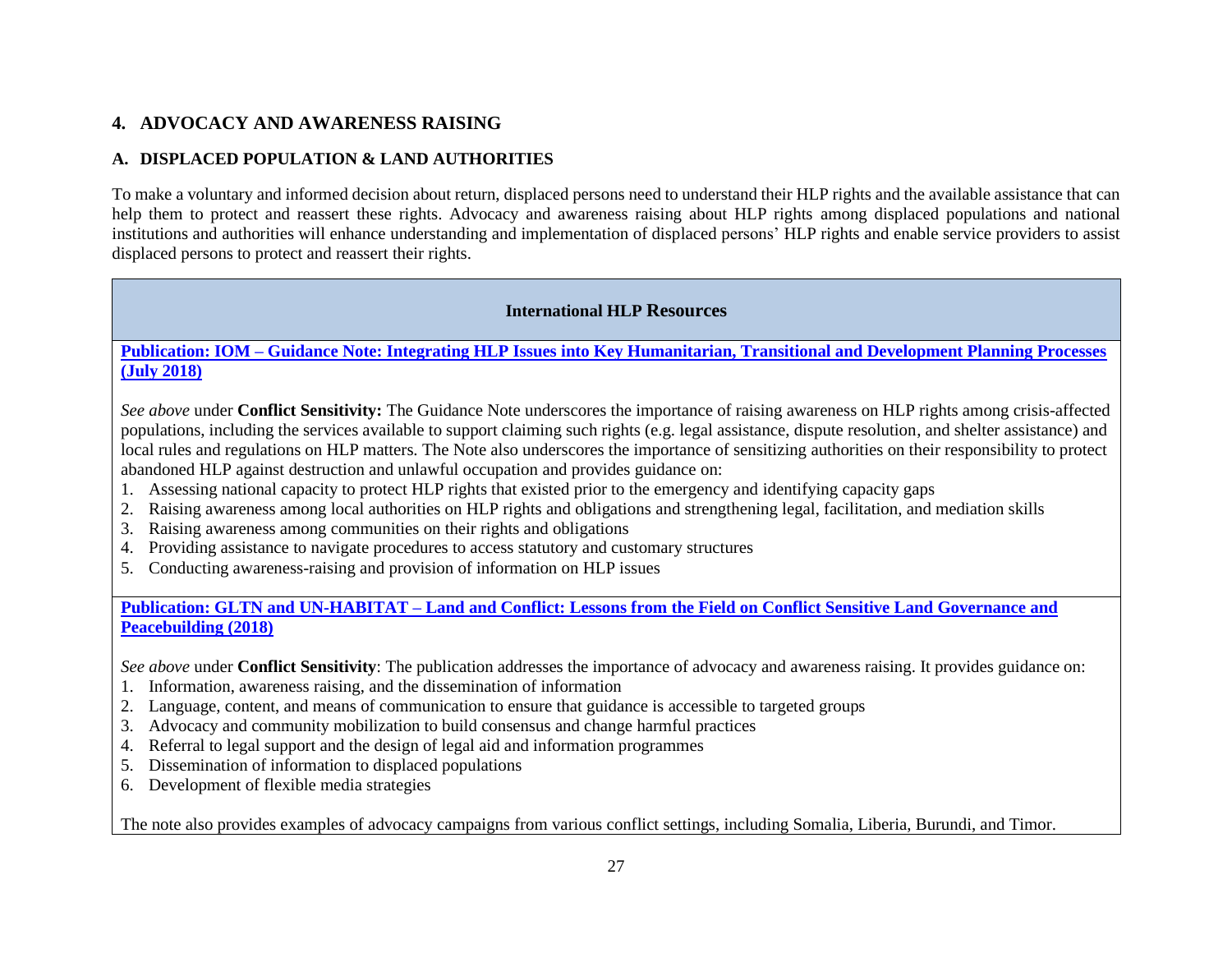# **HLP Resources in South Sudan**

# **Programme: HDC – HLP Pilot Project, Juba PoCs, Central Equatoria (2016 - present)**

Since 2016, HDC has implemented the HLP project in Juba PoCs. Under this project, HDC's legal team strived to resolve HLP cases, in collaboration with local authorities. Community Land Committees (CLCs) formed under this project, included representatives of local authorities and aimed to register cases of HLP and ensure restitution of property, with the support from HDC's Legal Aid Centre. The CLCs were trained on the land act and other national laws through sensitization programs conducted by HDC's Mobile Legal Aid Clinics. In 2019, Land Committees formed outside of and inside the Juba PoC facilitated the handover of land plots and houses belonging to IDPs, which were occupied by other individuals in urban Juba.

# **Programme: Shelter/NFI and IOM – Settlement Pilot Project, Wau, Western Bahr-el-Ghazal (2018-2019)**

The project provides returnees and host communities with multi-sectoral services centred around settlements. Settlements are designed to bring communities together to ensure access to livelihoods, health, education, nutrition, water supply and sanitation facilities, and protection against physical threats. IOM supports communities to establish inclusive Village Development Committees to peacefully resolve disputes. The project includes sensitization and training sessions on topics including HLP and land dispute resolution.

# **Manual: SSLS – Land Rights Training Manual and Handbook (2016)**

This Training Manual was developed by South Sudan Law Society (SSLS) in 2016. SSLS uses the manual when training various actors, including official and traditional authorities and CSOs, on land rights according to the South Sudanese Constitution, the Land Act, and the Local Government Act.

# **B. DIGITAL PLATFORMS**

Digital platforms based on mobile technology can be an effective way to increase the reach and reduce the cost of awareness raising programmes. Digital platforms can also be used to send mobile data to displaced populations about available assistance if their HLP is occupied, damaged, or destroyed.

#### **International HLP Resources**

**[Tool: Kobo Toolbox: Free and open source toolbox for field data collection in challenging environments](https://www.kobotoolbox.org/)**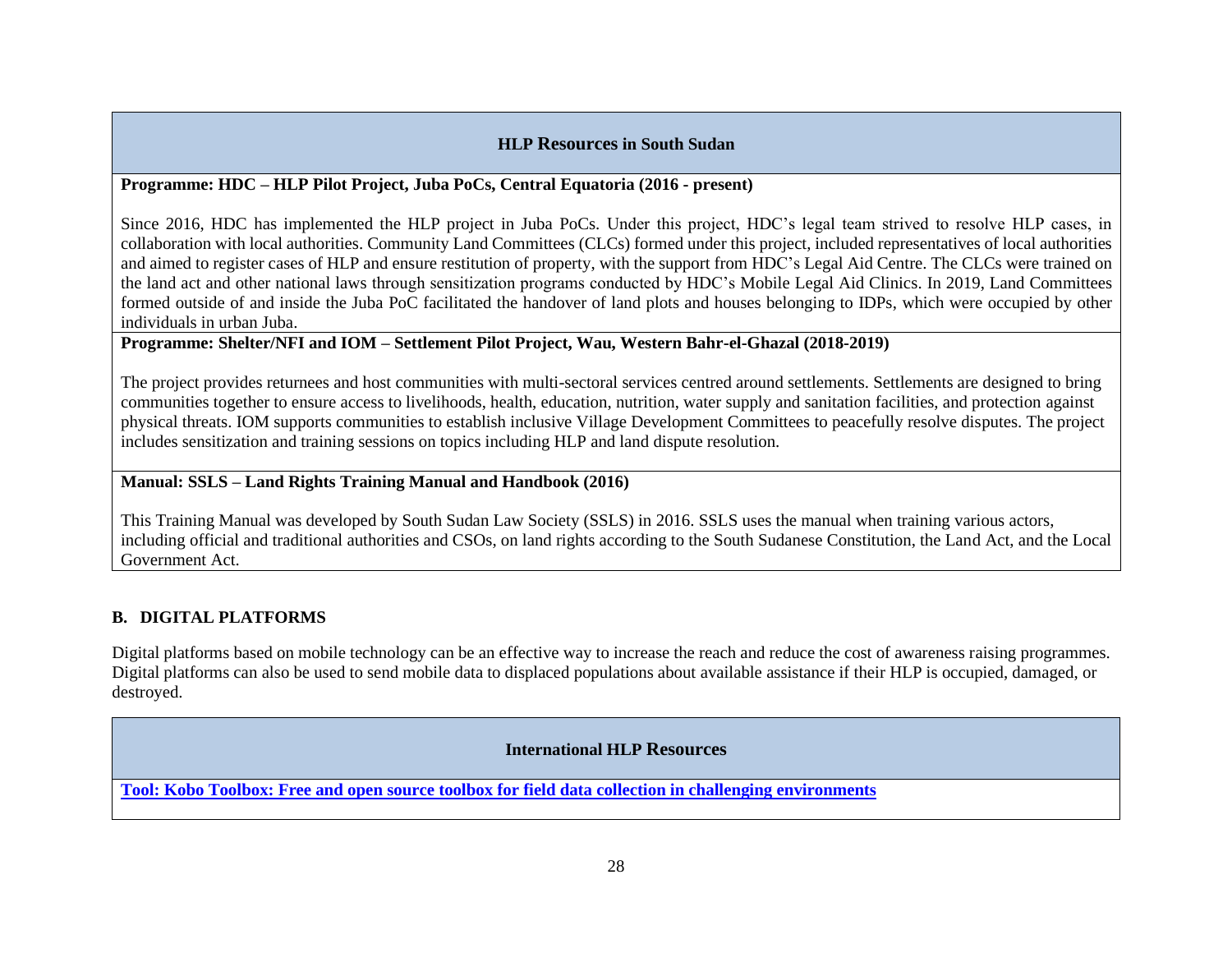*See above* under **Tools and Strategies – Data Gathering – Mapping HLP Data.** KoBo Toolbox is a suite of tools for field data collection and analysis for use in challenging environments. The toolbox includes the following features:

- 1. Form builders
- 2. Question library
- 3. Android or browser-based data collection
- 4. Data submission to secure server
- 5. Data management (allowing aggregation, editing, and annotation, as well as mapping of geo-referenced data and photo display.)

# **[Tool: Land Tenure Domain Model \(STDM\)](https://stdm.gltn.net/)**

*See above* under **Tools and Strategies – Data Gathering – Mapping HLP Data.** STDM provides a standard for representing people–land relationships independent of the level of formality, legality, and technical accuracy. STDM allows users to easily create and customize data profiles and define different data attributes for questionnaires through a simple step-by-step configuration interface.

**[Tool: Mobile Applications to Secure Tenure \(MAST\) Learning Platform](https://land-links.org/tool-resource/mobile-applications-to-secure-tenure-mast/)** 

*See above* under **Tools and Strategies – Data Gathering – Mapping HLP Data.** The MAST platform helps communities define, map, record, and document their land and resources. It provides easy-to-use mobile phone applications to assist citizens to better understand their rights and document their land and resources.

# **5. DISPUTE RESOLUTION**

# **A. MEDIATION**

Without functioning and effective mechanisms to peacefully resolve HLP disputes, displaced persons risk becoming embroiled in land-related disputes which, if unresolved, could spark further conflict and undermine peacebuilding initiatives. According to regional and global best practices, mediation is the most appropriate method to resolve HLP disputes because it tries to restore social balance, build social cohesion, and allows the parties to find a mutually acceptable solution.

**International HLP Resources**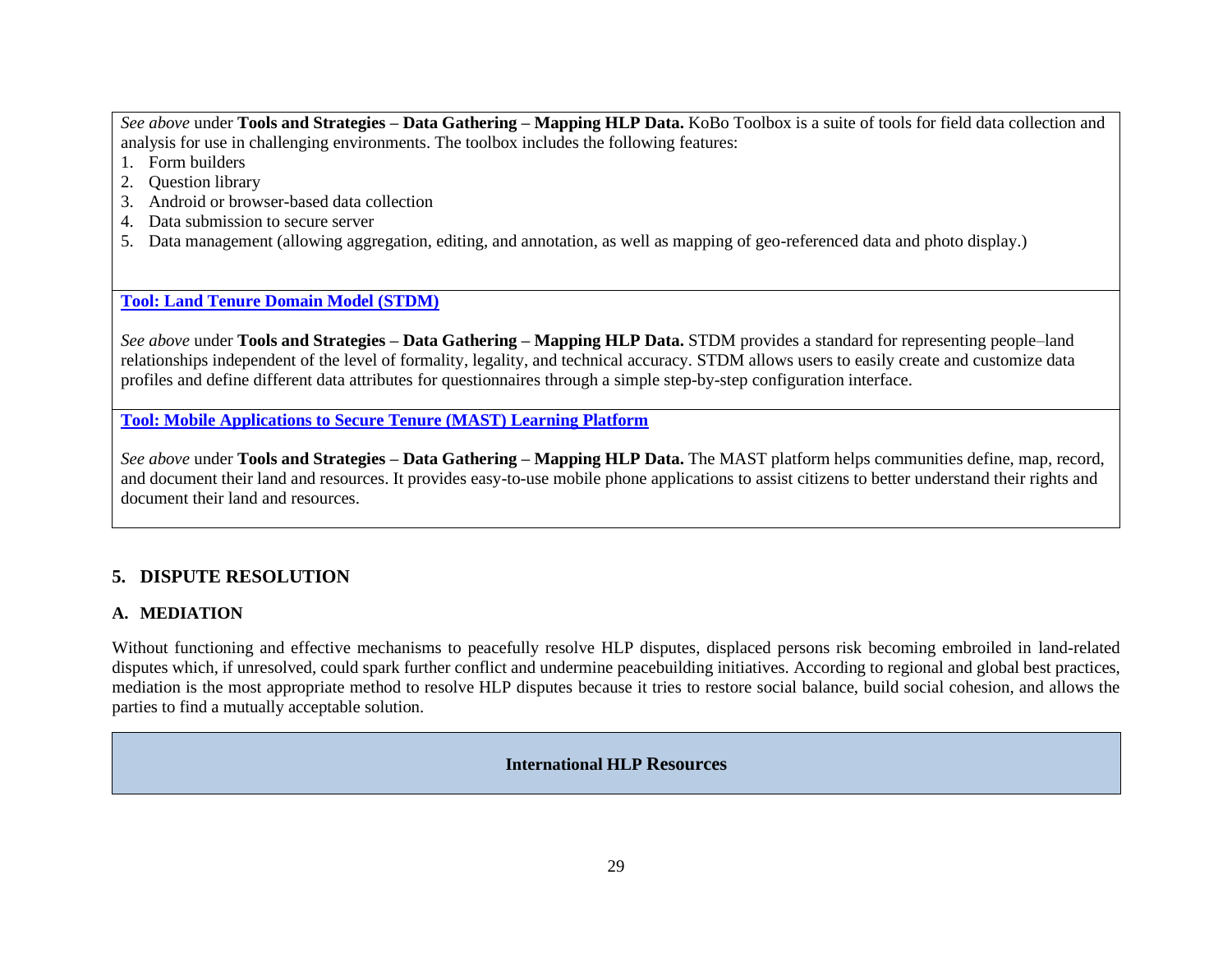**[Publication: GLTN and UN-HABITAT: Guide to Land Mediation: Based on the Experience in the Eastern Democratic Republic of the](https://gltn.net/2013/11/08/guide-to-land-mediation/)  [Congo \(2013\)](https://gltn.net/2013/11/08/guide-to-land-mediation/)**

This guide explains the mediation method and process as well as other methods of alternative land conflict management. The guide recommends a mediation process that can restore or strengthen interpersonal, community, and social relationships. The guide's purpose is to support mediation actions on a case-by-case basis. It provides examples of land dispute resolution mechanisms including:

- 1. General information on mediation
- 2. General principles and values that should accompany each land mediation programme
- 3. The key steps and the process of mediation
- 4. The necessary tools to carry out a mediation process

**Publication: United Nations Peacebuilding Programme – [Identification of Good Practices in Land Conflict Resolution in Acholi,](http://land.igad.int/index.php/documents-1/improving-land-governance/best-practices/1528-identification-of-good-practices-in-land-conflict-resolution-in-acholi-uganda/file)  [Uganda \(November 2011\)](http://land.igad.int/index.php/documents-1/improving-land-governance/best-practices/1528-identification-of-good-practices-in-land-conflict-resolution-in-acholi-uganda/file)**

This study examines how existing community level mechanisms can effectively resolve land disputes. Traditional leaders are generally trusted by the community and are well positioned to engage in alternative dispute resolution. They can also support the resolution of land disputes by documenting existing boundaries for admission as evidence in statutory court proceedings. The study's findings underscore the importance of clarifying the legal status of traditional authorities, strengthening their knowledge of relevant arbitration laws and procedures, providing traditional authorities them with more detailed evidence compiled by traditional leaders, and formalizing the interaction between traditional authorities and statutory courts.

# **HLP Resources in South Sudan**

**Publication: NRC – [Customary Law and Land Rights in South Sudan \(March 2012\)](https://www.nrc.no/resources/reports/customary-law-and-land-rights-in-south-sudan/)**

This study combines literature reviews of customary traditions of land tenure with field study in three states of South Sudan: Northern Bahr el Ghazal, Warrap, and Central Equatoria. The study documents current practices in customary land allocation and dispute resolution to inform NRC programming supporting returnee and other vulnerable populations to access land and gain greater control over their land.

# **Manual: SSLS – Community Mediation Groups Handbook (2018)**

In 2019, SSLS established Community Mediation Groups (CMG) in Wau, Yei, Nimule, and Torit. This Handbook was designed to train CMGs on land rights as part of SSLS's efforts to support community initiatives and local dispute resolution mechanisms. The manual addresses:

- 1. Rights and freedoms relating to housing, land and property
- 2. Land Act, 2009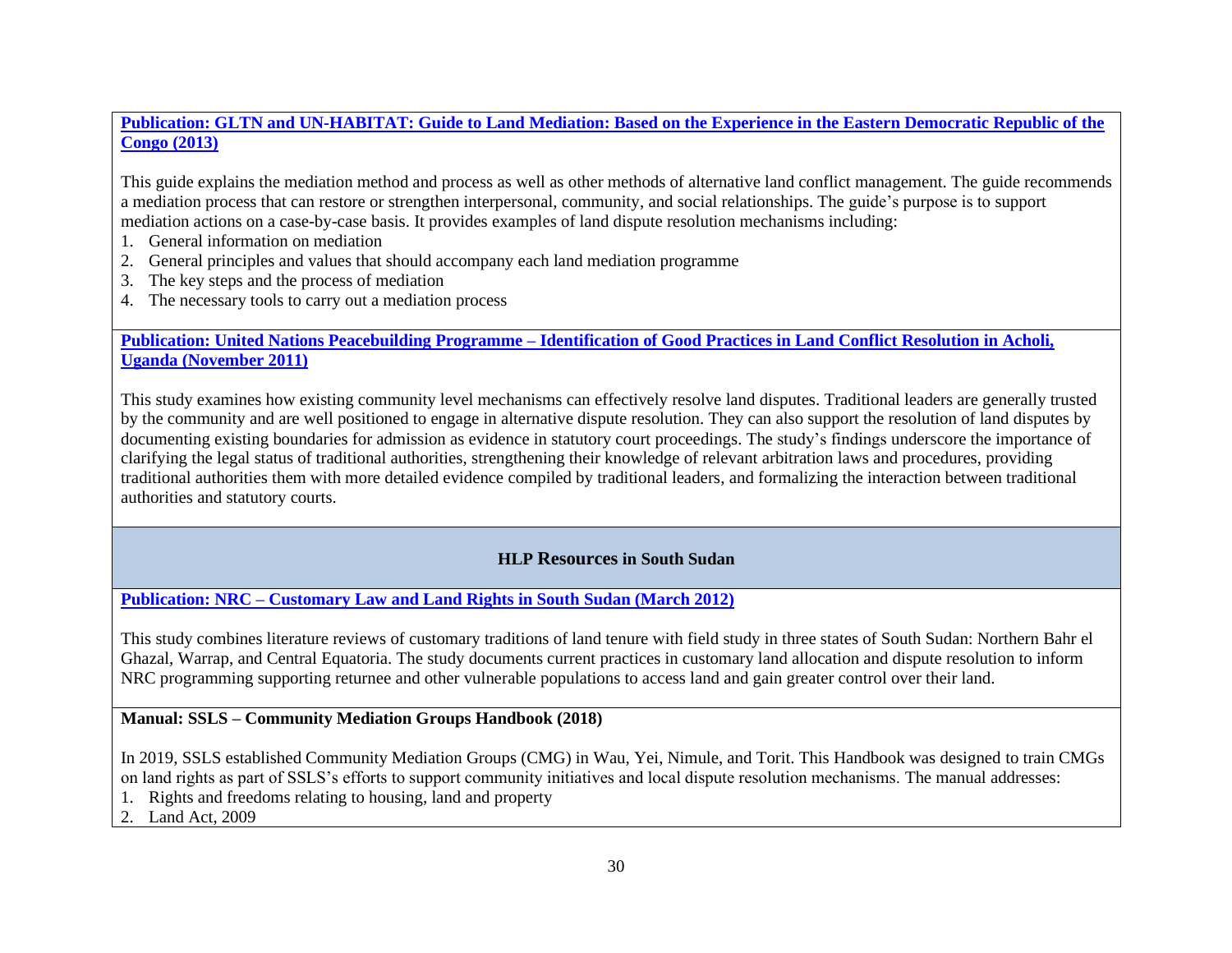- 3. Land classifications in South Sudan
- 4. Access to land, ownership, possession, and user rights
- 5. County land councils
- 6. Land dispute resolution
- 7. Expropriation
- 8. Consultation
- 9. Alternative dispute resolution

# **Manual: SSLS – Land Rights Training Manual and Handbook (2016)**

This Training Manual was developed by South Sudan Law Society (SSLS) in 2016 to train various actors, including official and traditional authorities and CSOs, on land rights according to the South Sudanese Constitution, the Land Act, and the Local Government Act.

# **Programme: Shelter/NFI and IOM – Settlement Pilot Project, Wau, Western Bahr-el-Ghazal (2018-2019)**

*See above* under: **Tools and Strategies: Advocacy and Awareness**. IOM supports communities to establish inclusive Village Development Committees to peacefully resolve disputes. The project includes sensitization and training sessions on topics including HLP and land dispute resolution.

# **HDC and UNHCR – Community Land Committee**

HDC has set up Community Land Committees in some of their project areas. These Committees are mediation panels which resolve land and property disputes between host communities and returnees.

# **Publication: HDC - Housing, Land and Property Assessment Report Conducted at PoC 3, Urban Juba (July 2017)**

*See above* under: **Displaced Population and Land Authorities: Advocacy and Awareness**. The report outlines the findings of the focus group discussions and individual interviews of 70 IDPs (including 18 women and 52 men). The report found that collaborative dispute resolution mechanisms, which included traditional chiefs and local authorities, could yield desirable results for IDPs, in resolving their HLP issues.

# **B. SPECIALIZED TEMPORARY INSTITUTIONS**

Where HLP disputes originating from large-scale returns cannot be resolved through mediation, consideration should be given to establishing specialized temporary institutions, such as panels, commissions, or dedicated units, within the existing court system.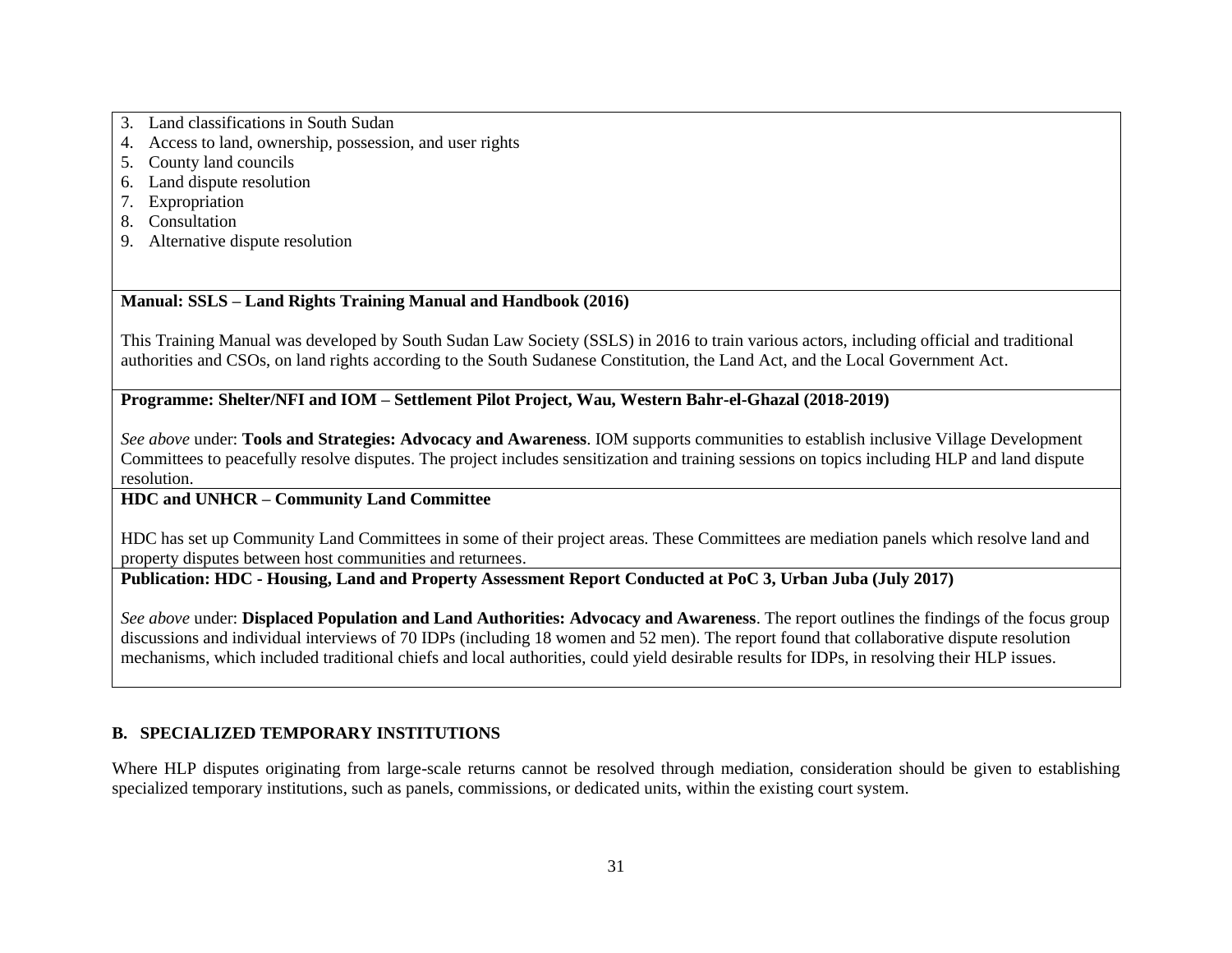# **International HLP Resources**

**[Commission for Real Property Claims of Refugees and Displaced Persons in Bosnia Herzegovina](http://www.nuhanovicfoundation.org/en/legal-instruments/commission-for-real-property-claims-of-refugees-and-displaced-persons-in-bosnia-herzegovina/)**

The Commission was established in 1995 under Annex 7 of the Dayton Peace Agreement and completed its work in 2003. The Commission's mandate was to guarantee the rights of all those who had lost property to be able to return or receive compensation for their loss. It focused on restoring people's rights and the rule of law to ensure the population's safety and stability. This report documents the Commission's work and provides details about its mandate, procedures, implementation strategies, and statistics relating to claims.

**[Kosovo Housing and Property Claims Commission](http://www.kpaonline.org/hpd/aboutus.htm)**

On 15 November 1999, UNMIK passed Regulation 1999/23 establishing the Housing and Property Directorate (HPD) and the Housing and Property Claims Commission (HPCC) in order to regularize housing and property rights in Kosovo and resolve disputes over residential property. The HPD and HPCC were specifically set up to create an impartial and independent mechanism to resolve claims using local and international legal expertise.

**[Iraq Property Claims Commission](http://publications.iom.int/fr/system/files/pdf/property_restitution_compensation.pdf)**

In 2003, the Government of Iraq established the independent Commission for the Resolution of Real Property Disputes (CRRPD) to resolve land and property rights violations incurred under the former regime. The Commission has now been now renamed the Property Claims Commission (PCC), which collects and adjudicates real property claims in Iraq.

# **C. EVIDENCE**

The circumstances under which HLP violations or losses occurred often make it difficult, and sometimes impossible, for displaced persons to provide the necessary information or documentation to reassert their HLP rights. Claims programmes in post-conflict regions have addressed this challenge by relying on alternative forms of evidence and reversing the burden of proof in favour of returnees so that secondary occupants have the burden of proving lawful ownership.

**International HLP Resources**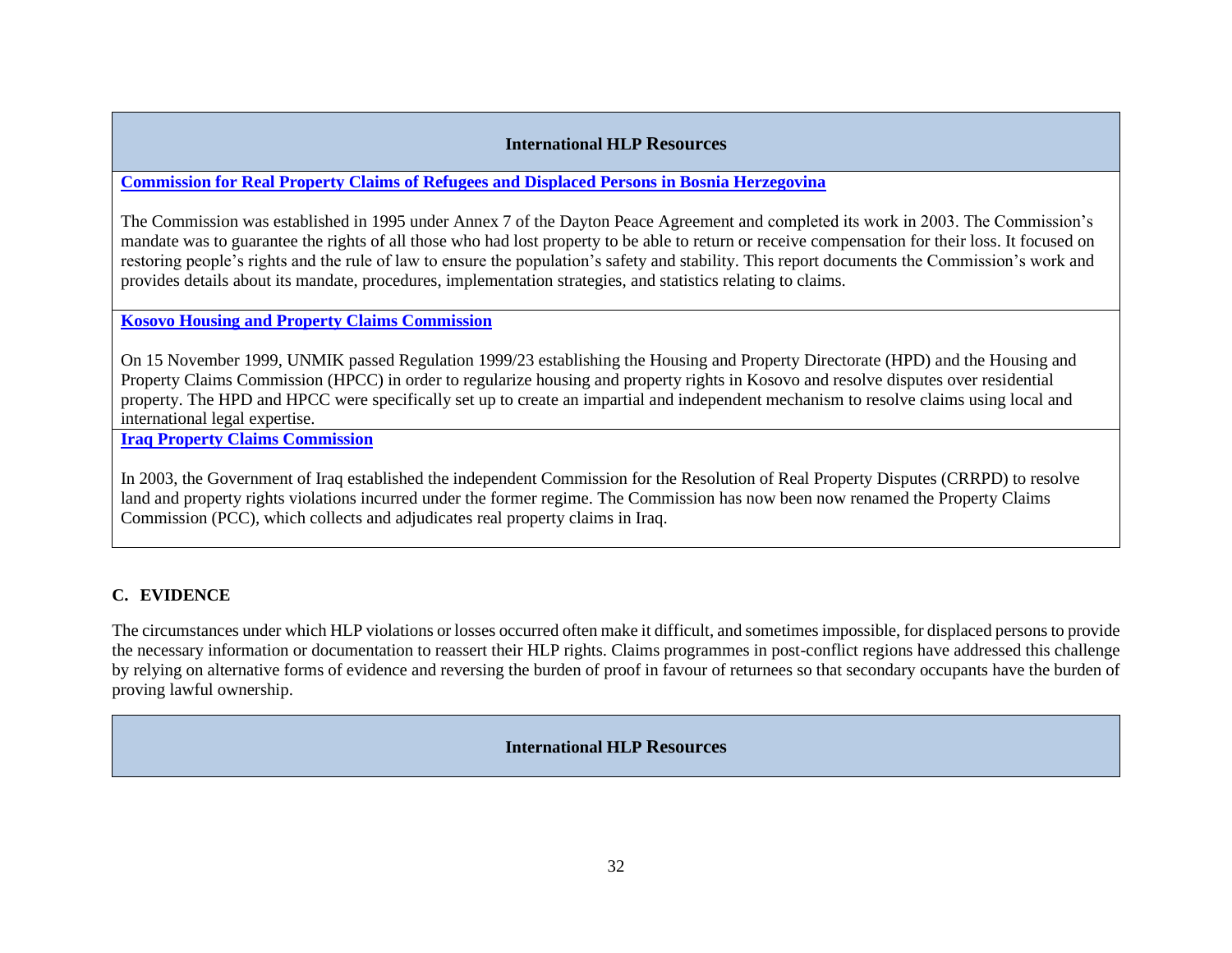**Publication: International Journal of Security and Development – [Mass Claims in Land and Property Following the Arab Spring:](https://www.stabilityjournal.org/articles/10.5334/sta.444/)  [Lessons From Yemen \(2016\)](https://www.stabilityjournal.org/articles/10.5334/sta.444/)** 

This article describes the land and property mass claims process initiated by the Yemeni transitional government with support from international partners. It describes a series of evidentiary techniques, including the reversal of the burden of proof, to improve the mass claims process once it recommences.

**Publication: IOM – [Property Restitution and Compensation: Practices and Experiences of Claims Programmes \(2008\)](http://publications.iom.int/system/files/pdf/property_restitution_compensation.pdf)**

This report provides a volume of comparative research on various legal and technical aspects of property restitution and compensation claims programmes. The report addresses evidentiary challenges and gives examples of claims processes where evidentiary requirements have been relaxed in favour of claimants including:

- 1. The CRRPD in Iraq
- 2. The South Africa Programme
- 3. The United Nations Compensation Commission

#### **HLP Resources in South Sudan**

**Programme: Shelter/NFI and IOM – Settlement Pilot Project, Wau, Western Bahr-el-Ghazal (2018-2019)**

*See above* under: **Tools and Strategies: Advocacy and Awareness.** IOM provides beneficiaries with occupancy certificates which can be used to support any claim to land or property at a later stage.

**Presentation: NPA and NRC - Formal and Informal Mechanisms for Land Disputes Settlement in South Sudan: A brief presentation to the HLP TWG (March 2020)**

The presentation highlights the formal, informal and collaborative modes of dispute resolution available under the existing legal framework of South Sudan to resolve HLP issues.

#### **D. RESTITUTION AND COMPENSATION**

Restitution claims are about restituting land and property that was lost, damaged, destroyed, or occupied during the conflict. An alternative is to give different land of similar monetary and livelihood value or to compensate claimants for their losses through cash payments or collective development or livelihood projects.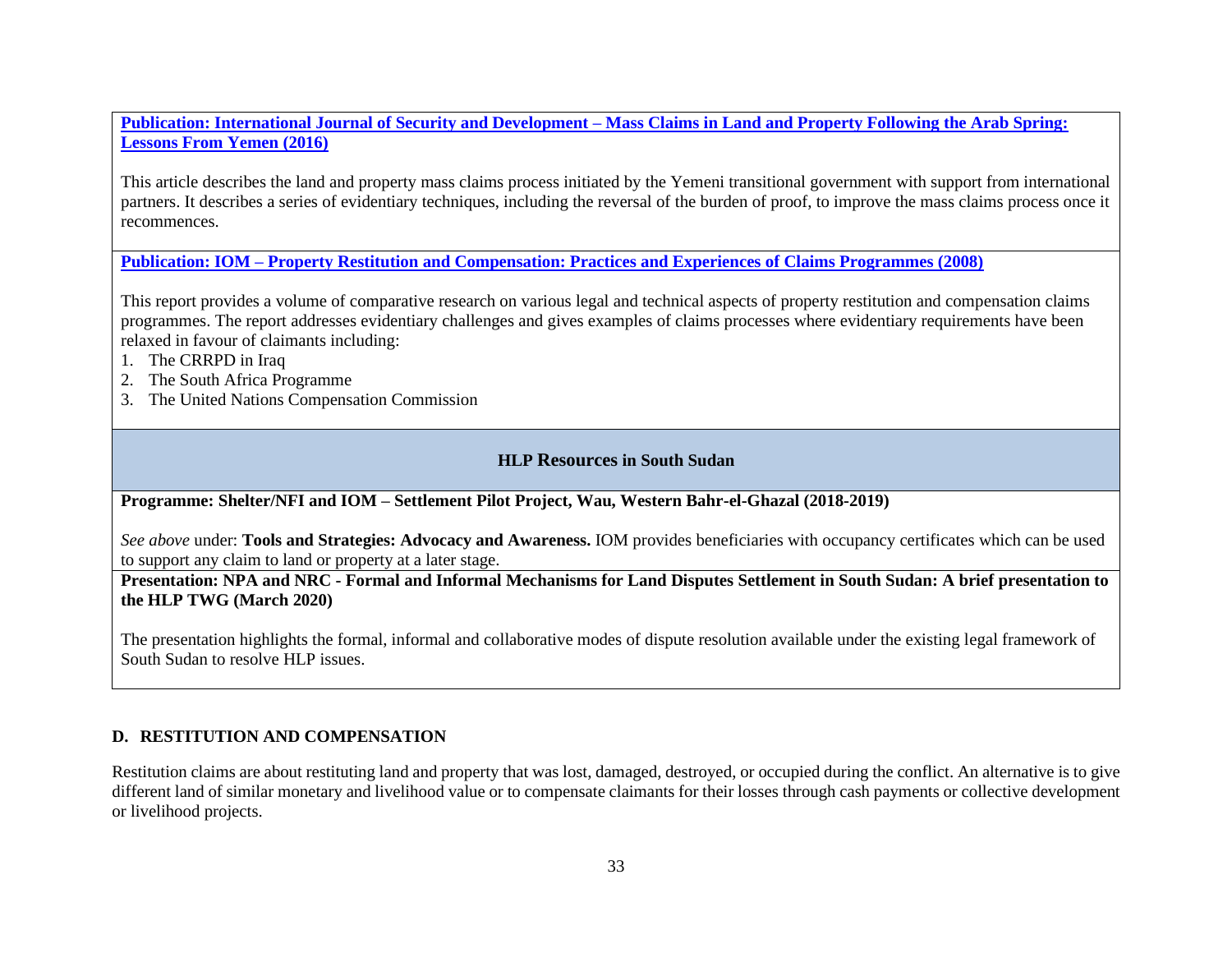#### **International HLP Resources and Strategies**

**[Publication: FAO, NRC, United Nations Office for the Coordination of Humanitarian Affairs \(OCHA\), UN-HABITAT, UNHCR, and](https://www.ohchr.org/Documents/Publications/pinheiro_principles.pdf)  [Office of the United Nations High Commissioner for Human Rights \(OHCHR\) –](https://www.ohchr.org/Documents/Publications/pinheiro_principles.pdf) Handbook on Housing and Property Restitution for Refugees and Displaced Persons: [Implementing the Pinheiro Principles \(2007\)](https://www.ohchr.org/Documents/Publications/pinheiro_principles.pdf)**

*See above* under: **Cross-Cutting Themes: Strengthening Legal Frameworks.** Building on the Pinheiro Principles, this Handbook provides practical guidance on housing and property restitution issues ways to achieve durable solutions for IDPs and refugees, including the right to return to their original HLP.

**[Publication: International Journal of Security and Development –](https://www.stabilityjournal.org/articles/10.5334/sta.444/) Mass Claims in Land and Property Following the Arab Spring: [Lessons From Yemen \(2016\)](https://www.stabilityjournal.org/articles/10.5334/sta.444/)**

*See above* under: **Tools and Strategies: Dispute Resolution (Evidentiary Standards).** The article describes the land and property mass claims restitution process initiated by the Yemeni transitional government with support from international partners.

**Publication: IOM – [Property Restitution and Compensation: Practices and Experiences of Claims Programmes \(2008\)](http://publications.iom.int/system/files/pdf/property_restitution_compensation.pdf)**

This report provides comparative research on various legal and technical aspects of property restitution and compensation claims programmes. The report assists policymakers to plan and design appropriate claims programmes and provides an overview of different approaches taken to deal with the restitution of property rights, payment of compensation, and the provision of other remedies to victims of conflict. The report discusses claims programmes in various contexts including:

- 1. The CRPC in Bosnia and Herzegovina
- 2. The HPD/HPCC in Kosovo
- 3. The CRRPD in Iraq
- 4. The South Africa Programme
- 5. The United Nations Compensation Commission

# **HLP Resources in South Sudan**

**Programme: FAO – [South Sudan Emergency Livelihood Response Programme \(2018\)](http://www.fao.org/3/i9646en/I9646EN.pdf)**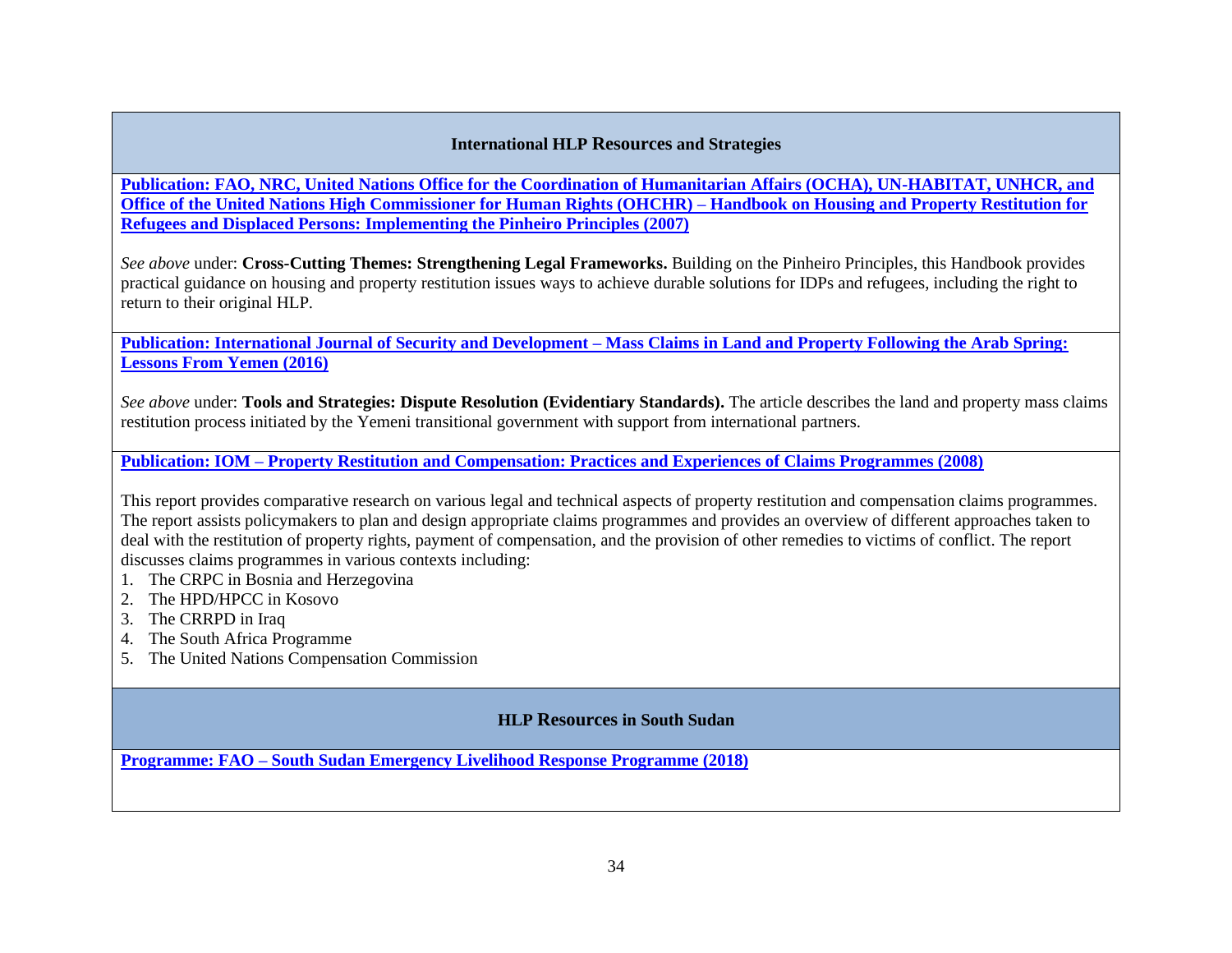FAO's emergency response programme is part of the organization's broader resilience-building efforts in South Sudan and bridges the divide between humanitarian and development outcomes. In 2019, the Emergency Livelihood Response Programme included resilience outputs to contribute to a longer-term vision for food security, including the creation of better linkages between short and long-term interventions.

#### **Programme: World Food Programme (WFP) and NRC - Wau Urban Safety Nets Programme (2019)**

Through a partnership with NRC, the WFP Wau Urban safety nets programme supports displaced households to meet their immediate food needs through markets. The programme also develops the resilience of targeted households through training to enhance skills, strengthening long-term livelihood options, and rehabilitating public assets.

# **Programme: Shelter/NFI and IOM – Settlement Pilot Project, Wau, Western Bahr-el-Ghazal (2018-2019)**

*See above* under: **Tools and Strategies: Advocacy and Awareness**. The project provides returnees and host communities with multi-sectoral services centered around settlements to ensure access to livelihoods, health, education, nutrition, water supply and sanitation facilities, and protection against physical and violent threats.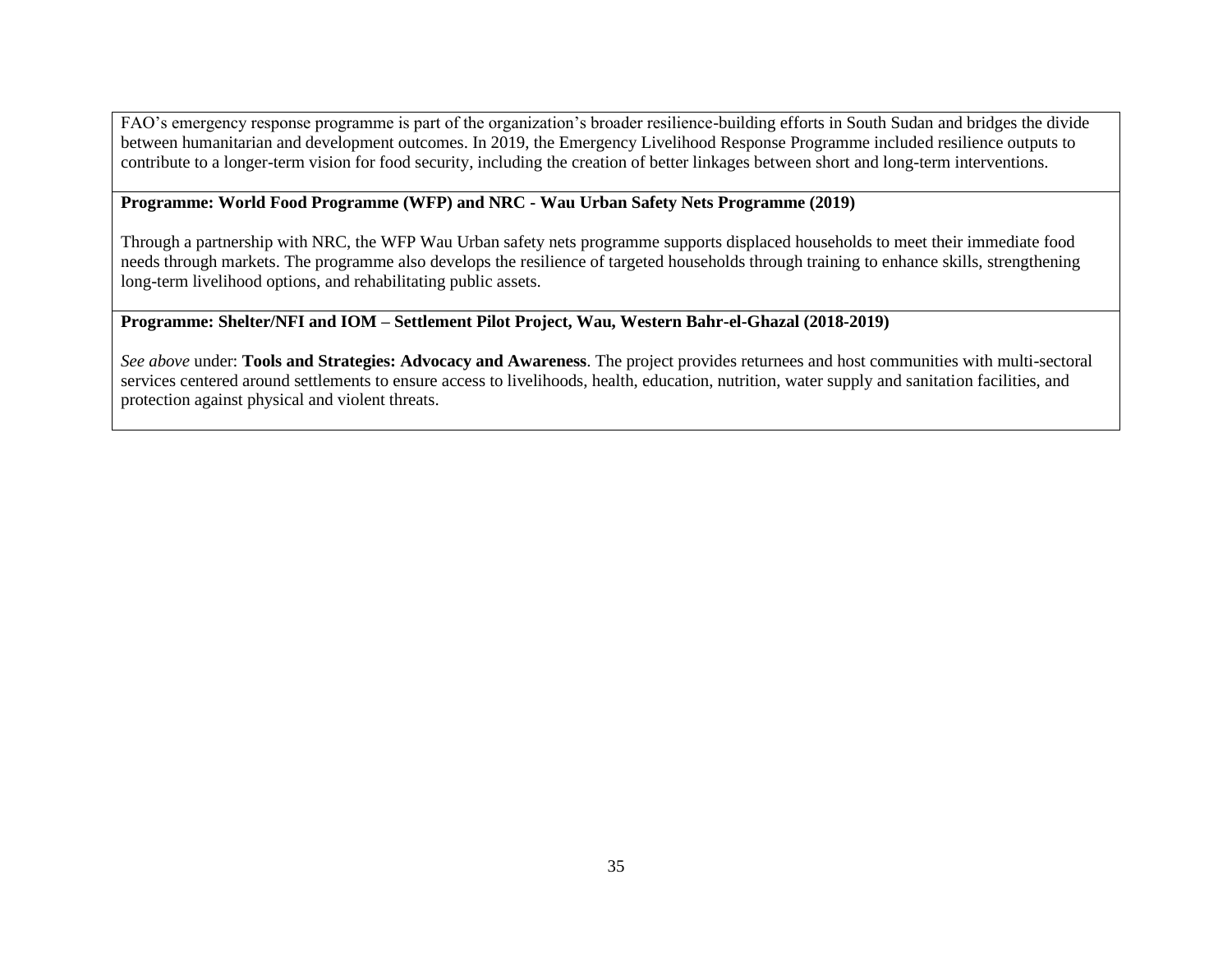# **E. LAND ALLOCATION**

Land allocation is an effective way to reinstate HLP rights when it is impossible to restitute displaced communities' original HLP or when displaced families are landless. It is important that land allocation programmes support national and local authorities to allocate land parcels in a manner that is transparent, accountable, and upholds women's and vulnerable groups' land rights.

#### **International HLP Resources**

**[Legal Framework: Afghanistan: Presentation on Executive Decree on the Identification and Allocation of Land for Sustainable](https://www.conftool.com/landandpoverty2018/index.php/08-03-Sherchan-822_ppt.pdf?page=downloadPaper&filename=08-03-Sherchan-822_ppt.pdf&form_id=822&form_index=2&form_version=final)  [Housing for IDPs, Returnees, and Martyrs' Families \(2018\)](https://www.conftool.com/landandpoverty2018/index.php/08-03-Sherchan-822_ppt.pdf?page=downloadPaper&filename=08-03-Sherchan-822_ppt.pdf&form_id=822&form_index=2&form_version=final)**

This PowerPoint presentation focusses on innovations in Afghanistan's new Executive Decree (adopted in 2018) to allocate state land to returnees, including:

- 1. Core allocation criteria to ensure access to livelihood opportunities, employment, basic services, and water
- 2. Allowing applicants to apply for and receive land in the province of their choice
- 3. Anti-corruption measures
- 4. Security of tenure for women

**[Article: Access to State Land for IDPs and Returnees in Afghanistan \(2018\)](https://www.conftool.com/landandpoverty2018/index.php/08-03-Sherchan-822_paper.pdf?page=downloadPaper&filename=08-03-Sherchan-822_paper.pdf&form_id=822&form_version=final)**

This report provides an overview of Afghanistan's previous land allocation framework and explains the events that led to the Government's development of a new and improved framework. It also examines the procedure to assess and allocate land anticipated by the new framework and underscores important innovations. The report also provides recommendations on how, once finalised and adopted, the Government can operationalise the legal framework to ensure that the provisions translate into actual assessments of suitable land and the allocation of land parcels to Afghanistan's most vulnerable returnees and IDPs.

**Legal Framework: Housing and Land Rights Network – [Handbook on United Nations Basic Principles and Guidelines on](http://hlrn.org.in/documents/Handbook_UN_Guidelines.pdf)  [Development-Based Evictions and Displacement \(2018\)](http://hlrn.org.in/documents/Handbook_UN_Guidelines.pdf)**

*See above* under: **Cross-Cutting Themes – Strengthening Legal Frameworks**. The Guidelines provide guidance on the expropriation of land for the purposes of allocation. They also provide protections against forced evictions and, where evictions occur, ensure due process and adequate rehabilitation and resettlement based on human rights standards.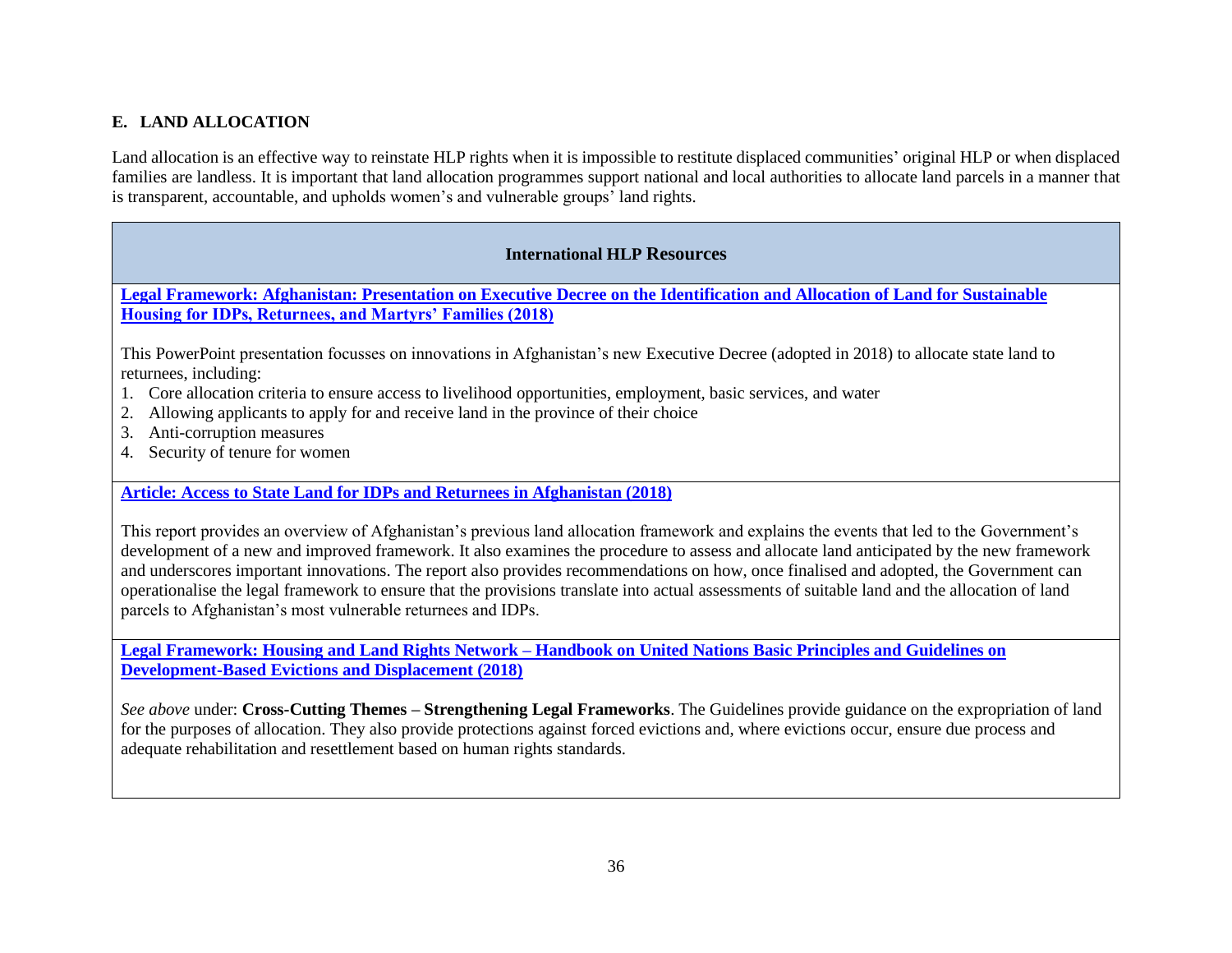#### **HLP Resources in South Sudan**

**Publication: NRC- [Briefing paper on Southern Sudan: IDPs return to face slow land allocation, and no shelter, basic services or](https://reliefweb.int/sites/reliefweb.int/files/resources/F_R_63.pdf)  [livelihoods](https://reliefweb.int/sites/reliefweb.int/files/resources/F_R_63.pdf)** 

The publication examines the Government of South Sudan's 2010-2011 Accelerated Returns and Reintegration Initiative, which supported the return of hundreds of thousands of refugees to South Sudan. The paper highlights the challenges and solutions related to access to land and land allocation.

# **6. RECONSTRUCTION AND TENURE SECURITY**

# **A. RECONSTRUCTION**

Large-scale destruction of HLP during multiple conflicts prevents IDPs from leaving displacement sites and returning to their original HLP. In some cases, IDPs may need windows, doors, or roofs before they are able to return. In other cases, they may require full-scale reconstruction of housing and property. To assist displaced persons to achieve durable housing solutions it is, therefore, important that HLP programmes focus on reconstruction and shelter interventions.

# **International HLP Resources**

**Publication: International Committee of the Red Cross (ICRC) – [Rapid Tenure Assessment Guidelines for Post-Disaster Response](https://www.sheltercluster.org/sites/default/files/docs/english_rapid_tenure_assessment_guidelines.pdf)  [Planning: Pilot Version \(2015\)](https://www.sheltercluster.org/sites/default/files/docs/english_rapid_tenure_assessment_guidelines.pdf)** 

These Guidelines were designed to assist assessment of a country's HLP sector to ensure a more equitable, informed, and sustainable shelter response. The Guidelines' questions will assist responders to promptly understand and apply relevant frameworks and safeguards. The information will improve the quality of assessment and beneficiary selection and enable practitioners to design and deliver effective shelter responses.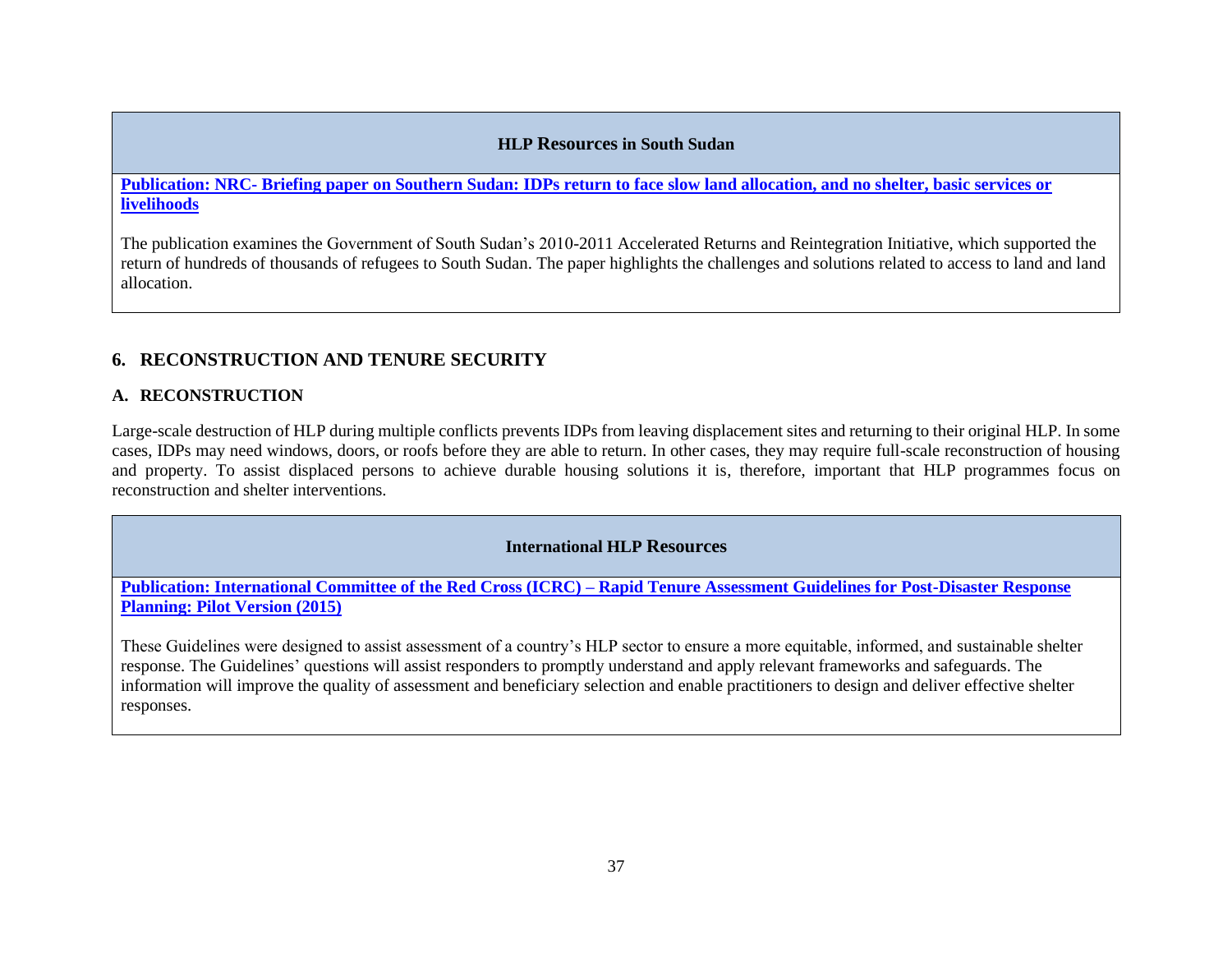**Publication: IOM – [Guidance Note: Integrating HLP Issues into Key Humanitarian, Transitional and Development Planning Processes](https://publications.iom.int/books/guidance-note-integrating-housing-land-and-property-issues-key-humanitarian-transitional-and)  [\(July 2018\)](https://publications.iom.int/books/guidance-note-integrating-housing-land-and-property-issues-key-humanitarian-transitional-and)**

*See above* under **Conflict Sensitivity:** The Guidance Note identifies possible entry points for integrating HLP issues into key planning processes across the humanitarian, transitional, and development phases and focuses on five HLP themes:

- 1. HLP rights in emergency contexts
- 2. HLP in peace processes, peacekeeping, and peacebuilding
- 3. HLP rights in rule of law and development programming and durable solutions
- 4. Access to HLP rights for vulnerable groups
- 5. HLP in disaster risk reduction and climate change

Each theme presents a brief overview of the relevant planning processes and possible HLP entry points.

**Publication: Global Shelter Cluster – [The State of Humanitarian Shelter and Settlements 2018](https://www.sheltercluster.org/sites/default/files/The%20State%20of%20Humanitarian%20Shelter%20and%20Settlements%202018.pdf)**

This publication covers approaches, strategies, and practice regarding the provision of humanitarian shelter and settlements in disasters. The report reflects the work of the Global Shelter Cluster and shares best practices within the humanitarian community to promote a more integrated humanitarian response. The publication provides tools, examples, and best practices on the following key topics:

- 1. Sectoral assessments for a more effective shelter response
- 2. Coordination and collaboration in humanitarian shelter and settlements response
- 3. The emerging importance of the settlements approach
- 4. Area-based approaches: coping with urban complexities
- 5. Reduction of GBV in shelter and settlement responses
- 6. Prevention of dispossession in HLP response
- 7. Maps, models, and data management for geospatial analysis in shelter response
- 8. Online housing platforms: current tools and future opportunities
- 9. Measuring the adequacy of shelters: definitions, criteria, and methodologies

**Publication: NRC – [Home Sweet Home: Housing Practices that Support Durable Solutions for Urban IDPs \(March 2015\)](http://www.internal-displacement.org/sites/default/files/inline-files/20150325-global-home-sweet-home-en-full-report.pdf)**

*See above* under: **Cross-Cutting Themes – General**. This report sets out analytical tools and practices to address specific challenges to achieving durable solutions for urban IDPs, including their specific shelter needs. It guides and informs policymakers and practitioners when designing, funding, and implementing housing policies and programmes and addresses the following key topics:

- 1. Incremental housing
- 2. Incremental tenure
- 3. Profiling of urban IDP situations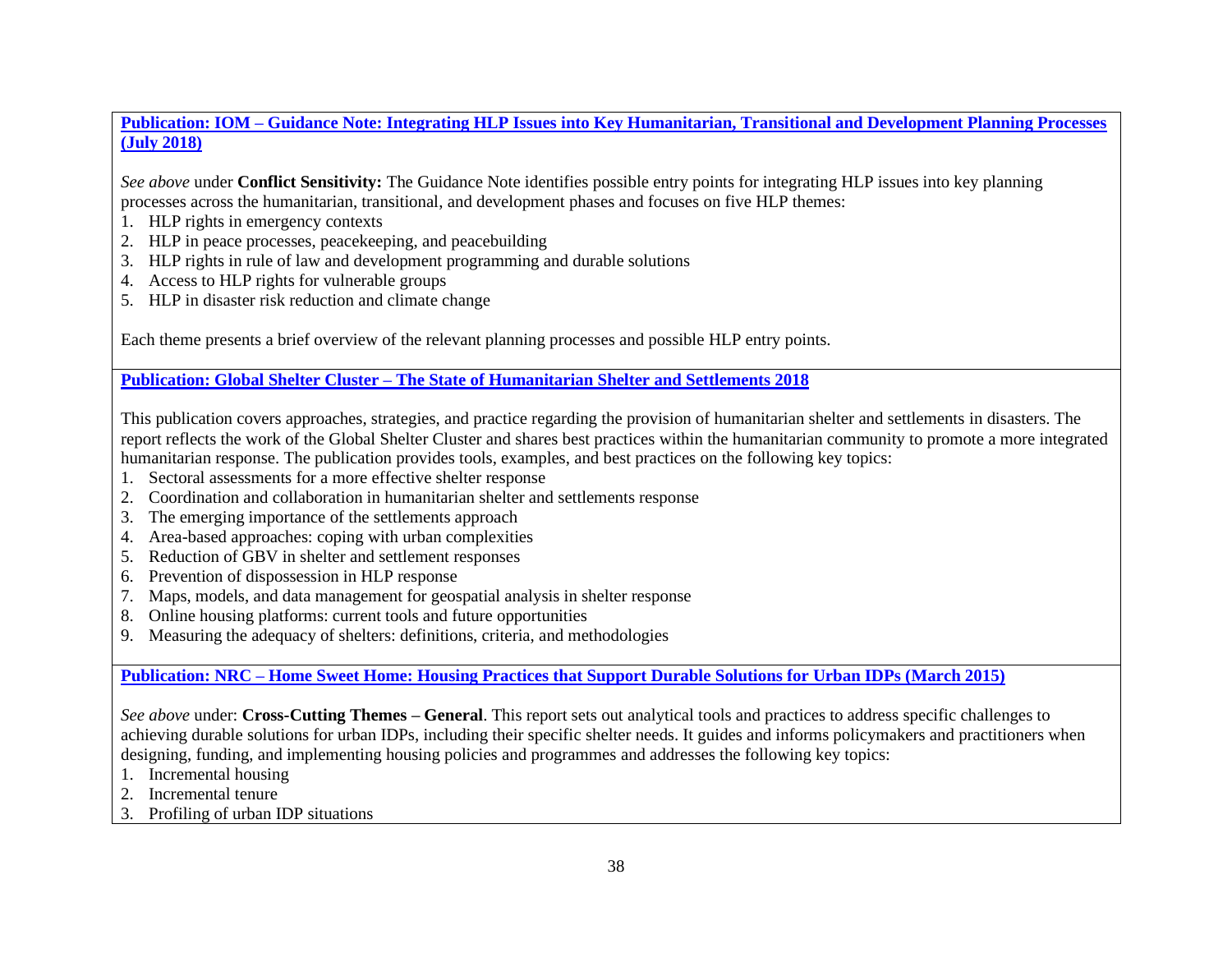- 4. Eviction impact assessments
- 5. Community participation approaches
- 6. Social Tenure Domain Model

# **HLP Resources in South Sudan**

**Publication: Shelter Cluster and IOM – [Humanitarian Shelter and Land Rights in South Sudan: Due Diligence Guidelines for Shelter](https://www.sheltercluster.org/south-sudan/documents/land-rights-and-shelter-south-sudan)  [Actors \(2015\)](https://www.sheltercluster.org/south-sudan/documents/land-rights-and-shelter-south-sudan)**

These guidelines are an adaptation of the "Land Rights and Shelter: The Due Diligence Standard" document adopted by the Global Shelter Cluster in December 2013 to the South Sudanese context. They assist shelter actors in South Sudan to understand existing land rights and to minimize the risk of shelter activities further contributing to land disputes in South Sudan. The Guidelines are intended for emergency shelter actors who support the construction of humanitarian shelter for beneficiaries on host-community and government-allocated land.

**Publication: IOM and UKAID – [Key HLP Issues in Urban Areas of South Sudan: Context, Actors and Legislation \(September](https://www.sheltercluster.org/sites/default/files/docs/key_housing_land_and_property_hlp_issues_in_urban_areas_of_south_sudan_.pdf) 2017**)

This publication provides an overview of key HLP challenges in the expanding urban and peri-urban areas of South Sudan. It identifies key issues to be considered by shelter actors engaging in shelter programming in urban areas, particularly with regards to the return and relocation of IDPs. It also presents an overview of land actors and legislation which should inform shelter interventions undertaken in urban settings. The publication provides updated background information which complements and adds to the 2015 Land in Shelter: Due Diligence Guidelines for Shelter Actors in South Sudan (see above).

**Publication: SSLS - [Between a Rock and a Hard Place: Land Rights and Displacement in Juba, South Sudan \(2016\)](http://land.igad.int/index.php/documents-1/countries/south-sudan/gender-5/979-between-a-rock-and-a-hard-place-land-rights-and-displacement-in-juba-south-sudan-2016/file)**

This paper addresses relevant issues relating to the land rights of displaced populations, with a view towards anticipating some of the legal issues that are likely to arise with large-scale return and resettlement activities in urban areas of South Sudan. The paper focuses on land rights issues that arise in Juba as a result of the large-scale violence and displacement that took place since December 2013. The paper is organized in two sections:

- 1. An overview of relevant land governance mechanisms and processes
- 2. Land rights issues confronting IDPs in Juba

**Programme: Shelter/NFI and IOM – Settlement Pilot Project, Wau, Western Bahr-el-Ghazal (2018-2019)**

*See above* under: **Tools and Strategies: Advocacy and Awareness.** The project aims to provide returnees and host communities with multi-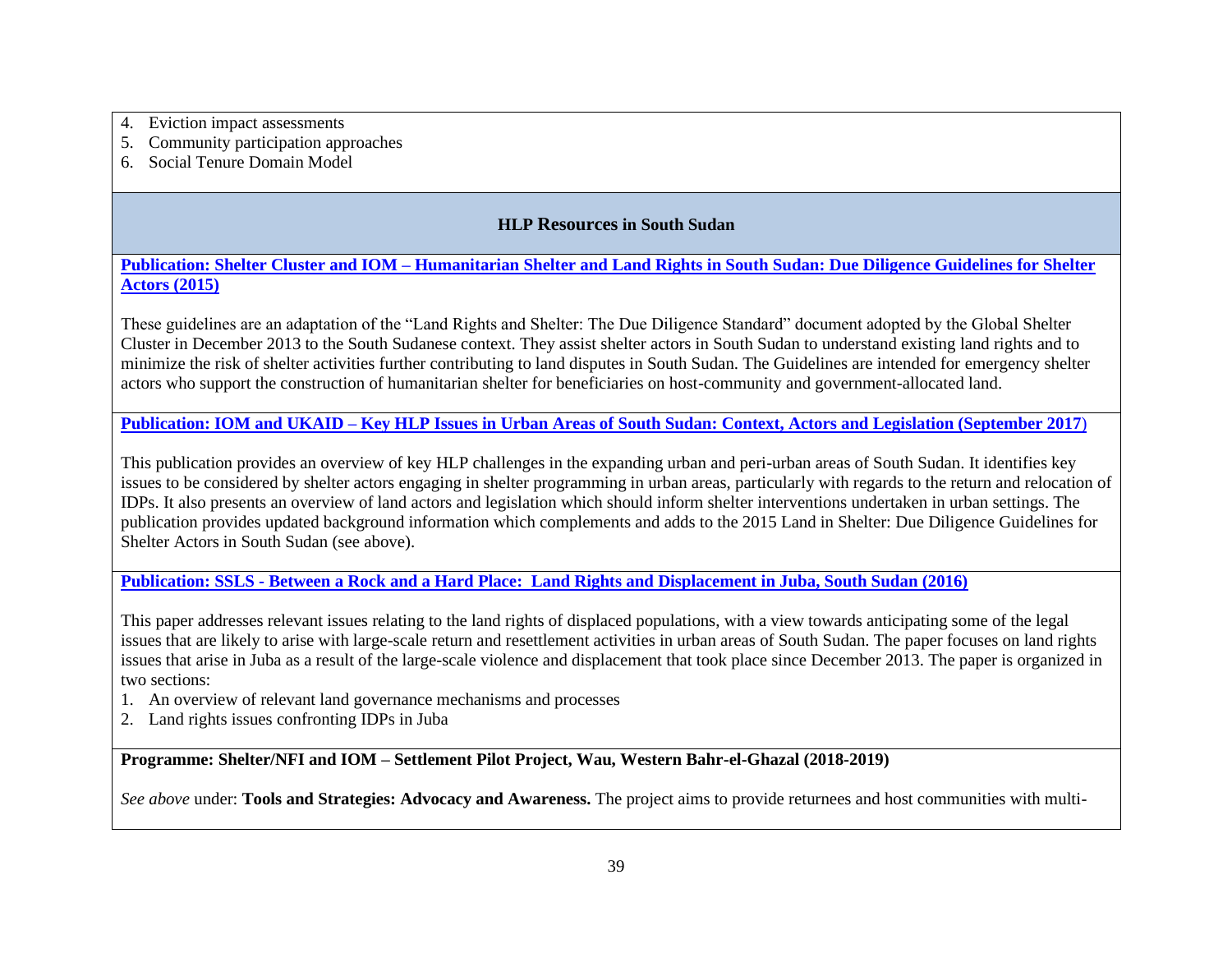sectoral services centered around settlements - defined as a physical environment of household shelters that protects the health, security, privacy and dignity of resident families. Some of the project's main activities include:

- 1. Construction of one-room shelters and shelter repair works
- 2. Capacity building of local technicians and artisans to assist shelter support
- 3. Rehabilitation/construction of essential infrastructure

# **B. TENURE SECURITY: LAND GOVERNANCE, ADMINISTRATION, AND REGISTRATION**

To enhance tenure security for returning or relocating IDPs and returnees, land administration and registration bodies should adopt an incremental approach. This can start with the acknowledgement of informal rights and later transition into more concrete ownership rights.

# **International HLP Resources**

**Tool: GLTN – [Social Tenure Domain Model: A Pro-Poor Land Information Tool \(2013\)](https://stdm.gltn.net/)**

The Social Tenure Domain Model is a pro-poor land management tool that addresses the technical gaps associated with unregistered land, the upgrading of slums, and urban and rural land management. Security of tenure in these areas relies on forms of tenure that are distinct from individual freehold. STDM supports a continuum of land rights, including rights that are formal and informal and documented and undocumented from individuals and groups.

**Publication: GLTN and UN-HABITAT – [Designing a Land Records System for the Poor \(2012\)](https://www.stdm.gltn.net/docs/Designing-a-Land-Records-System-for-The-Poor.pdf)**

The publication outlines an innovative and affordable land recording system that can record different types of land rights and tenure and operate within a co-management framework with the community. The publication incorporates best practices from post conflict regions, existing land systems, as well as the experiences of professionals, government authorities, civil society, researchers and others in trying to address landrelated issues.

**Publication: NRC – [Home Sweet Home: Housing Practices that Support Durable Solutions for Urban IDPs \(March 2015\)](http://www.internal-displacement.org/sites/default/files/inline-files/20150325-global-home-sweet-home-en-full-report.pdf)**

*See above* under: **Cross-Cutting Themes – General.** The publication provides tools and best practices which take into account the complexity of infrastructure and institutional, legal, political, and policy frameworks relevant to urban areas. The publication provides best practices and tools to support incremental housing and tenure.

# **HLP Resources in South Sudan**